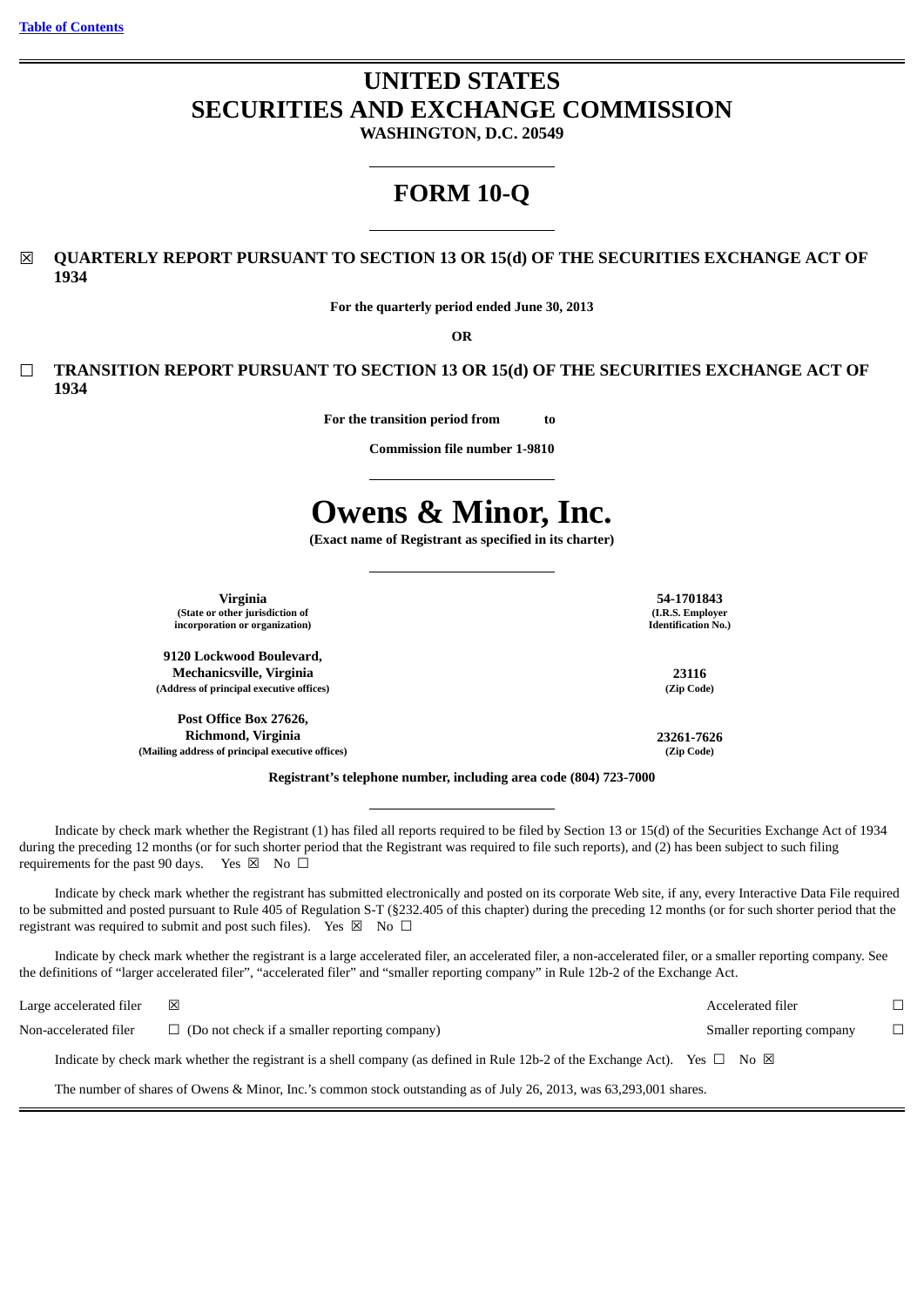### **Owens & Minor, Inc. and Subsidiaries Index**

### <span id="page-1-0"></span>**Part I. Financial Information**

| Item 1.                    | <b>Financial Statements</b>                                                                               |    |
|----------------------------|-----------------------------------------------------------------------------------------------------------|----|
|                            | Consolidated Statements of Income—Three and Six Months Ended June 30, 2013 and 2012                       | 3  |
|                            | Consolidated Statements of Comprehensive Income—Three and Six Months Ended June 30, 2013 and 2012         | 4  |
|                            | Consolidated Balance Sheets-June 30, 2013 and December 31, 2012                                           | 5  |
|                            | Consolidated Statements of Cash Flows-Six Months Ended June 30, 2013 and 2012                             | 6  |
|                            | <u>Consolidated Statements of Changes in Equity—Six Months Ended June 30, 2013 and 2012</u>               | 7  |
|                            | <b>Notes to Consolidated Financial Statements</b>                                                         | 8  |
| Item 2.                    | Management's Discussion and Analysis of Financial Condition and Results of Operations                     | 24 |
| Item 3.                    | <b>Quantitative and Qualitative Disclosures About Market Risk</b>                                         | 29 |
| Item 4.                    | <b>Controls and Procedures</b>                                                                            | 29 |
| Part II. Other Information |                                                                                                           |    |
| Item 1.                    | <b>Legal Proceedings</b>                                                                                  | 30 |
| Item 1A.                   | <b>Risk Factors</b>                                                                                       | 30 |
| Item 2.                    | <u>Unregistered Sales of Equity Securities, Use of Proceeds and Issuer Purchases of Equity Securities</u> | 30 |
| Item 6.                    | <b>Exhibits</b>                                                                                           | 31 |

### 2

**Page**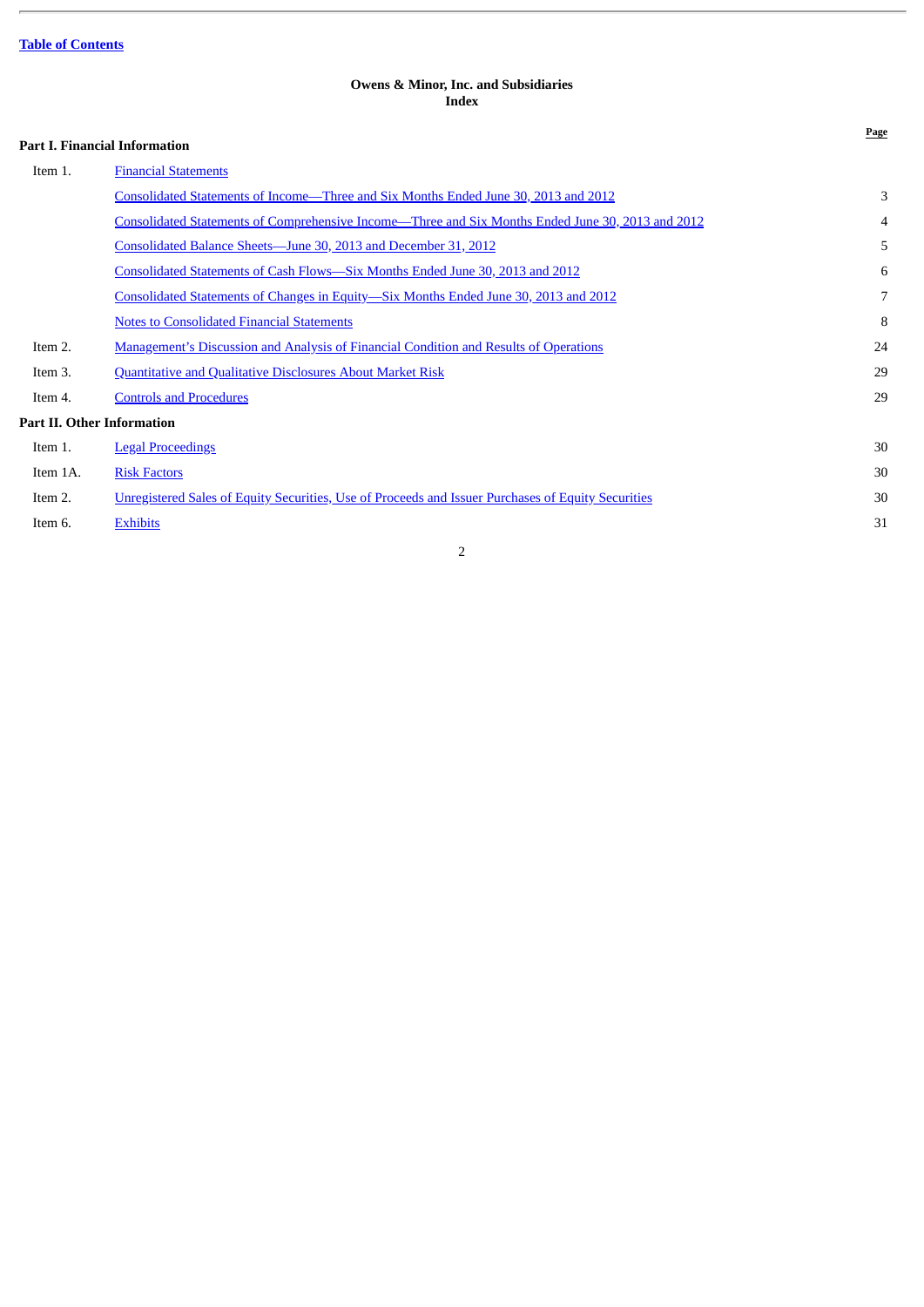### **Part I. Financial Information**

<span id="page-2-1"></span><span id="page-2-0"></span>**Item 1. Financial Statements**

### **Owens & Minor, Inc. and Subsidiaries Consolidated Statements of Income** *(unaudited)*

|                                                      | Three Months Ended June 30, |    |             | Six Months Ended June 30, |             |    |             |
|------------------------------------------------------|-----------------------------|----|-------------|---------------------------|-------------|----|-------------|
| (in thousands, except per share data)                | 2013                        |    | 2012        |                           | 2013        |    | 2012        |
| Net revenue                                          | \$2,266,687                 |    | \$2,185,444 |                           | \$4,542,395 |    | \$4,403,326 |
| Cost of goods sold                                   | 1,993,256                   |    | 1,974,015   |                           | 3,989,913   |    | 3,977,569   |
| Gross margin                                         | 273,431                     |    | 211,429     |                           | 552,482     |    | 425,757     |
| Selling, general and administrative expenses         | 212,548                     |    | 150,288     |                           | 430,269     |    | 305,860     |
| Acquisition-related and exit and realignment charges | 638                         |    | 617         |                           | 2,648       |    | 617         |
| Depreciation and amortization                        | 12,276                      |    | 8,515       |                           | 24,905      |    | 17,093      |
| Other operating income, net                          | (2,081)                     |    | (1,168)     |                           | (3,274)     |    | (2,862)     |
| Operating earnings                                   | 50,050                      |    | 53,177      |                           | 97,934      |    | 105,049     |
| Interest expense, net                                | 3,248                       |    | 3,487       |                           | 6,446       |    | 6,909       |
| Income before income taxes                           | 46,802                      |    | 49,690      |                           | 91,488      |    | 98,140      |
| Income tax provision                                 | 17,930                      |    | 19,577      |                           | 36,518      |    | 38,667      |
| Net income                                           | 28,872                      | \$ | 30,113      |                           | 54,970      |    | 59,473      |
| Net income per common share:                         |                             |    |             |                           |             |    |             |
| Basic                                                | \$<br>0.46                  | \$ | 0.48        | \$                        | 0.87        | \$ | 0.94        |
| <b>Diluted</b>                                       | 0.46                        | \$ | 0.48        | \$                        | 0.87        | \$ | 0.94        |
| Cash dividends per common share                      | 0.24                        | \$ | 0.22        | \$                        | 0.48        |    | 0.44        |

See accompanying notes to consolidated financial statements.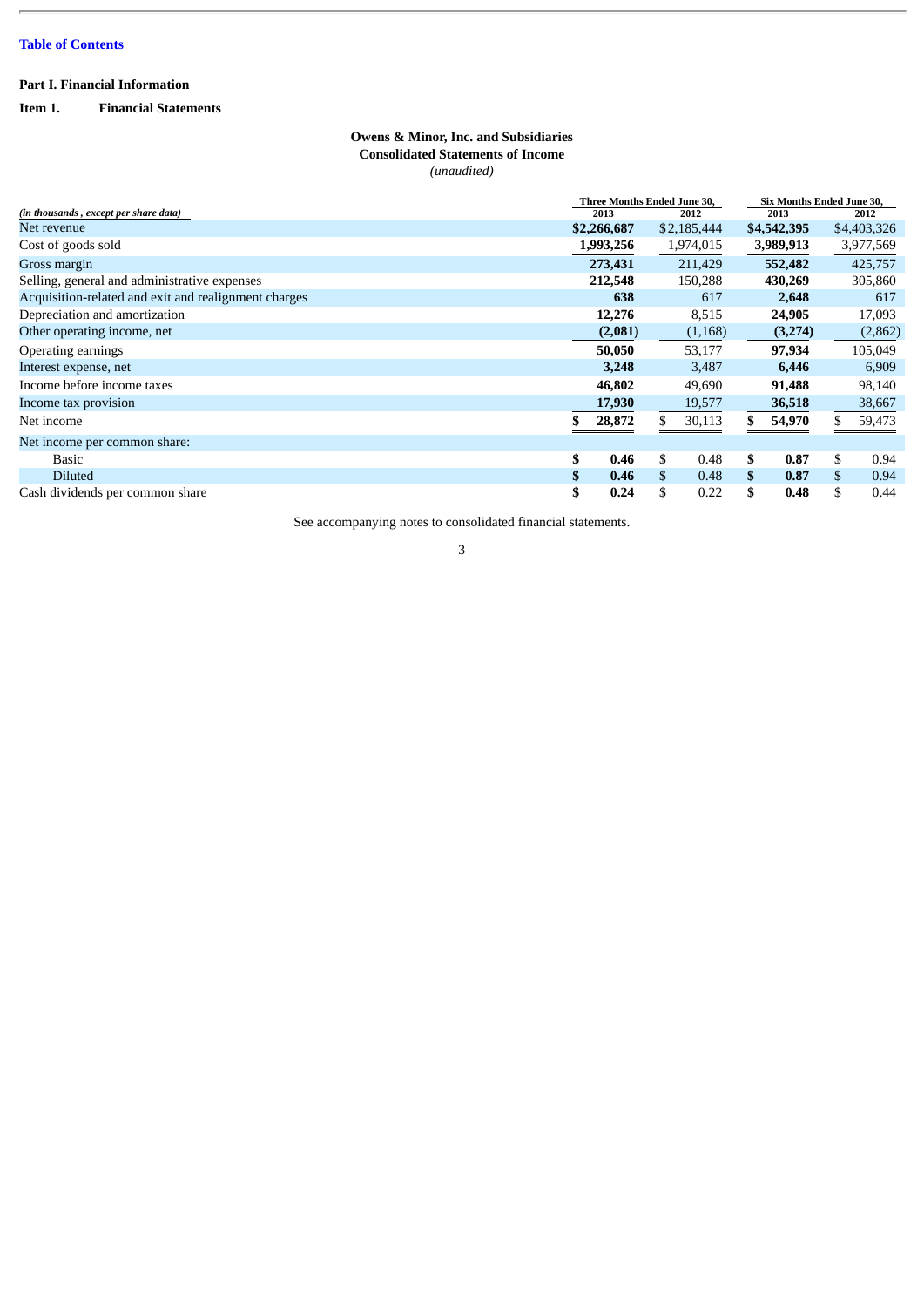### **Owens & Minor, Inc. and Subsidiaries Consolidated Statements of Comprehensive Income**

*(unaudited)*

<span id="page-3-0"></span>

|                                                                                                | Three Months Ended June 30, |        | <b>Six Months Ended June 30.</b> |          |  |               |
|------------------------------------------------------------------------------------------------|-----------------------------|--------|----------------------------------|----------|--|---------------|
| (in thousands)                                                                                 |                             | 2013   | 2012                             | 2013     |  | 2012          |
| Net income                                                                                     |                             | 28,872 | 30,113                           | \$54,970 |  | 59,473<br>SS. |
| Other comprehensive income, net of tax:                                                        |                             |        |                                  |          |  |               |
| Currency translation adjustments (net of income tax expense of \$56 and benefit of \$539 in    |                             |        |                                  |          |  |               |
| 2013)                                                                                          |                             | 1,683  |                                  | (6, 144) |  |               |
| Change in unrecognized net periodic pension costs (net of income tax benefit - \$132 and \$266 |                             |        |                                  |          |  |               |
| in 2013 and \$92 and \$317 in 2012)                                                            |                             | 209    | 145                              | 417      |  | 496           |
| Amounts recognized in interest expense (net of income tax benefit - \$8 and \$16 for 2013 and  |                             |        |                                  |          |  |               |
| \$8 and \$16 for 2012)                                                                         |                             | (12)   | (11)                             | (25)     |  | (24)          |
| Other comprehensive income (loss)                                                              |                             | 1,880  | 134                              | (5,752)  |  | 472           |
| Comprehensive income                                                                           |                             | 30,752 | 30,247                           | \$49,218 |  | 59,945        |
|                                                                                                |                             |        |                                  |          |  |               |

See accompanying notes to consolidated financial statements. 4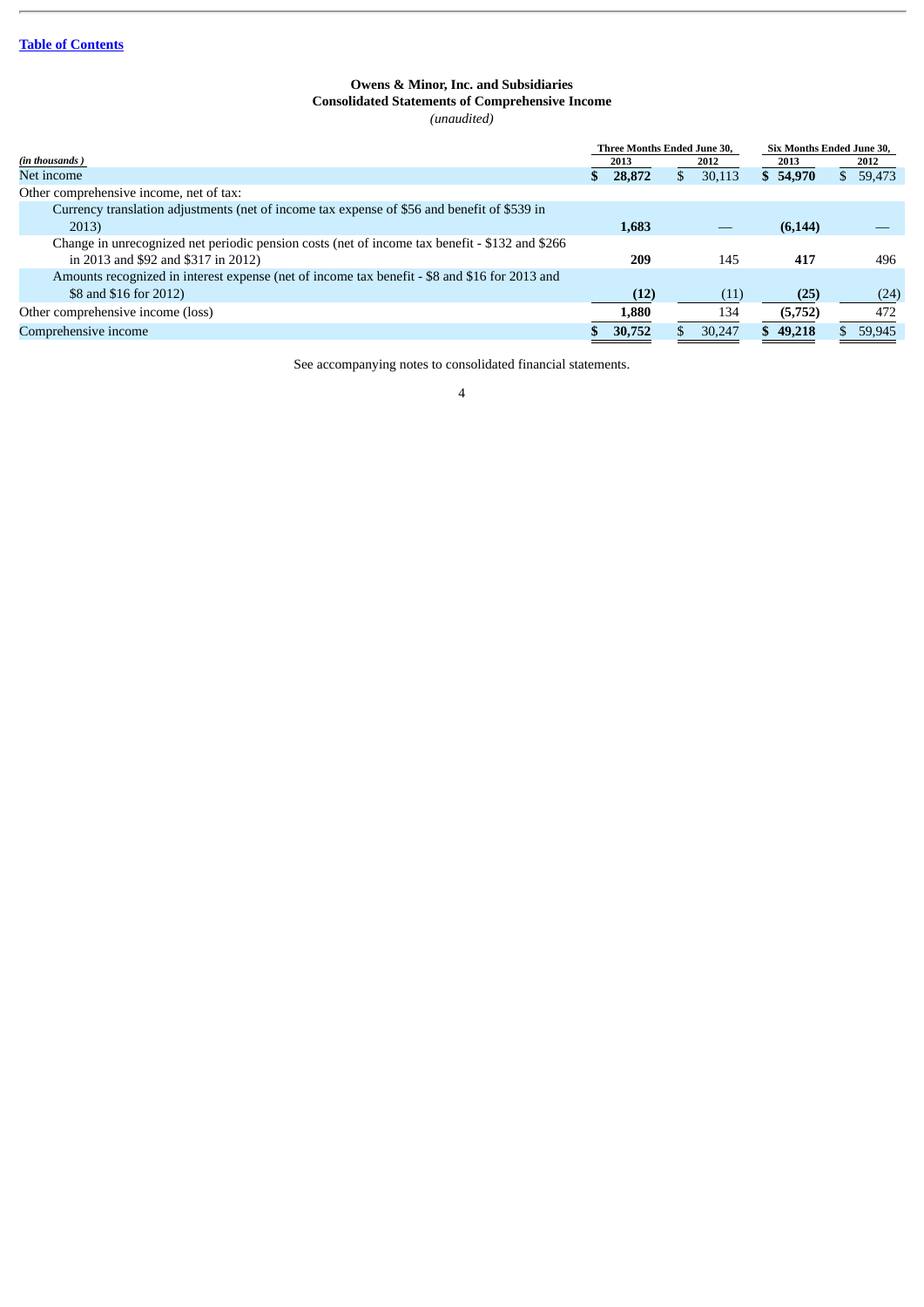### **Owens & Minor, Inc. and Subsidiaries Consolidated Balance Sheets**

*(unaudited)*

<span id="page-4-0"></span>

| (in thousands, except share data)                                                  | <b>June 30,</b><br>2013 | December 31,<br>2012 |
|------------------------------------------------------------------------------------|-------------------------|----------------------|
| <b>Assets</b>                                                                      |                         |                      |
| <b>Current assets</b>                                                              |                         |                      |
| Cash and cash equivalents                                                          | \$207,826               | 97,888<br>\$         |
| Accounts and notes receivable, net of allowances of \$15,304 and \$14,722          | 550,642                 | 553,502              |
| Merchandise inventories                                                            | 794,020                 | 763,756              |
| Other current assets                                                               | 248,219                 | 213,748              |
| <b>Total current assets</b>                                                        | 1,800,707               | 1,628,894            |
| Property and equipment, net of accumulated depreciation of \$132,893 and \$121,873 | 187,512                 | 191,841              |
| Goodwill, net                                                                      | 272,597                 | 274,884              |
| Intangible assets, net                                                             | 40,050                  | 42,313               |
| Other assets, net                                                                  | 78,628                  | 69,769               |
| <b>Total assets</b>                                                                | \$2,379,494             | \$2,207,701          |
| <b>Liabilities and equity</b>                                                      |                         |                      |
| <b>Current liabilities</b>                                                         |                         |                      |
| Accounts payable                                                                   | \$791,004               | \$603,137            |
| Accrued payroll and related liabilities                                            | 27,106                  | 25,468               |
| Deferred income taxes                                                              | 46,646                  | 40,758               |
| Other accrued liabilities                                                          | 225,428                 | 254,924              |
| <b>Total current liabilities</b>                                                   | 1,090,184               | 924,287              |
| Long-term debt, excluding current portion                                          | 214,682                 | 215,383              |
| Deferred income taxes                                                              | 29,501                  | 30,921               |
| Other liabilities                                                                  | 55,306                  | 63,454               |
| <b>Total liabilities</b>                                                           | 1,389,673               | 1,234,045            |
| <b>Commitments and contingencies</b>                                               |                         |                      |
| Equity                                                                             |                         |                      |
| Owens & Minor, Inc. shareholders' equity:                                          |                         |                      |
| Preferred stock, par value \$100 per share, authorized - 10,000 shares,            |                         |                      |
| Series A Participating Cumulative Preferred Stock; none issued                     |                         |                      |
| Common stock, par value \$2 per share; authorized - 200,000 shares; issued and     |                         |                      |
| outstanding - 63,333 shares and 63,271 shares                                      | 126,665                 | 126,544              |
| Paid - in capital                                                                  | 192,326                 | 187,394              |
| Retained earnings                                                                  | 675,858                 | 658,994              |
| Accumulated other comprehensive loss                                               | (6, 158)                | (406)                |
| Total Owens & Minor, Inc. shareholders' equity                                     | 988,691                 | 972,526              |
| Noncontrolling interest                                                            | 1,130                   | 1,130                |
| <b>Total equity</b>                                                                | 989,821                 | 973,656              |
| <b>Total liabilities and equity</b>                                                | \$2,379,494             | \$2,207,701          |
|                                                                                    |                         |                      |

See accompanying notes to consolidated financial statements.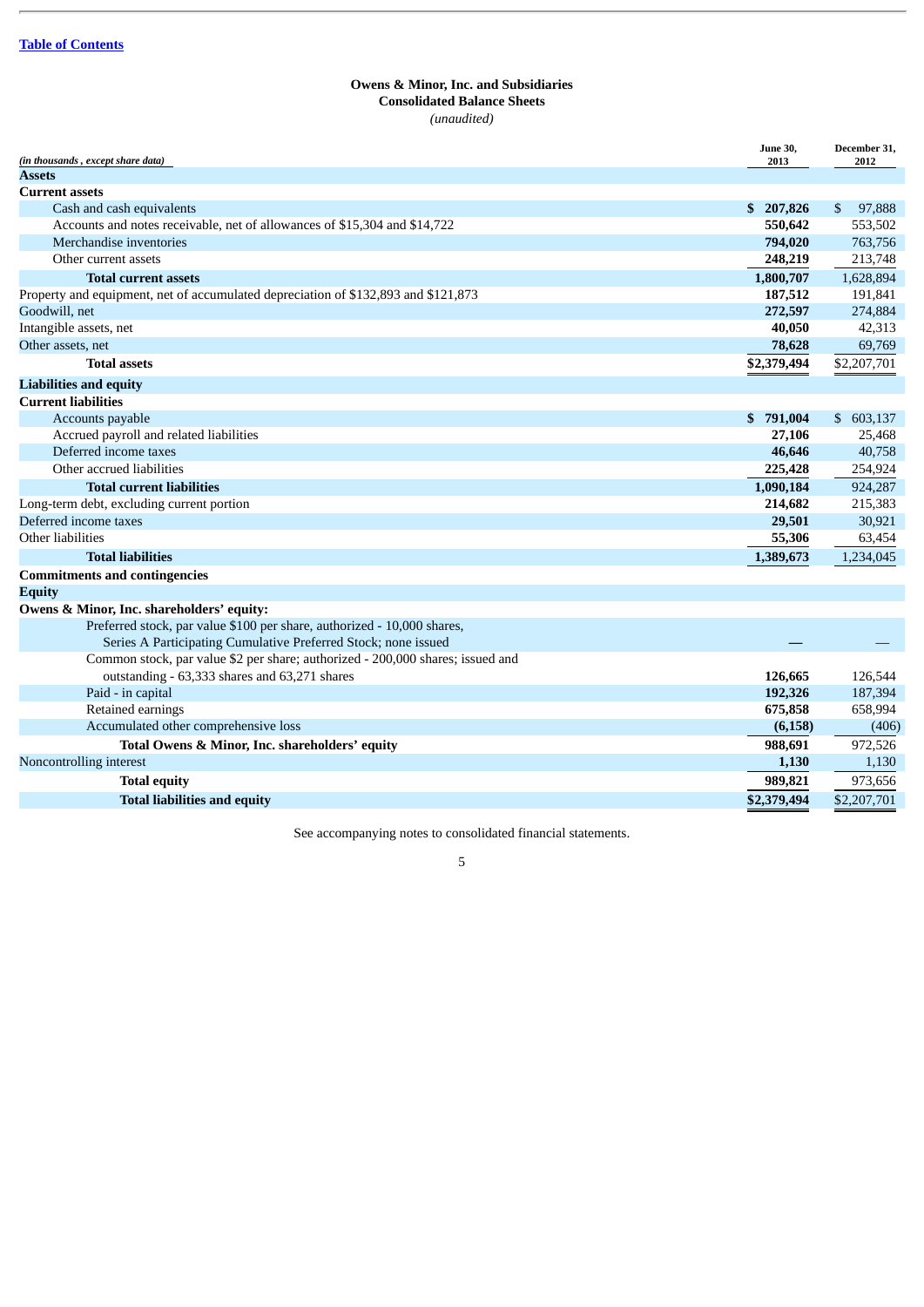### **Owens & Minor, Inc. and Subsidiaries Consolidated Statements of Cash Flows**

*(unaudited)*

<span id="page-5-0"></span>

| (in thousands)                                                                | 2013      | Six Months Ended June 30,<br>2012 |
|-------------------------------------------------------------------------------|-----------|-----------------------------------|
| <b>Operating activities:</b>                                                  |           |                                   |
| Net income                                                                    | \$ 54,970 | \$<br>59,473                      |
| Adjustments to reconcile net income to cash provided by operating activities: |           |                                   |
| Depreciation and amortization                                                 | 24,905    | 17,093                            |
| Share-based compensation expense                                              | 3,449     | 4,126                             |
| Provision for losses on accounts and notes receivable                         | 315       | 270                               |
| Deferred income tax expense (benefit)                                         | 5,777     | (1, 146)                          |
| Changes in operating assets and liabilities:                                  |           |                                   |
| Accounts and notes receivable                                                 | 1,789     | 21,239                            |
| Merchandise inventories                                                       | (31, 176) | 57,519                            |
| Accounts payable                                                              | 191,406   | (16,075)                          |
| Net change in other assets and liabilities                                    | (69, 462) | 684                               |
| Other, net                                                                    | (2,794)   | (404)                             |
| Cash provided by operating activities                                         | 179,179   | 142,779                           |
| <b>Investing activities:</b>                                                  |           |                                   |
| Additions to property and equipment                                           | (16,221)  | (5,460)                           |
| Additions to computer software and intangible assets                          | (14, 826) | (12, 697)                         |
| Proceeds from sale of property and equipment                                  | 68        | 115                               |
| <b>Cash used for investing activities</b>                                     | (30, 979) | (18, 042)                         |
| <b>Financing activities:</b>                                                  |           |                                   |
| Cash dividends paid                                                           | (30, 411) | (27,956)                          |
| Repurchases of common stock                                                   | (8,297)   | (7,500)                           |
| Financing costs paid                                                          |           | (1,303)                           |
| Excess tax benefits related to share-based compensation                       | 550       | 1,160                             |
| Proceeds from exercise of stock options                                       | 4,195     | 3,761                             |
| Other, net                                                                    | (5, 167)  | (3,900)                           |
| <b>Cash used for financing activities</b>                                     | (39, 130) | (35, 738)                         |
| Effect of exchange rate changes on cash and cash equivalents                  | 868       |                                   |
| Net increase in cash and cash equivalents                                     | 109,938   | 88,999                            |
| Cash and cash equivalents at beginning of period                              | 97,888    | 135,938                           |
| Cash and cash equivalents at end of period                                    | \$207,826 | \$224,937                         |
| Supplemental disclosure of cash flow information:                             |           |                                   |
| Income taxes paid, net                                                        | 40,364    | 38.113                            |
| Interest paid                                                                 | 7,691     | \$<br>7,372                       |

See accompanying notes to consolidated financial statements.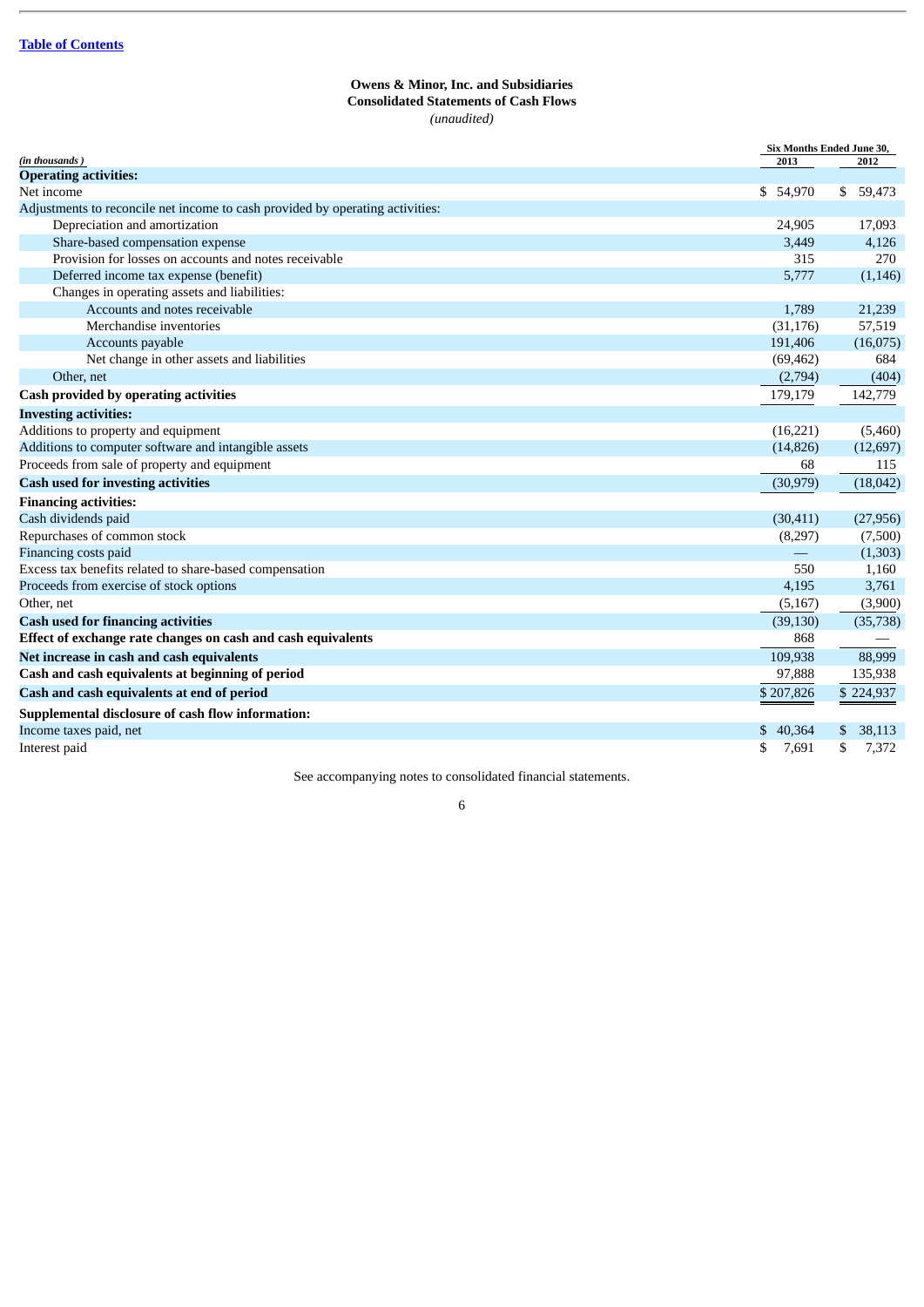### **Owens & Minor, Inc. and Subsidiaries Consolidated Statements of Changes in Equity**

*(unaudited)*

<span id="page-6-0"></span>

|                                                       | Owens & Minor, Inc. Shareholders' Equity |    |                                        |                    |                             |    |                       |    |                            |                 |
|-------------------------------------------------------|------------------------------------------|----|----------------------------------------|--------------------|-----------------------------|----|-----------------------|----|----------------------------|-----------------|
|                                                       | Common                                   |    |                                        |                    |                             |    | Accumulated<br>Other  |    |                            |                 |
| (in thousands, except per share data)                 | <b>Shares</b><br>Outstanding             |    | <b>Common Stock</b><br>(\$2 par value) | Paid-In<br>Capital | <b>Retained</b><br>Earnings |    | Comprehensive<br>Loss |    | Noncontrolling<br>Interest | Total<br>Equity |
| Balance December 31, 2011                             | 63,449                                   |    | 126,900                                | \$179,052          | \$619,629                   | \$ | (7, 494)              | \$ | 1,130                      | \$919,217       |
| Net income                                            |                                          |    |                                        |                    | 59,473                      |    |                       |    |                            | 59,473          |
| Other comprehensive income                            |                                          |    |                                        |                    |                             |    | 472                   |    |                            | 472             |
| Dividends declared (\$0.44 per share)                 |                                          |    |                                        |                    | (27, 895)                   |    |                       |    |                            | (27, 895)       |
| Shares repurchased and retired                        | (256)                                    |    | (513)                                  |                    | (6,987)                     |    |                       |    |                            | (7,500)         |
| Share-based compensation expense, exercises and other | 311                                      |    | 621                                    | 5,575              |                             |    |                       |    |                            | 6,196           |
| Balance June 30, 2012                                 | 63,504                                   |    | 127,008                                | \$184,627          | \$644,220                   | \$ | (7,022)               | \$ | 1,130                      | \$949,963       |
| Balance December 31, 2012                             | 63,271                                   | \$ | 126,544                                | \$187,394          | \$658,994                   | \$ | (406)                 | S  | 1,130                      | \$973,656       |
| Net income                                            |                                          |    |                                        |                    | 54,970                      |    |                       |    |                            | 54,970          |
| Other comprehensive income                            |                                          |    |                                        |                    |                             |    | (5,752)               |    |                            | (5,752)         |
| Dividends declared (\$0.48 per share)                 |                                          |    |                                        |                    | (30, 324)                   |    |                       |    |                            | (30, 324)       |
| Shares repurchased and retired                        | (257)                                    |    | (515)                                  |                    | (7, 782)                    |    |                       |    |                            | (8,297)         |
| Share-based compensation expense, exercises and other | 319                                      |    | 636                                    | 4,932              |                             |    |                       |    |                            | 5,568           |
| <b>Balance June 30, 2013</b>                          | 63,333                                   |    | 126,665                                | \$192,326          | \$675,858                   |    | (6, 158)              |    | 1,130                      | \$989,821       |

See accompanying notes to consolidated financial statements.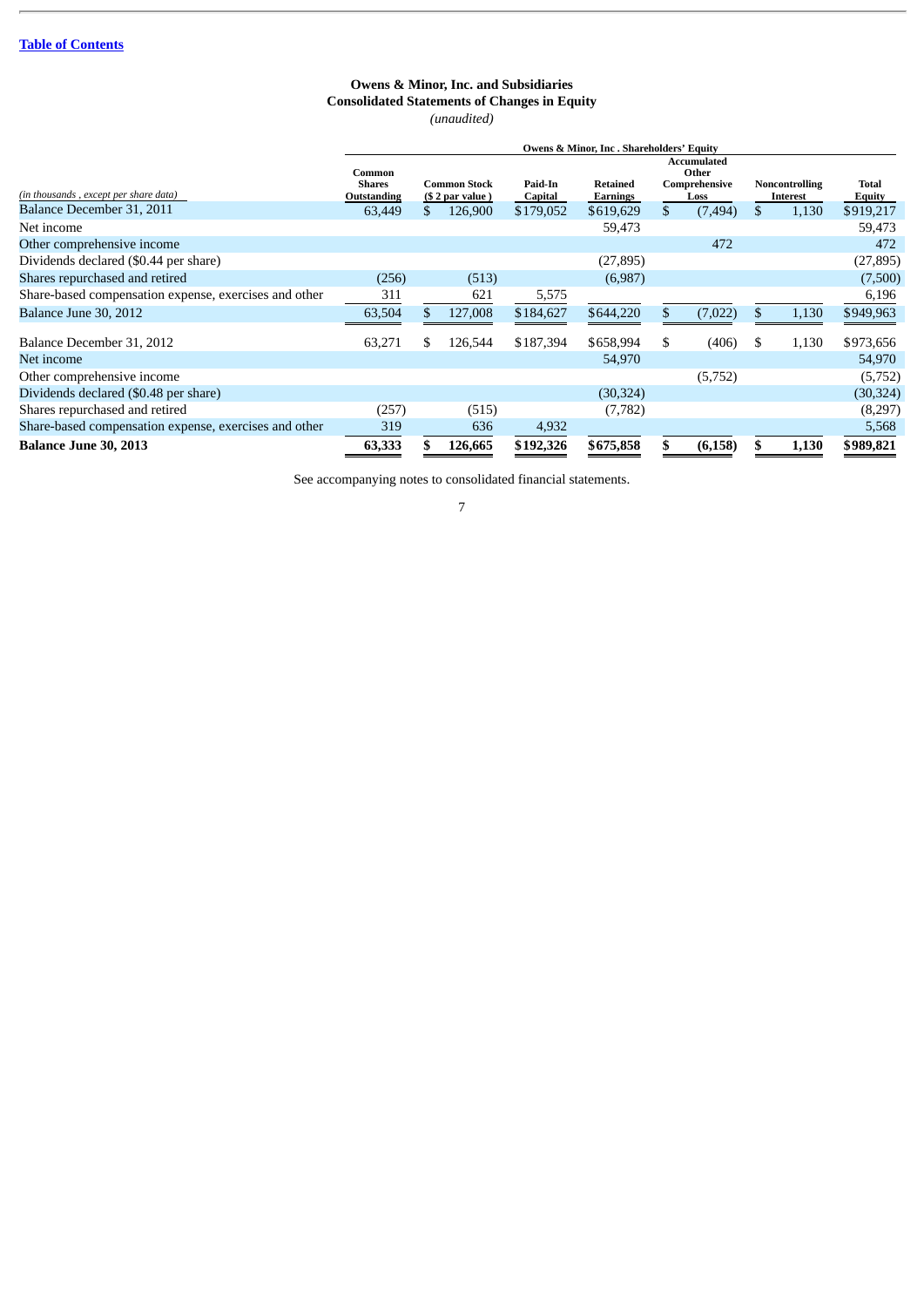**Owens & Minor, Inc. and Subsidiaries Notes to Consolidated Financial Statements** *(unaudited) (in thousands, unless otherwise indicated)*

#### <span id="page-7-0"></span>**1. Basis of Presentation and Use of Estimates**

#### *Basis of Presentation*

The accompanying unaudited consolidated financial statements include the accounts of Owens & Minor, Inc. and the subsidiaries it controls (we, us, or our) and contain all adjustments (which are comprised only of normal recurring accruals and use of estimates) necessary to conform with U.S. generally accepted accounting principles (GAAP). For the consolidated subsidiary in which our ownership is less than 100%, the outside stockholder's interest is presented as a noncontrolling interest. All significant intercompany accounts and transactions have been eliminated. The results of operations for interim periods are not necessarily indicative of the results expected for the full year.

Certain prior period amounts have been reclassified to conform to the current period presentation.

#### *Use of Estimates*

The preparation of consolidated financial statements in conformity with GAAP requires us to make assumptions and estimates that affect reported amounts and related disclosures. Actual results may differ from these estimates.

#### **2. Fair Value**

The carrying amounts of cash and cash equivalents, accounts receivable, financing receivables, accounts payable and financing payables reported in the consolidated balance sheets approximate fair value due to the short-term nature of these instruments. The fair value of long-term debt is estimated based on quoted market prices or dealer quotes for the identical liability when traded as an asset in an active market (Level 1) or, if quoted market prices or dealer quotes are not available, on the borrowing rates currently available for loans with similar terms, credit ratings and average remaining maturities (Level 2). See Note 8 for the fair value of long-term debt.

#### **3. Acquisition**

On August 31, 2012, we acquired from Celesio AG (Celesio) all of the voting interests of certain subsidiaries comprising the majority of Celesio's healthcare third-party logistics business known as the Movianto Group (the acquired portion is referred to herein as Movianto) for consideration of approximately \$157 million (€125 million), net of cash acquired and including debt assumed of \$2.1 million (primarily capitalized lease obligations). As a result of the acquisition of Movianto, we have entered into third-party logistics for the pharmaceutical and medical device industries in the European market with an existing platform that also expands our ability to serve our U.S.-based manufacturer customers globally.

The purchase price was allocated to the underlying assets acquired and liabilities assumed based upon our preliminary estimate of their fair values at the date of acquisition, with certain exceptions permitted under GAAP. The purchase price exceeded the preliminary estimated fair value of the net tangible and identifiable intangible assets by approximately \$25 million, which was allocated to goodwill. The following table presents the preliminary estimated fair value of the assets acquired and liabilities assumed recognized as of the acquisition date, pending completion of our valuation.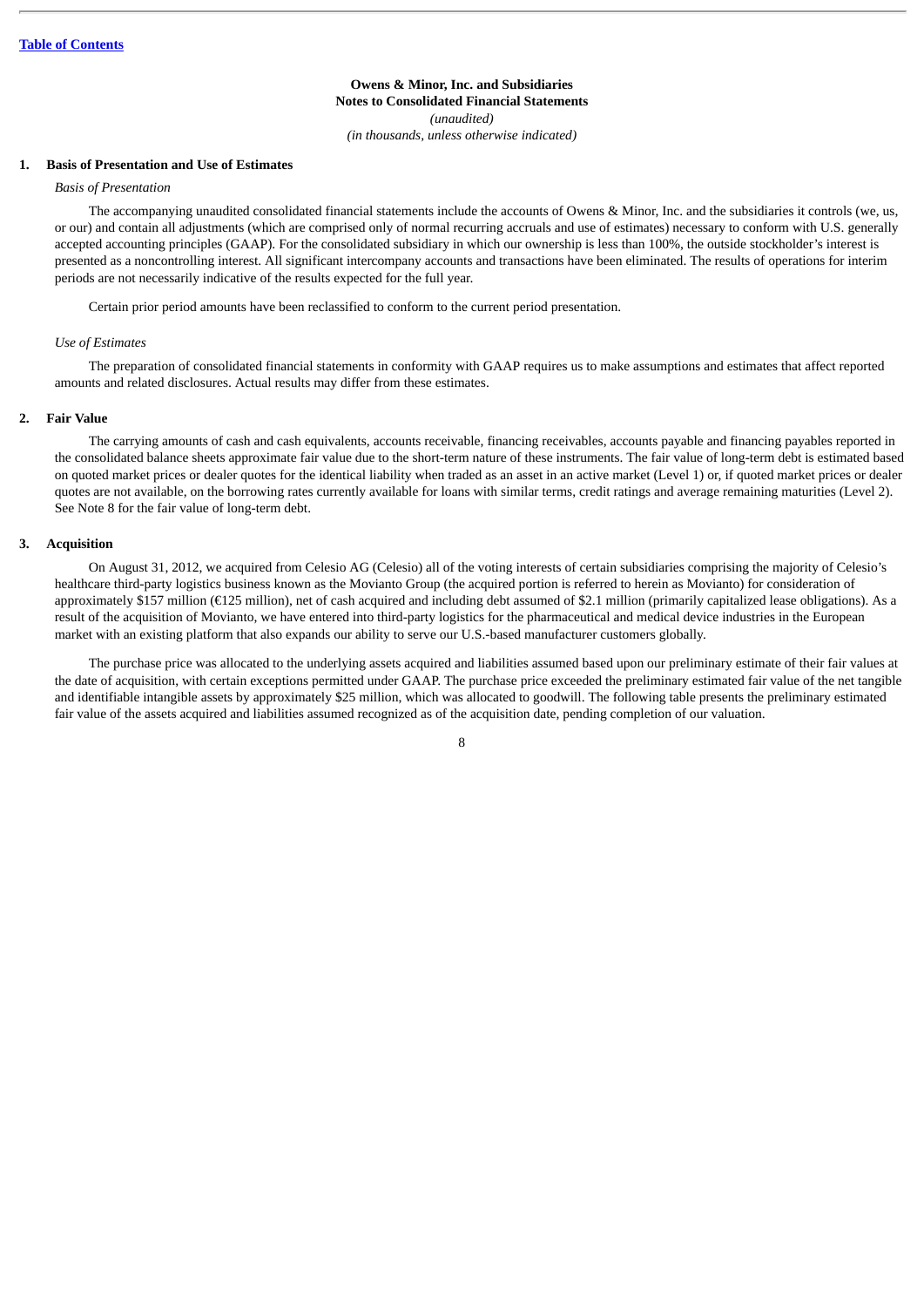|                                                | <b>Preliminary Fair Value</b><br>Measurement<br><b>Orginally Estimated as</b><br><b>Period Adjustments</b><br>of Acquisition Date (1)<br>Recorded in 2013 |    |         | <b>Preliminary Fair Value</b><br><b>Currently Estimated</b><br>as<br>of Acquisition Date |
|------------------------------------------------|-----------------------------------------------------------------------------------------------------------------------------------------------------------|----|---------|------------------------------------------------------------------------------------------|
| Assets acquired:                               |                                                                                                                                                           |    |         |                                                                                          |
| Current assets                                 | \$<br>211,052                                                                                                                                             | \$ | 295     | \$<br>211,347                                                                            |
| Property and equipment                         | 90,729                                                                                                                                                    |    | (2,385) | 88,344                                                                                   |
| Goodwill                                       | 25,042                                                                                                                                                    |    | (528)   | 24,514                                                                                   |
| Intangible assets                              | 21,543                                                                                                                                                    |    | 1,335   | 22,878                                                                                   |
| Other noncurrent assets                        | 11,664                                                                                                                                                    |    | 512     | 12,176                                                                                   |
| Total assets                                   | 360,030                                                                                                                                                   |    | (771)   | 359,259                                                                                  |
| Liabilities assumed:                           |                                                                                                                                                           |    |         |                                                                                          |
| Current liabilities                            | 190,485                                                                                                                                                   |    | (534)   | 189,951                                                                                  |
| Noncurrent liabilities                         | 12,237                                                                                                                                                    |    | (237)   | 12,000                                                                                   |
| <b>Total liabilities</b>                       | 202,722                                                                                                                                                   |    | (771)   | 201,951                                                                                  |
| Fair value of net assets acquired, net of cash | 157,308                                                                                                                                                   |    |         | 157,308                                                                                  |

#### *As previously reported in our 2012 Form 10-K (1)*

Measurement period adjustments primarily relate to additional market information obtained regarding acquired assets.

We are amortizing the fair value of acquired intangible assets, primarily customer relationships, over their remaining weighted average useful lives of 9 years.

Goodwill of \$24,514 thousand arising from the acquisition consists largely of expected opportunities to provide additional services to existing manufacturer customers and to expand our third-party logistics services globally. All of the goodwill was assigned to our International segment. None of the goodwill recognized is expected to be deductible for income tax purposes.

The fair value of financial assets and financial liabilities acquired includes financing receivables with a fair value of \$106.8 million and financing payables with a fair value of \$130.4 million.

Acquisition-related costs consist primarily of transaction costs incurred to perform due diligence and to analyze, negotiate and consummate an acquisition, costs to perform post-closing activities to establish a tax-efficient organizational structure, and costs to transition the acquired company's information technology and other operations and administrative functions from the former owner. We incurred \$0.9 million in pre-tax acquisition-related costs in the first six months of 2013.

#### **4. Financing receivables**

At June 30, 2013 and December 31, 2012, we had financing receivables of \$150.8 million and \$124.5 million and related payables of \$107.1 million and \$130.1 million outstanding under our order-to-cash program and product financing arrangements, which were included in other current assets and other current liabilities, respectively, in the consolidated balance sheets.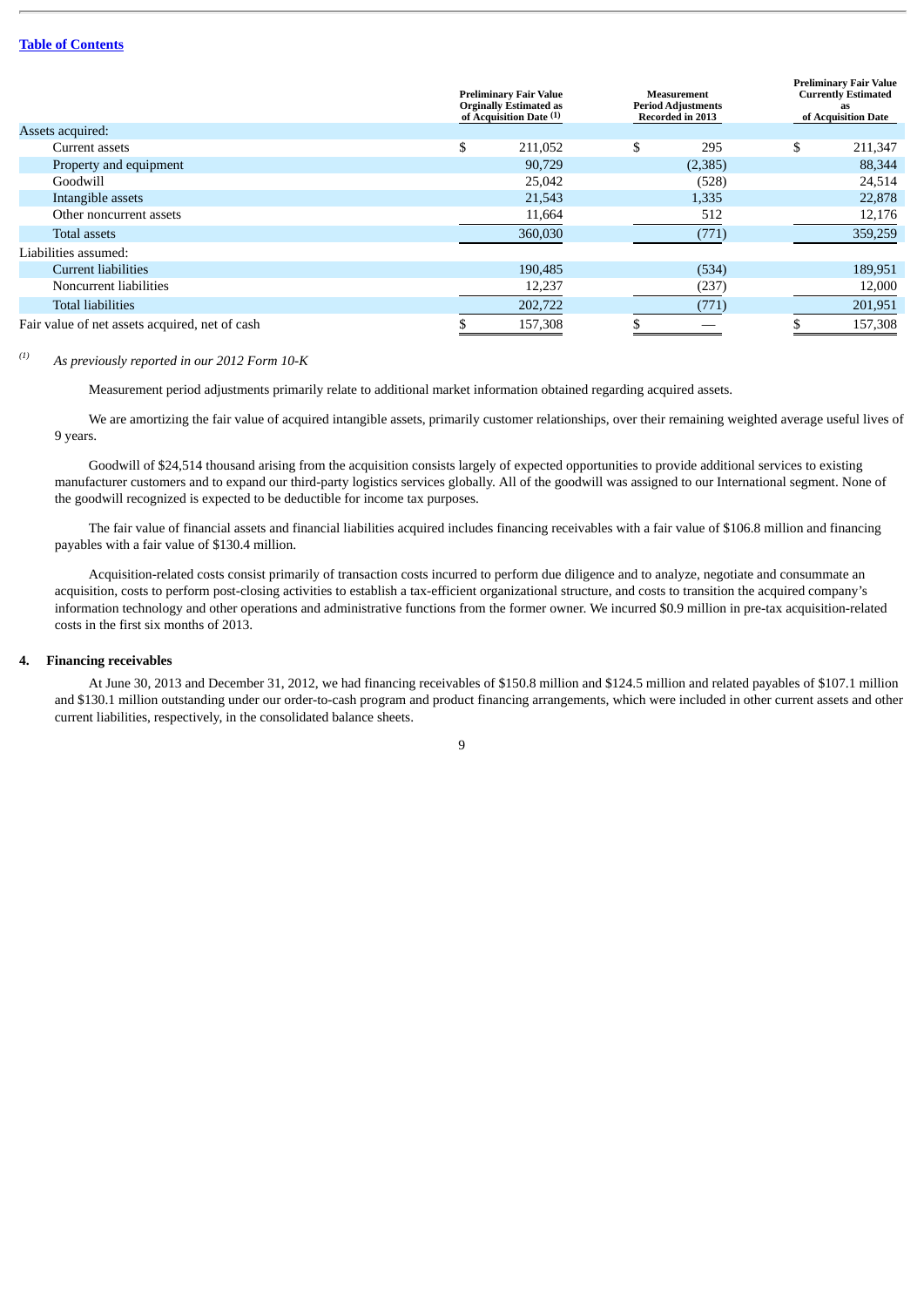### **5. Goodwill and Intangible Assets**

The following table summarizes the changes in the carrying amount of goodwill through June 30, 2013:

|                                                | <b>Domestic</b> | <b>International</b> |              |
|------------------------------------------------|-----------------|----------------------|--------------|
|                                                | Segment         | Segment              | <b>Total</b> |
| Carrying amount of goodwill, December 31, 2012 | \$248,498       | 26,386               | \$274,884    |
| Currency translation adjustments               |                 | (1.759)              | (1,759)      |
| Fair value adjustments (See Note 3)            |                 | (528)                | (528)        |
| Carrying amount of goodwill, June 30, 2013     | \$248,498       | 24,099               | \$272,597    |

Intangible assets at June 30, 2013, and December 31, 2012, were as follows:

|                                          | Customer<br><b>Relationships</b> | Other<br><b>Intangibles</b> | Total     |
|------------------------------------------|----------------------------------|-----------------------------|-----------|
| At June 30, 2013                         |                                  |                             |           |
| Gross intangible assets                  | \$<br>50.136                     | 3.612<br>S.                 | \$53,748  |
| Accumulated amortization                 | (12, 833)                        | (865)                       | (13,698)  |
| Net intangible assets, June 30, 2013     | 37,303                           | \$2,747                     | \$40,050  |
| At December 31, 2012                     |                                  |                             |           |
| Gross intangible assets                  | \$<br>51.603                     | 2.848<br>S.                 | \$54,451  |
| Accumulated amortization                 | (11,717)                         | (421)                       | (12, 138) |
| Net intangible assets, December 31, 2012 | 39,886                           | 2,427                       | \$42,313  |

Amortization expense for intangible assets was \$1.0 million and \$0.5 million for the three months ended June 30, 2013 and 2012, and \$1.9 million and \$1.1 million for the six months ended June 30, 2013 and 2012.

Based on the current carrying value of intangible assets subject to amortization, estimated amortization expense is \$1.4 million for the remainder of 2013, \$4.4 million for 2014, \$5.0 million for 2015, \$5.1 million for 2016, \$4.9 million for 2017 and \$4.1 million for 2018.

#### **6. Exit and Realignment Costs**

We periodically incur exit and realignment and other charges associated with optimizing our operations, which includes the consolidation of distribution centers and closure of offsite warehouses. During the first six months of 2013, we recognized total charges of \$1.3 million in the Domestic segment and \$0.5 million in the International segment associated with these activities. These charges include \$0.5 million in loss accruals for operating leases and the remainder was due to losses on property and equipment and other expenses. We expect additional exit and realignment charges of approximately \$2.7 million over the remainder of 2013 for activities initiated in the Domestic segment through June 30, 2013.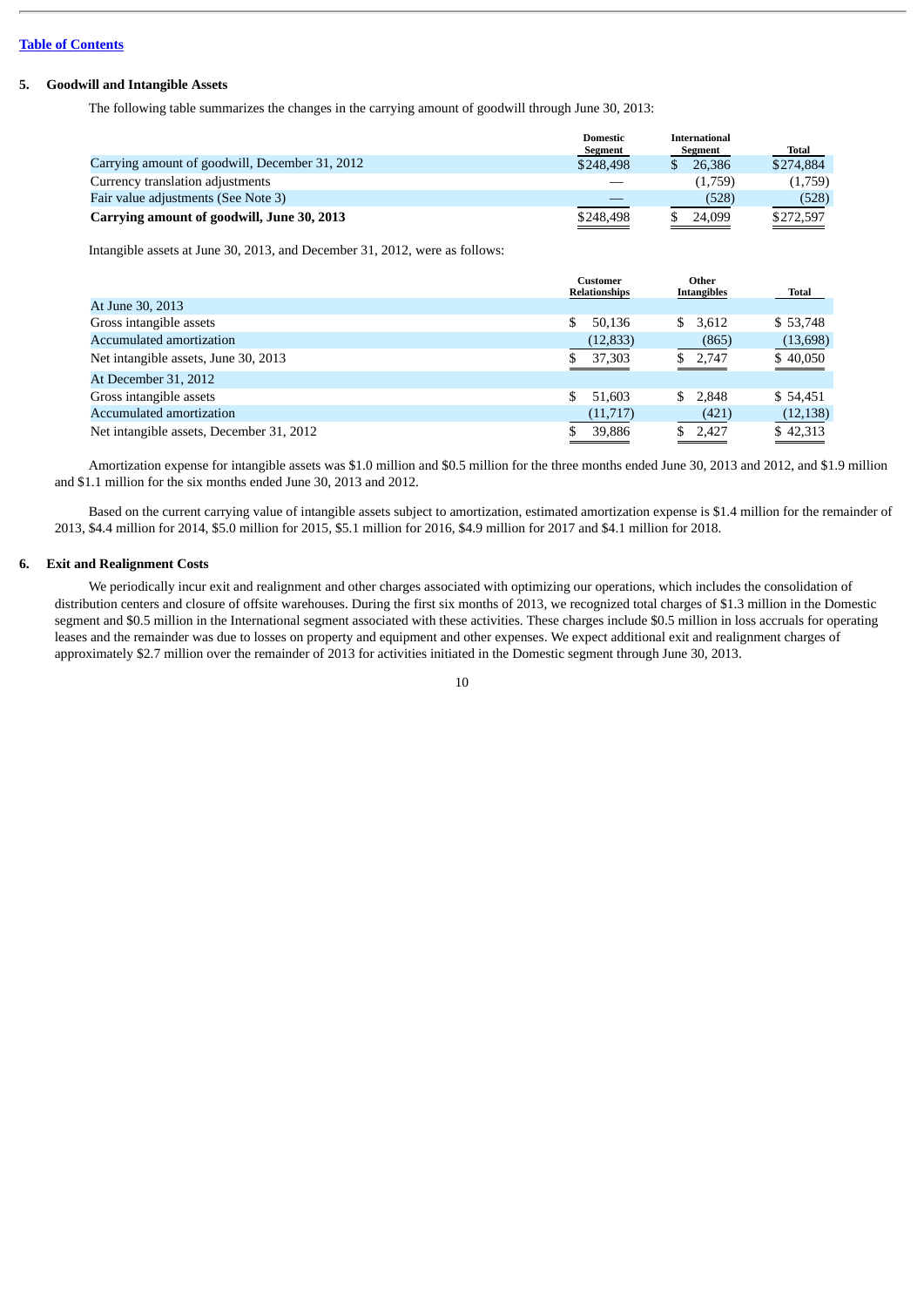The following table summarizes the activity related to exit and realignment cost accruals through June 30, 2013:

|                                                       | Lease<br><b>Obligations</b> | <b>Severance and</b><br>Other | <b>Total</b>                        |
|-------------------------------------------------------|-----------------------------|-------------------------------|-------------------------------------|
| Accrued exit and realignment costs, December 31, 2012 | 5,098                       | 1.116                         | \$6,214                             |
| Provision for exit and realignment activities         | 538                         |                               | 541                                 |
| Cash payments, net of sublease income                 | (4,962)                     | (284)                         | (5,246)                             |
| Accrued exit and realignment costs, June 30, 2013     | 674                         | 835                           | \$1,509<br>$\overline{\phantom{a}}$ |

#### **7. Retirement Plan**

We have a noncontributory, unfunded retirement plan for certain officers and other key employees in the United States (Domestic Retirement Plan). In February 2012, our Board of Directors amended the Domestic Retirement Plan to freeze benefit levels and modify vesting provisions under the plan effective as of March 31, 2012.

The components of net periodic benefit cost, which are included in selling, general and administrative expenses, for the three and six months ended June 30, 2013 and 2012, were as follows:

|                               | <b>Three Months Ended</b> | <b>June 30,</b> | <b>Six Months Ended</b> | <b>June 30,</b> |
|-------------------------------|---------------------------|-----------------|-------------------------|-----------------|
|                               | 2013                      | 2012            | 2013                    | 2012            |
| Service cost                  | 33                        |                 | 66                      | 130             |
| Interest cost                 | 413                       | 404             | 827                     | 808             |
| Recognized net actuarial loss | 341                       | 237             | 683                     | 495             |
| Curtailment loss              |                           |                 |                         | 234             |
| Net periodic benefit cost     | 787<br>S.                 | 641<br>S        | \$1,576                 | \$1,667         |

Certain of our foreign subsidiaries have defined benefit and health and welfare plans covering substantially all of their respective employees. Our expense for these plans totaled \$0.6 million for the six months ended June 30, 2013.

#### **8. Debt**

We have \$200 million of senior notes outstanding, which mature on April 15, 2016 and bear interest at 6.35% payable semi-annually (Senior Notes). We may redeem the Senior Notes, in whole or in part, at a redemption price of the greater of 100% of the principal amount of the Senior Notes or the present value of remaining scheduled payments of principal and interest discounted at the applicable Treasury Rate plus 0.25%. As of June 30, 2013 and December 31, 2012, the estimated fair value of the Senior Notes was \$216.8 million and \$219.5 million, and the related carrying amount was \$204.9 million and \$205.8 million. The estimated fair value interest rate used to compute the fair value of the Senior Notes at June 30, 2013 and December 31, 2012 was 3.180% and 3.194%.

We have a five-year \$350 million Credit Agreement with Wells Fargo Bank, N.A., JPMorgan Chase Bank, N.A. and a syndicate of financial institutions (the Credit Agreement) expiring June 5, 2017. Under this credit facility, we have the ability to request two one-year extensions and to request an increase in aggregate commitments by up to \$150 million. The interest rate on the credit facility, which is subject to adjustment quarterly, is based on the London Interbank Offered Rate (LIBOR), the Federal Funds Rate or the Prime Rate, plus an adjustment based on the better of our debt ratings or leverage ratio (Credit Spread) as defined by the Credit Agreement. We are charged a commitment fee of between 17.5 and 42.5 basis points on the unused portion of the facility. The terms of the Credit Agreement limit the amount of indebtedness that we may incur and require us to maintain ratios for leverage and interest coverage, including on a pro forma basis in the event of an acquisition. At June 30, 2013, we had no borrowings and letters of credit of approximately \$5.0 million outstanding on the revolving credit facility, leaving \$345.0 million available for borrowing. We also have a \$1.4 million letter of credit outstanding as of June 30, 2013, which supports our facilities leased in Europe.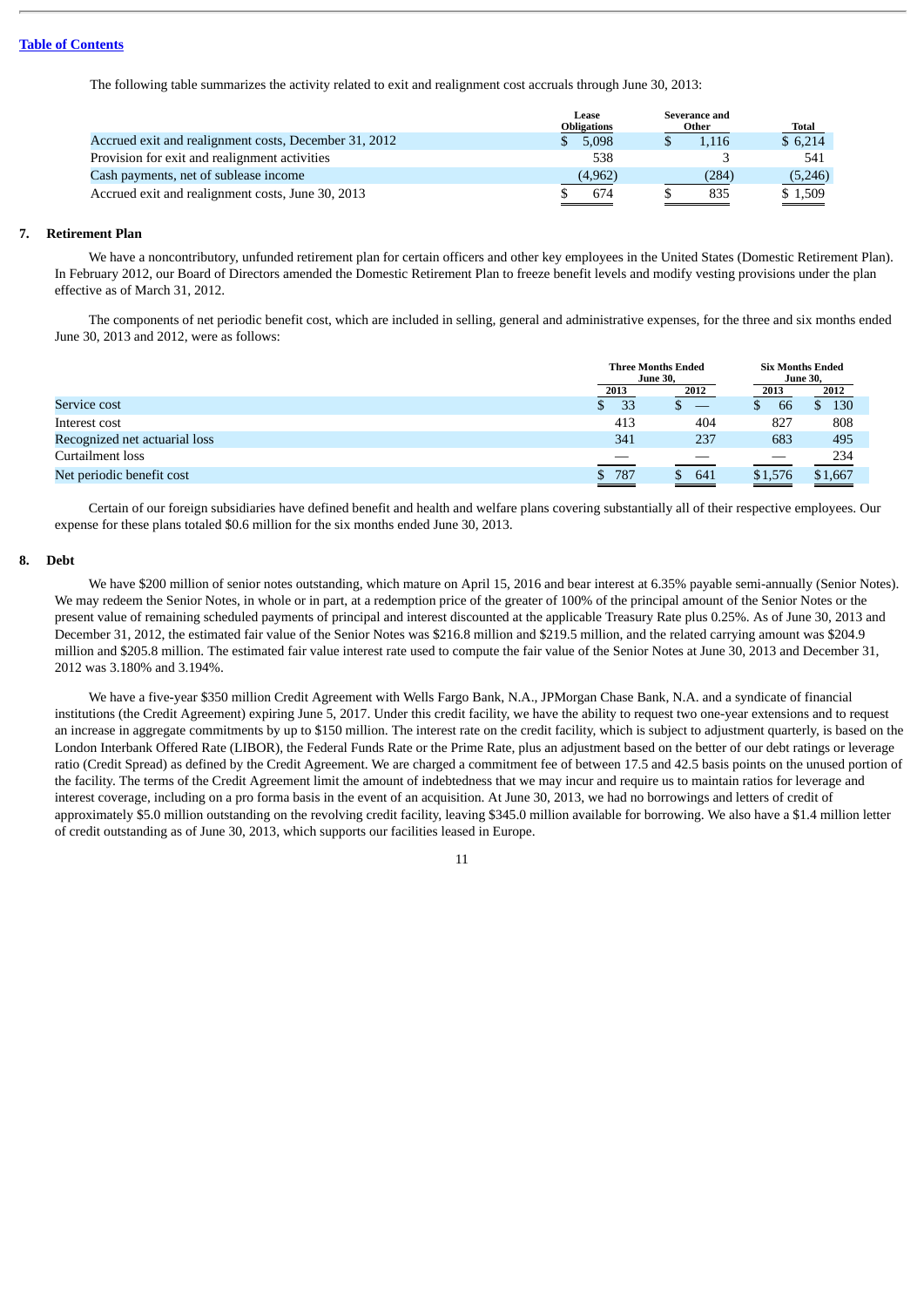#### **9. Income Taxes**

The provision for income taxes was \$17.9 million and \$36.5 million for the three and six months ended June 30, 2013, compared to \$19.6 million and \$38.7 million for the same periods in 2012. The effective tax rate was 38.3% and 39.9% for the three and six months ended June 30, 2013, compared to 39.4% for the same periods in 2012. The decrease in the effective tax rate for the second quarter of 2013 is primarily the result of benefits recognized upon the conclusion of examinations of our 2009 and 2010 federal income tax returns and certain state income tax returns. These benefits were partially offset by the impact of foreign taxes. As a result of the conclusion of the examinations, we reduced the liability for unrecognized tax benefits to \$4.7 million at June 30, 2013, from \$12.3 million at December 31, 2012. Included in the liability at June 30, 2013 were \$3.3 million of tax positions for which ultimate deductibility is highly certain but for which there is uncertainty about the timing of such deductibility. The increase in the effective tax rate for the six months ended June 30, 2013 over the same period in 2012 was largely due to the impact of foreign taxes.

### **10. Net Income per Common Share**

The following summarizes the calculation of net income per common share attributable to common shareholders for the three and six months ended June 30, 2013 and 2012.

|                                                                               | <b>Three Months Ended</b><br><b>June 30,</b> |            | <b>Six Months Ended</b><br><b>June 30,</b> |             |
|-------------------------------------------------------------------------------|----------------------------------------------|------------|--------------------------------------------|-------------|
| (in thousands, except per share data)                                         | 2013                                         | 2012       | 2013                                       | 2012        |
| Numerator:                                                                    |                                              |            |                                            |             |
| Net income                                                                    | \$28,872                                     | \$30,113   | \$54,970                                   | \$59,473    |
| Less: income allocated to unvested restricted shares                          | (156)                                        | (194)      | (351)                                      | (421)       |
| Net income attributable to common shareholders—basic                          | 28,716                                       | 29,919     | 54,619                                     | 59,052      |
| Add: undistributed income attributable to unvested restricted shares—basic    | 64                                           | 87         | 122                                        | 176         |
| Less: undistributed income attributable to unvested restricted shares—diluted | (64)                                         | (87)       | (122)                                      | (175)       |
| Net income attributable to common shareholders—diluted                        | \$28,716                                     | \$29,919   | \$54,619                                   | \$59,053    |
| Denominator:                                                                  |                                              |            |                                            |             |
| Weighted average shares outstanding—basic                                     | 62,707                                       | 62,815     | 62,695                                     | 62,825      |
| Dilutive shares—stock options                                                 | 45                                           | 80         | 51                                         | 89          |
| Weighted average shares outstanding—diluted                                   | 62,752                                       | 62,895     | 62,746                                     | 62,914      |
| Net income per share attributable to common shareholders:                     |                                              |            |                                            |             |
| <b>Basic</b>                                                                  | 0.46                                         | 0.48<br>S. | 0.87<br>SS.                                | 0.94<br>S.  |
| Diluted                                                                       | 0.46                                         | 0.48<br>S. | 0.87                                       | 0.94<br>SS. |

### **11. Shareholders' Equity**

In February 2011, our Board of Directors authorized a share repurchase program of up to \$50 million of our outstanding common stock to be executed at the discretion of management over a three-year period, expiring in February 2014. The program is intended to offset shares issued in conjunction with our stock incentive plans and may be suspended or discontinued at any time. During the six months ended June 30, 2013, we repurchased in open-market transactions and retired approximately 257 thousand shares of our common stock for an aggregate of \$8.3 million, or an average price per share of \$32.22. As of June 30, 2013, we have approximately \$10.6 million remaining under the repurchase program. We have elected to allocate any excess of share repurchase price over par value to retained earnings.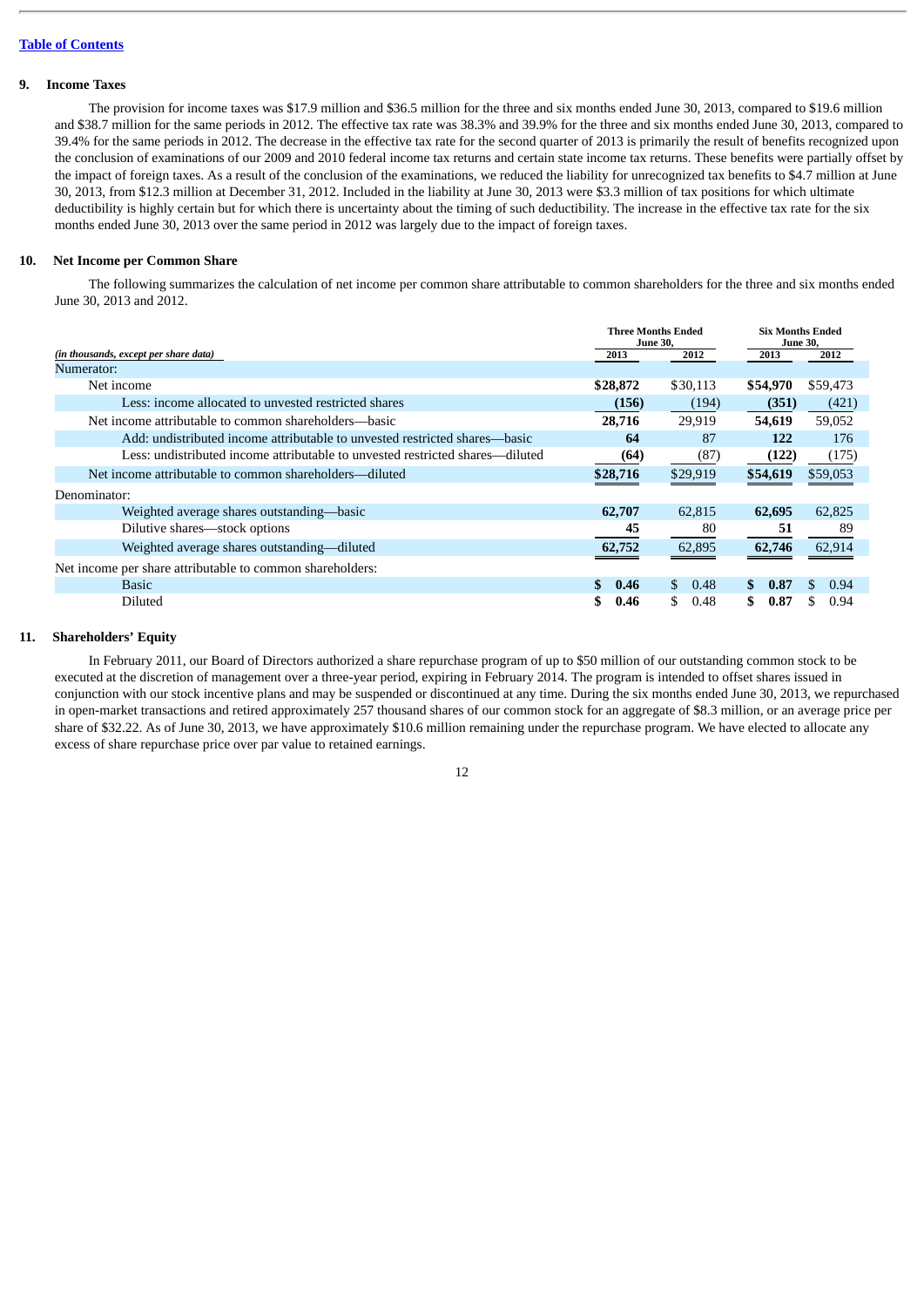### **12. Accumulated Other Comprehensive Income**

The following table shows the changes in accumulated other comprehensive income (loss) by component for the three and six months ended June 30, 2013 and 2012:

| <b>Defined</b><br><b>Benefit</b><br>Pension<br>Plans | Currency<br>Translation<br><b>Adjustments</b> | Other | <b>Total</b> |
|------------------------------------------------------|-----------------------------------------------|-------|--------------|
| \$(10,110)                                           | 1,922                                         | \$150 | \$(8,038)    |
|                                                      | 1,739                                         |       | 1,739        |
|                                                      | (56)                                          |       | (56)         |
|                                                      | 1,683                                         |       | 1,683        |
| 341                                                  |                                               | (20)  | 321          |
| (132)                                                |                                               | 8     | (124)        |
| 209                                                  |                                               | (12)  | 197          |
| 209                                                  | 1,683                                         |       | 1,880        |
| \$ (9,901)                                           | 3,605                                         | \$138 | \$(6, 158)   |
| \$(7,356)                                            | \$.                                           | \$200 | \$(7,156)    |
|                                                      |                                               |       |              |
|                                                      |                                               |       |              |
|                                                      |                                               |       |              |
| 237                                                  |                                               | (19)  | 218          |
| (92)                                                 |                                               | 8     | (84)         |
| 145                                                  |                                               | (11)  | 134          |
| 145                                                  |                                               | (11)  | 134          |
| (7,211)                                              |                                               | \$189 | \$(7, 022)   |
|                                                      |                                               |       | (12)         |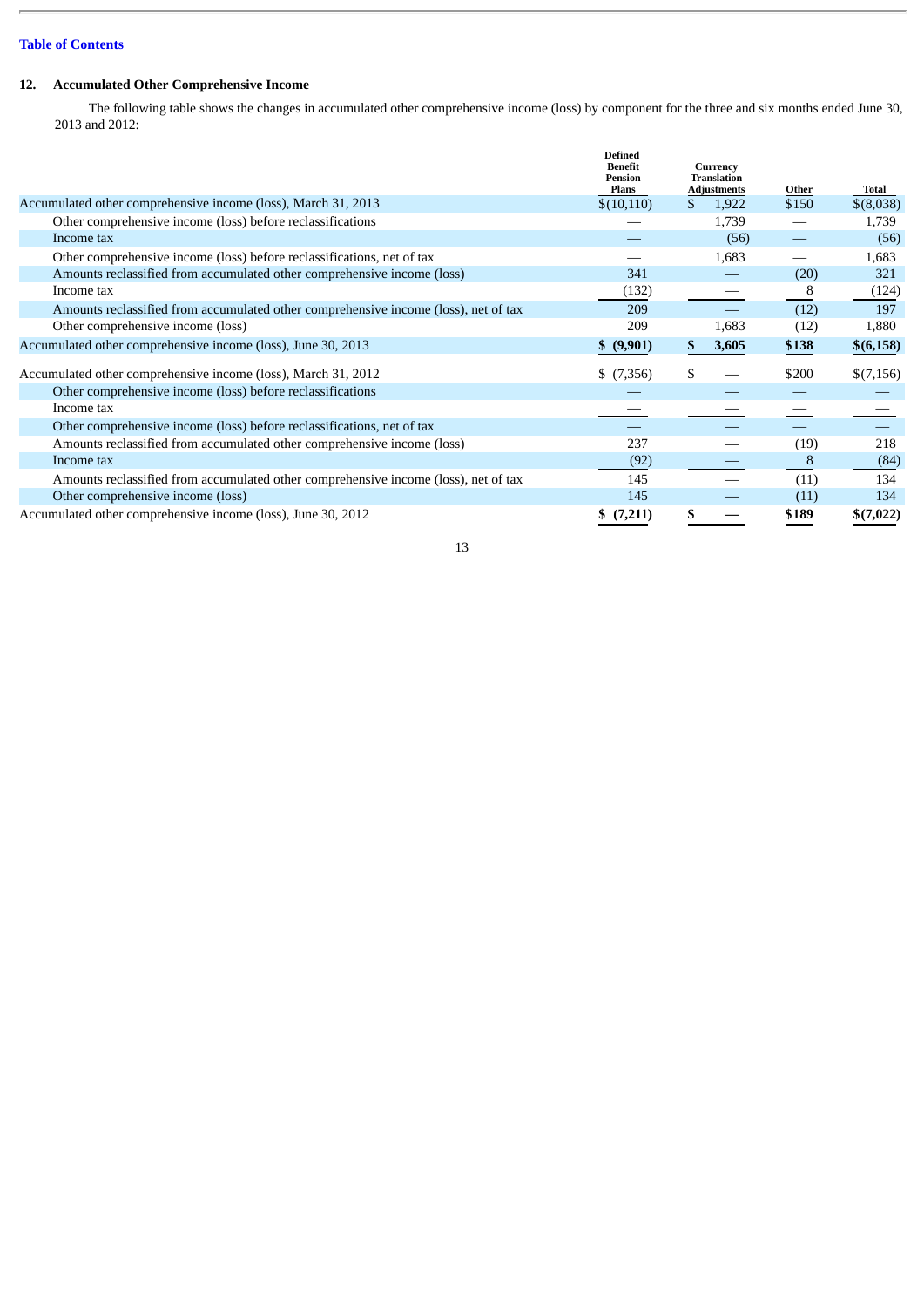|                                                                                     |     | <b>Defined Benefit</b><br><b>Pension Plans</b> |    | Currency<br><b>Translation</b><br><b>Adjustments</b> | Other | Total       |
|-------------------------------------------------------------------------------------|-----|------------------------------------------------|----|------------------------------------------------------|-------|-------------|
| Accumulated other comprehensive income (loss), December 31, 2012                    |     | (10,318)                                       | \$ | 9,749                                                | \$163 | \$<br>(406) |
| Other comprehensive income (loss) before reclassifications                          |     |                                                |    | (6,683)                                              |       | (6,683)     |
| Income tax                                                                          |     |                                                |    | 539                                                  |       | 539         |
| Other comprehensive income (loss) before reclassifications, net of tax              |     |                                                |    | (6, 144)                                             |       | (6, 144)    |
| Amounts reclassified from accumulated other comprehensive income (loss)             |     | 683                                            |    |                                                      | (41)  | 642         |
| Income tax                                                                          |     | (266)                                          |    |                                                      | 16    | (250)       |
| Amounts reclassified from accumulated other comprehensive income (loss), net of tax |     | 417                                            |    |                                                      | (25)  | 392         |
| Other comprehensive income (loss)                                                   |     | 417                                            |    | (6, 144)                                             | (25)  | (5,752)     |
| Accumulated other comprehensive income (loss), June 30, 2013                        |     | (9,901)                                        | S. | 3,605                                                | \$138 | \$(6,158)   |
| Accumulated other comprehensive income (loss), December 31, 2011                    | \$. | (7,707)                                        |    |                                                      | \$213 | \$(7,494)   |
| Other comprehensive income (loss) before reclassifications                          |     | 85                                             |    |                                                      |       | 85          |
| Income tax                                                                          |     | (33)                                           |    |                                                      |       | (33)        |
| Other comprehensive income (loss) before reclassifications, net of tax              |     | 52                                             |    |                                                      |       | 52          |
| Amounts reclassified from accumulated other comprehensive income (loss)             |     | 728                                            |    |                                                      | (40)  | 688         |
| Income tax                                                                          |     | (284)                                          |    |                                                      | 16    | (268)       |
| Amounts reclassified from accumulated other comprehensive income (loss), net of tax |     | 444                                            |    |                                                      | (24)  | 420         |
| Other comprehensive income (loss)                                                   |     | 496                                            |    |                                                      | (24)  | 472         |
| Accumulated other comprehensive income (loss), June 30, 2012                        |     | (7,211)                                        |    |                                                      | \$189 | \$(7,022)   |

We include amounts reclassified out of accumulated other comprehensive income related to defined benefit pension plans as a component of net periodic pension cost recorded in selling, general & administrative expenses. For the three months ended June 30, 2012 we reclassified \$0.2 million of prior service costs. For the three months ended June 30, 2013 and 2012, we reclassified \$0.3 million and \$0.2 million of actuarial net losses. For the six months ended June 30, 2013 and 2012, we reclassified \$0.7 million and \$0.5 million of actuarial net losses.

### **13. Commitments and Contingencies**

We have contractual obligations that are required to be paid to customers in the event that certain contractual performance targets are not achieved as of specified dates, generally within 36 months from inception of the contract. These contingent obligations totaled \$1.9 million as of June 30, 2013. If none of the performance targets are met as of the specified dates, and customers have met their contractual commitments, payments will be due as follows: Remainder of 2013 – \$0.5 million; 2014 – \$0.6 million; 2015 – \$0.7 million; and 2016 – \$0.1 million. None of these contingent obligations were accrued at June 30, 2013, as we do not consider any of them probable. We deferred the recognition of fees that are contingent upon the company's future performance under the terms of these contracts. As of June 30, 2013, \$1.2 million of deferred revenue related to outstanding contractual performance targets was included in other accrued liabilities.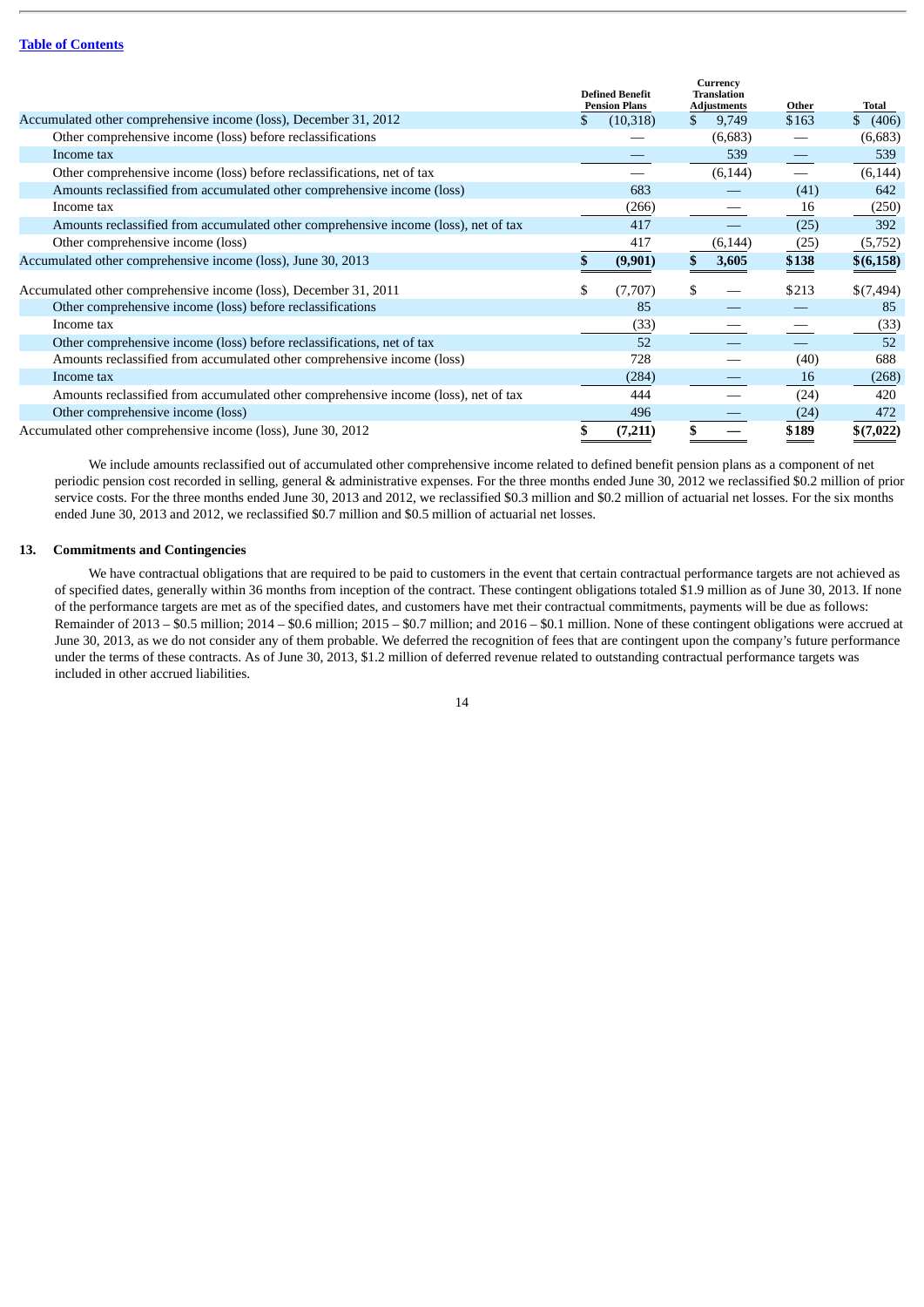During the second quarter of 2013, we reached a settlement in the administrative proceedings pending before the California Board of Equalization related to certain municipal sales tax incentives. Under the terms of the settlement, we expect to receive approximately \$4.3 million for the period January 1, 2009 through June 30, 2013, of which \$0.8 million was recognized prior to 2013. In subsequent quarters, the company will receive an ongoing tax incentive that will vary with eligible revenues generated by sales to California-based customers.

Prior to exiting the direct-to-consumer business in January 2009, we received reimbursements from Medicare, Medicaid, and private healthcare insurers for certain customer billings. We are subject to audits of these reimbursements for up to seven years from the date of the service.

In connection with the Movianto acquisition, we entered into transition services agreements with the former owner under which it provides certain information technology and support services. The contract terms range from six to 24 months and are cancellable without penalty with thirty days notice. Since the acquisition we have terminated certain of these agreements and the maximum aggregate fees payable in 2013 under these agreements is approximately \$4.0 million.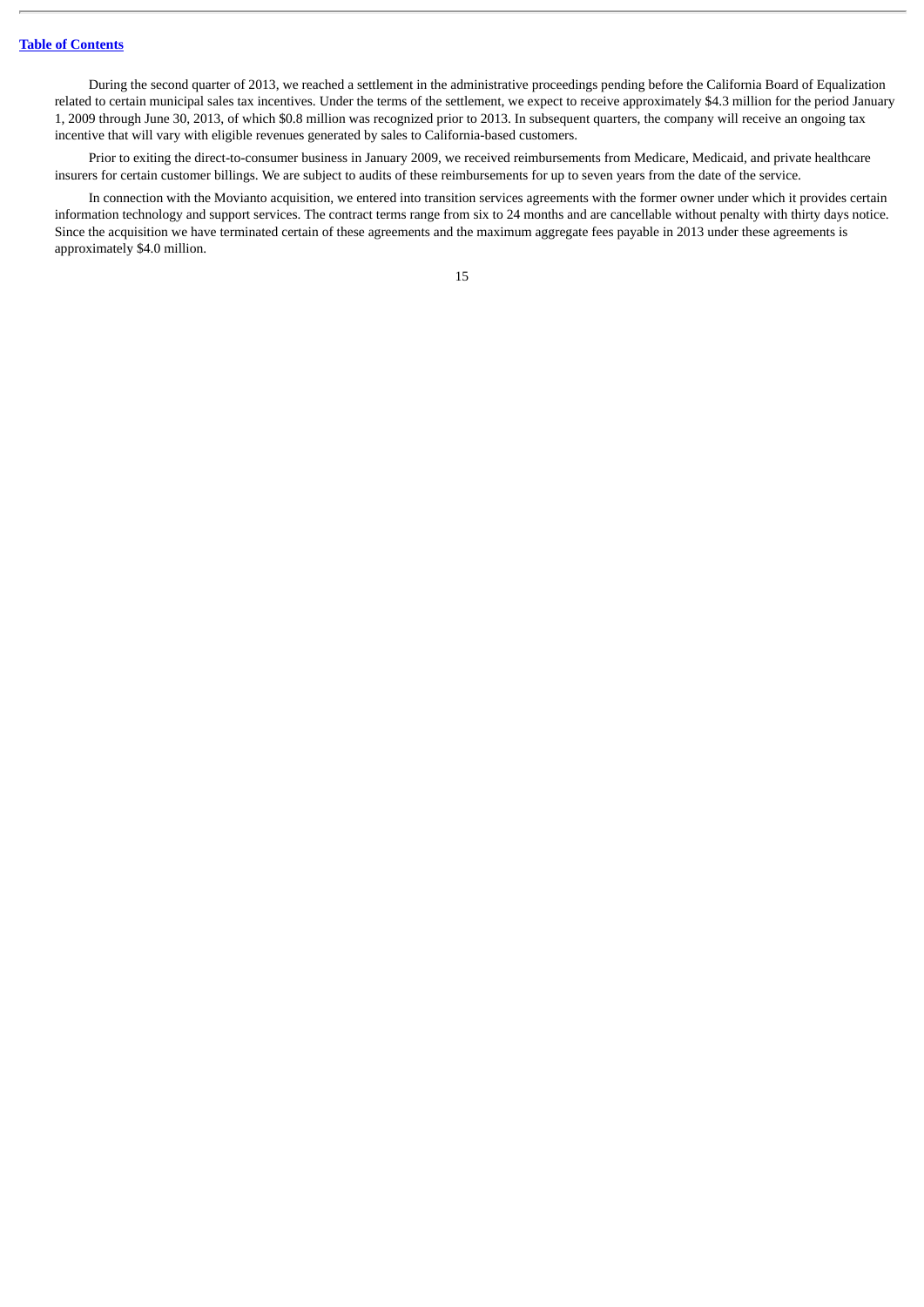### **14. Segment Information**

We evaluate the performance of our segments based on the operating earnings of the segments, excluding acquisition-related and exit and realignment charges.

The following tables present financial information by segment:

|                                                      |               | Three Months Ended June 30. | Six Months Ended June 30, |              |  |
|------------------------------------------------------|---------------|-----------------------------|---------------------------|--------------|--|
|                                                      | 2013          | 2012                        | 2013                      | 2012         |  |
| Net revenue:                                         |               |                             |                           |              |  |
| Domestic                                             | \$2,143,690   | 2,185,444<br>S              | \$4,298,406               | \$4,403,326  |  |
| International                                        | 122,997       |                             | 243,989                   |              |  |
| Consolidated net revenue                             | \$2,266,687   | \$<br>2,185,444             | \$4,542,395               | \$4,403,326  |  |
| Operating earnings (loss):                           |               |                             |                           |              |  |
| Domestic                                             | \$<br>51,245  | \$<br>53,794                | 104,151<br>\$             | \$105,666    |  |
| <b>International</b>                                 | (557)         |                             | (3,569)                   |              |  |
| Acquisition-related and exit and realignment charges | (638)         | (617)                       | (2,648)                   | (617)        |  |
| Consolidated operating earnings                      | 50,050<br>\$  | \$<br>53,177                | \$<br>97,934              | \$105,049    |  |
| Depreciation and amortization:                       |               |                             |                           |              |  |
| Domestic                                             | \$<br>8,887   | $\mathsf{\$}$<br>8,515      | \$<br>17,969              | 17,093<br>\$ |  |
| International                                        | 3,389         |                             | 6,936                     |              |  |
| Consolidated depreciation and amortization           | 12,276        | \$<br>8,515                 | 24,905<br>\$              | 17,093<br>\$ |  |
| Capital expenditures:                                |               |                             |                           |              |  |
| Domestic                                             | \$<br>12,872  | \$<br>9,781                 | 24,474<br>\$              | 18,157<br>\$ |  |
| <b>International</b>                                 | 3,398         |                             | 6,573                     |              |  |
| Consolidated capital expenditures                    | 16,270<br>\$  | \$<br>9,781                 | \$<br>31,047              | \$<br>18,157 |  |
|                                                      |               |                             |                           |              |  |
|                                                      | June 30, 2013 | December 31, 2012           |                           |              |  |
| Total assets:                                        |               |                             |                           |              |  |
| Domestic                                             | \$1,757,369   | \$<br>1,723,699             |                           |              |  |
| International                                        | 414,299       | 386,114                     |                           |              |  |
| Segment assets                                       | 2,171,668     | 2,109,813                   |                           |              |  |
| Cash and cash equivalents                            | 207,826       | 97,888                      |                           |              |  |
| Consolidated total assets                            | \$2,379,494   | \$<br>2,207,701             |                           |              |  |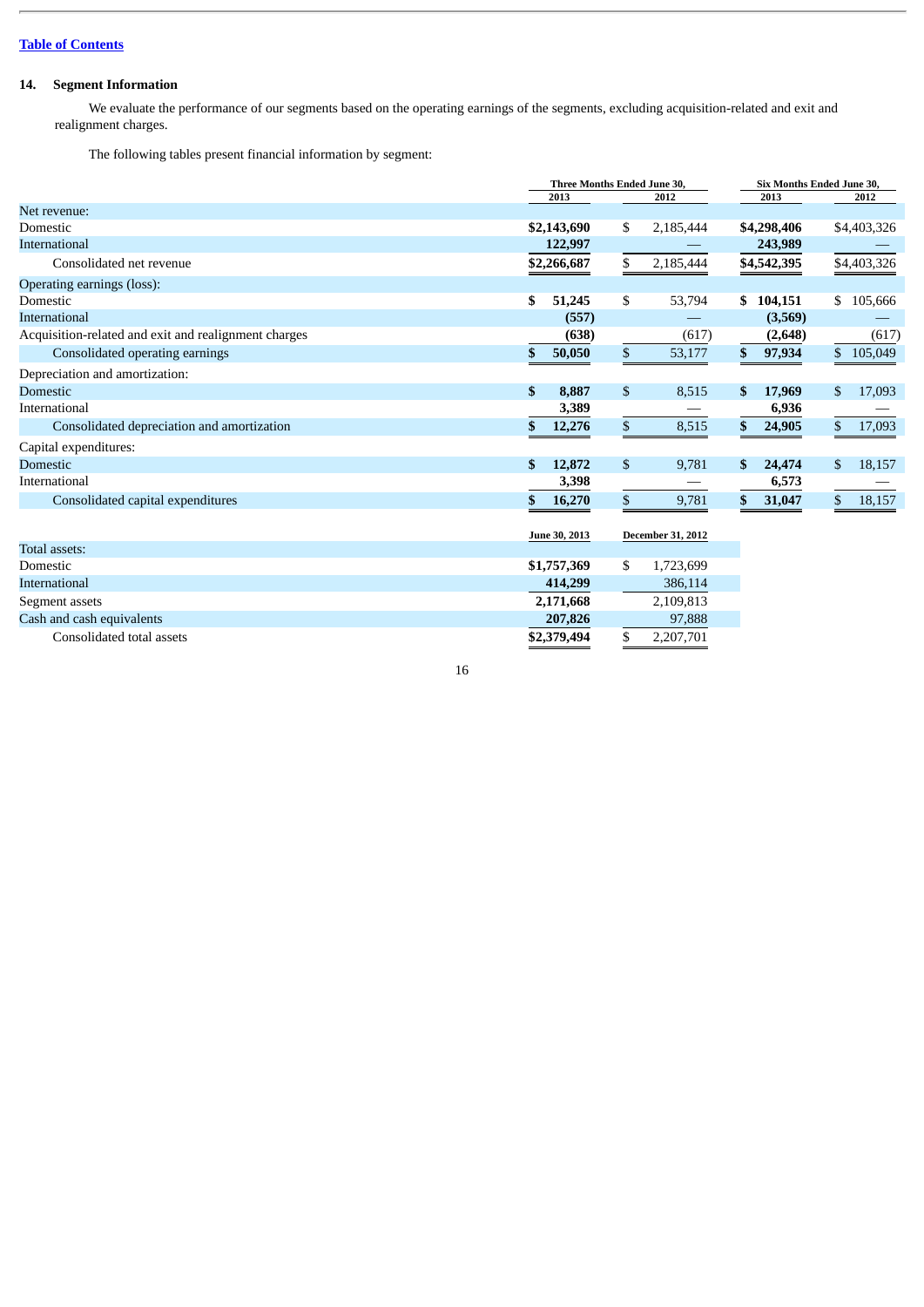### **15. Condensed Consolidating Financial Information**

The following tables present condensed consolidating financial information for: Owens & Minor, Inc. (O&M); the guarantors of Owens & Minor, Inc.'s Senior Notes, on a combined basis; and the non-guarantor subsidiaries of the Senior Notes, on a combined basis. The guarantor subsidiaries are 100% owned by Owens & Minor, Inc. Separate financial statements of the guarantor subsidiaries are not presented because the guarantees by our guarantor subsidiaries are full and unconditional, as well as joint and several, and we believe the condensed consolidating financial information is more meaningful in understanding the financial position, results of operations and cash flows of the guarantor subsidiaries.

| Three months Ended June 30, 2013                     | Owens &<br>Minor, Inc. | <b>Guarantors</b> | Non-guarantor<br><b>Subsidiaries</b> | <b>Eliminations</b> | Consolidated |
|------------------------------------------------------|------------------------|-------------------|--------------------------------------|---------------------|--------------|
| <b>Statements of Income</b>                          |                        |                   |                                      |                     |              |
| Net revenue                                          | \$<br>—<br>——          | \$2,143,576       | 134,869<br>\$                        | \$(11,758)          | \$2,266,687  |
| Cost of goods sold                                   |                        | 1,932,112         | 72,811                               | (11, 667)           | 1,993,256    |
| Gross margin                                         |                        | 211,464           | 62,058                               | (91)                | 273,431      |
| Selling, general and administrative expenses         | 221                    | 152,387           | 59,940                               |                     | 212,548      |
| Acquisition-related and exit and realignment charges |                        | 397               | 241                                  |                     | 638          |
| Depreciation and amortization                        | 3                      | 8,865             | 3,408                                |                     | 12,276       |
| Other operating (income) expense, net                |                        | (1,498)           | (583)                                |                     | (2,081)      |
| Operating earnings (loss)                            | (224)                  | 51,313            | (948)                                | (91)                | 50,050       |
| Interest expense (income), net                       | 5,154                  | (1,696)           | (210)                                |                     | 3,248        |
| Income (loss) before income taxes                    | (5,378)                | 53,009            | (738)                                | (91)                | 46,802       |
| Income tax provision (benefit)                       | (2,045)                | 20,594            | (618)                                | (1)                 | 17,930       |
| Equity in earnings of subsidiaries                   | 32,205                 |                   |                                      | (32, 205)           |              |
| Net income (loss)                                    | 28,872                 | 32,415            | (120)                                | (32, 295)           | 28,872       |
| Other comprehensive income (loss), net of tax        | 1,880                  | 209               | 1,682                                | (1,891)             | 1,880        |
| Comprehensive income (loss)                          | \$ 30,752              | 32,624            | 1,562                                | (34, 186)<br>S.     | 30,752       |

| Three months ended June 30, 2012                     | Owens &<br>Minor, Inc. | Guarantor<br><b>Subsidiaries</b> | Non-guarantor<br><b>Subsidiaries</b> | <b>Eliminations</b> | Consolidated |
|------------------------------------------------------|------------------------|----------------------------------|--------------------------------------|---------------------|--------------|
| <b>Statements of Income</b>                          |                        |                                  |                                      |                     |              |
| Net revenue                                          | \$                     | \$2,185,444                      | \$<br>5,378                          | \$<br>(5,378)       | \$2,185,444  |
| Cost of goods sold                                   |                        | 1,974,114                        | 5,053                                | (5, 152)            | 1,974,015    |
| Gross margin                                         |                        | 211,330                          | 325                                  | (226)               | 211,429      |
| Selling, general and administrative expenses         | 183                    | 149,542                          | 563                                  |                     | 150,288      |
| Acquisition-related and exit and realignment charges |                        | 397                              | 220                                  |                     | 617          |
| Depreciation and amortization                        |                        | 8,494                            | 21                                   |                     | 8,515        |
| Other operating income, net                          |                        | (811)                            | (357)                                |                     | (1, 168)     |
| Operating earnings (loss)                            | (183)                  | 53,708                           | (122)                                | (226)               | 53,177       |
| Interest expense (income), net                       | 4,797                  | (1, 334)                         | 24                                   |                     | 3,487        |
| Income (loss) before income taxes                    | (4,980)                | 55,042                           | (146)                                | (226)               | 49,690       |
| Income tax provision (benefit)                       | (1,963)                | 21,569                           | (29)                                 |                     | 19,577       |
| Equity in earnings of subsidiaries                   | 33,130                 |                                  |                                      | (33, 130)           |              |
| Net income (loss)                                    | 30,113                 | 33,473                           | (117)                                | (33,356)            | 30,113       |
| Other comprehensive income (loss), net of tax        | 134                    | 145                              |                                      | (145)               | 134          |
| Comprehensive income (loss)                          | \$ 30,247              | 33,618                           | (117)                                | $$$ (33,501)        | 30,247       |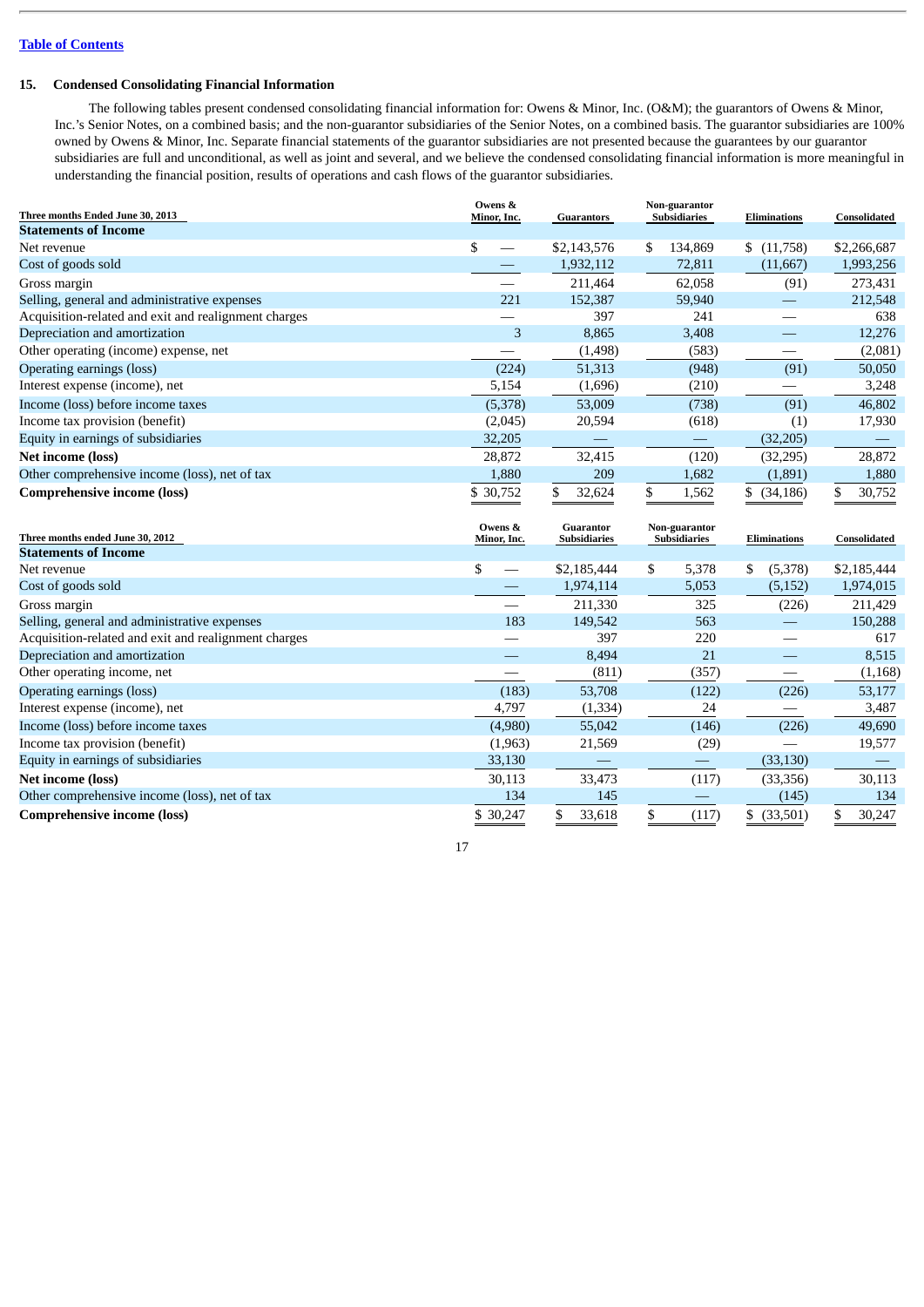### **Condensed Consolidating Financial Information**

| Six months ended June 30, 2013                       | Owens &<br>Minor, Inc.         | <b>Guarantors</b>                       | Non-guarantor<br><b>Subsidiaries</b> | <b>Eliminations</b> | Consolidated |
|------------------------------------------------------|--------------------------------|-----------------------------------------|--------------------------------------|---------------------|--------------|
| <b>Statements of Income</b>                          |                                |                                         |                                      |                     |              |
| Net revenue                                          | \$                             | \$4,298,290                             | \$<br>266,174                        | \$(22,069)          | \$4,542,395  |
| Cost of goods sold                                   |                                | 3,868,204                               | 143,417                              | (21,708)            | 3,989,913    |
| Gross margin                                         |                                | 430,086                                 | 122,757                              | (361)               | 552,482      |
| Selling, general and administrative expenses         | 874                            | 308,735                                 | 120,660                              |                     | 430,269      |
| Acquisition-related and exit and realignment charges |                                | 1,259                                   | 1,389                                |                     | 2,648        |
| Depreciation and amortization                        | 7                              | 17,924                                  | 6,974                                |                     | 24,905       |
| Other operating (income) expense, net                | $\overline{\phantom{0}}$       | (2, 142)                                | (1, 132)                             |                     | (3,274)      |
| Operating earnings (loss)                            | (881)                          | 104,310                                 | (5, 134)                             | (361)               | 97,934       |
| Interest expense (income), net                       | 9,549                          | (2,585)                                 | (518)                                |                     | 6,446        |
| Income (loss) before income taxes                    | (10, 430)                      | 106,895                                 | (4,616)                              | (361)               | 91,488       |
| Income tax provision (benefit)                       | (4,007)                        | 42,051                                  | (1,526)                              |                     | 36,518       |
| Equity in earnings of subsidiaries                   | 61,393                         |                                         |                                      | (61, 393)           |              |
| Net income (loss)                                    | 54,970                         | 64,844                                  | (3,090)                              | (61, 754)           | 54,970       |
| Other comprehensive income (loss), net of tax        | (5,752)                        | 416                                     | (6, 146)                             | 5,730               | (5,752)      |
| Comprehensive income (loss)                          | \$49,218                       | 65,260<br>\$                            | \$<br>(9,236)                        | \$<br>(56, 024)     | \$<br>49,218 |
|                                                      |                                |                                         |                                      |                     |              |
| Six months ended June 30, 2012                       | Owens &<br>Minor, Inc.         | <b>Guarantor</b><br><b>Subsidiaries</b> | Non-guarantor<br><b>Subsidiaries</b> | <b>Eliminations</b> | Consolidated |
| <b>Statements of Income</b>                          |                                |                                         |                                      |                     |              |
| Net revenue                                          | \$<br>$\overline{\phantom{0}}$ | \$4,403,326                             | \$<br>6,718                          | \$<br>(6,718)       | \$4,403,326  |
| Cost of goods sold                                   |                                | 3,977,692                               | 6,318                                | (6, 441)            | 3,977,569    |
| Gross margin                                         |                                | 425,634                                 | 400                                  | (277)               | 425,757      |
| Selling, general and administrative expenses         | 655                            | 304,210                                 | 995                                  |                     | 305,860      |
| Acquisition-related and exit and realignment charges |                                | 397                                     | 220                                  |                     | 617          |
| Depreciation and amortization                        |                                | 17,058                                  | 35                                   |                     | 17,093       |
| Other operating income, net                          |                                | (2,508)                                 | (354)                                |                     | (2,862)      |
| Operating earnings (loss)                            | (655)                          | 106,477                                 | (496)                                | (277)               | 105,049      |
| Interest expense (income), net                       | 7,567                          | (705)                                   | 47                                   |                     | 6,909        |
| Income (loss) before income taxes                    | (8,222)                        | 107,182                                 | (543)                                | (277)               | 98,140       |
| Income tax provision (benefit)                       | (3,234)                        | 42,014                                  | (113)                                |                     | 38,667       |
| Equity in earnings of subsidiaries                   | 64,461                         |                                         | $\overbrace{\phantom{aaaaa}}$        | (64, 461)           |              |
| Net income (loss)                                    | 59,473                         | 65,168                                  | (430)                                | (64, 738)           | 59,473       |
| Other comprehensive income (loss), net of tax        | 472                            | 496                                     |                                      | (496)               | 472          |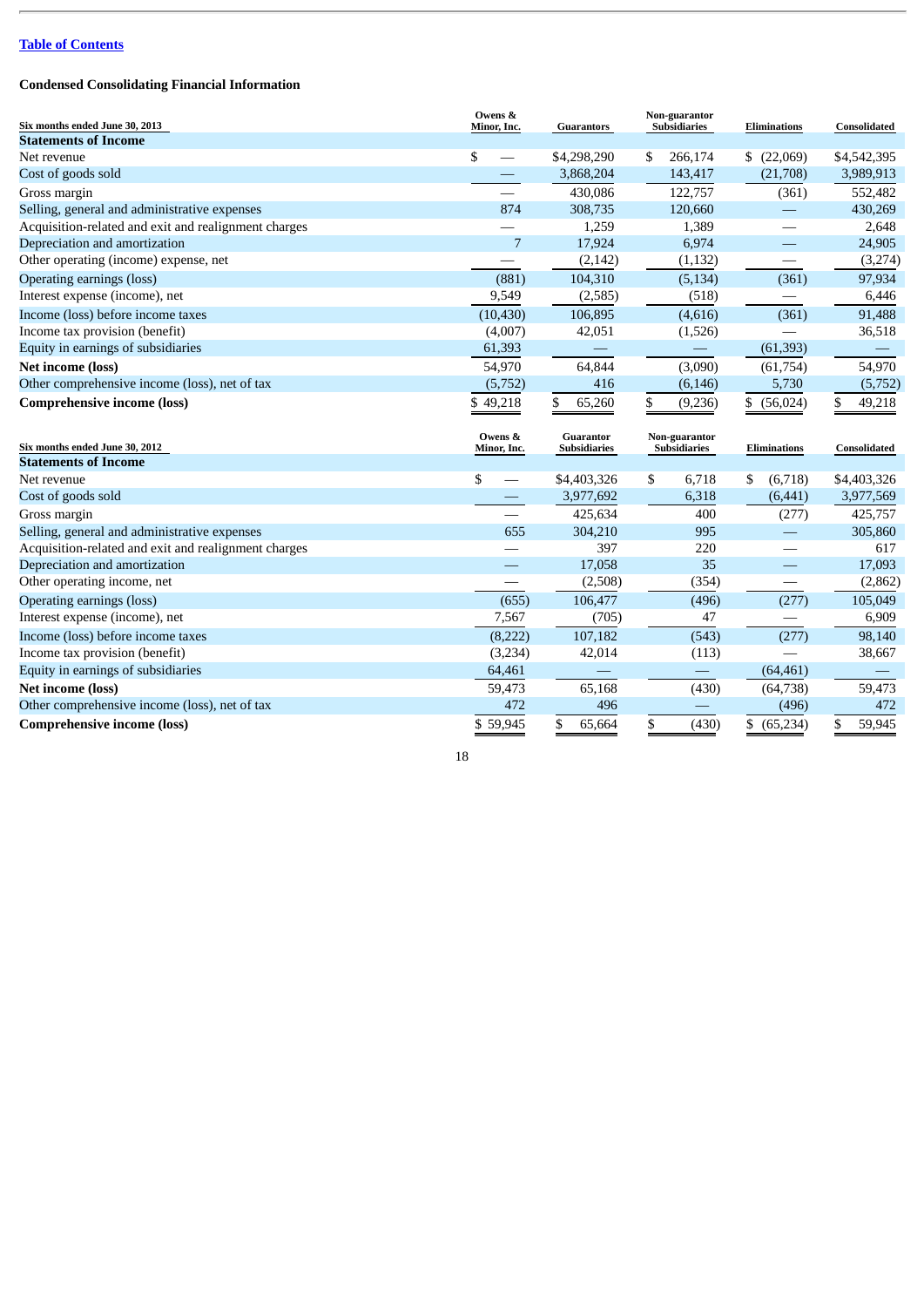### **Condensed Consolidating Financial Information**

| <b>June 30, 2013</b>                                    | Owens &<br>Minor, Inc.   | Guarantor<br><b>Subsidiaries</b> | Non-guarantor<br><b>Subsidiaries</b> | <b>Eliminations</b> | Consolidated  |
|---------------------------------------------------------|--------------------------|----------------------------------|--------------------------------------|---------------------|---------------|
| <b>Balance Sheets</b>                                   |                          |                                  |                                      |                     |               |
| Assets                                                  |                          |                                  |                                      |                     |               |
| <b>Current assets</b>                                   |                          |                                  |                                      |                     |               |
| Cash and cash equivalents                               | \$158,697                | 14,082<br>\$                     | 35,047<br>\$                         | \$                  | \$ 207,826    |
| Accounts and notes receivable, net                      |                          | 471,174                          | 81,017                               | (1,549)             | 550,642       |
| Merchandise inventories                                 |                          | 773,197                          | 21,866                               | (1,043)             | 794,020       |
| Other current assets                                    | 308                      | 83,194                           | 164,720                              | (3)                 | 248,219       |
| <b>Total current assets</b>                             | 159,005                  | 1,341,647                        | 302,650                              | (2, 595)            | 1,800,707     |
| Property and equipment, net                             | 9                        | 97,559                           | 89,944                               |                     | 187,512       |
| Goodwill, net                                           | $\overline{\phantom{0}}$ | 247,271                          | 25,326                               |                     | 272,597       |
| Intangible assets, net                                  |                          | 18,927                           | 21,123                               |                     | 40,050        |
| Due from O&M and subsidiaries                           | $\overline{\phantom{0}}$ | 451,918                          |                                      | (451, 918)          |               |
| Advances to and investment in consolidated subsidiaries | 1,489,851                | 二                                | $\qquad \qquad$                      | (1,489,851)         |               |
| Other assets, net                                       | 504                      | 62,819                           | 15,305                               |                     | 78,628        |
| <b>Total assets</b>                                     | \$1,649,369              | \$2,220,141                      | $\mathbb{S}$<br>454,348              | \$(1,944,364)       | \$2,379,494   |
| <b>Liabilities and equity</b>                           |                          |                                  |                                      |                     |               |
| <b>Current liabilities</b>                              |                          |                                  |                                      |                     |               |
| Accounts payable                                        | \$                       | \$715,053                        | \$<br>77,503                         | \$<br>(1, 552)      | \$<br>791,004 |
| Accrued payroll and related liabilities                 |                          | 18,955                           | 8,151                                |                     | 27,106        |
| Deferred income taxes                                   | $\overline{\phantom{0}}$ | 47,473                           | (827)                                |                     | 46,646        |
| Other accrued liabilities                               | 7,013                    | 87,879                           | 130,536                              |                     | 225,428       |
| <b>Total current liabilities</b>                        | 7,013                    | 869,360                          | 215,363                              | (1, 552)            | 1,090,184     |
| Long-term debt, excluding current portion               | 204,891                  | 7,054                            | 2,737                                |                     | 214,682       |
| Due to O&M and subsidiaries                             | 448,774                  |                                  | 2,014                                | (450, 788)          |               |
| Intercompany debt                                       | $\overline{\phantom{a}}$ | 138,890                          | $\equiv$                             | (138, 890)          |               |
| Deferred income taxes                                   | $\overline{\phantom{0}}$ | 25,657                           | 3,844                                |                     | 29,501        |
| Other liabilities                                       |                          | 50,885                           | 4,421                                |                     | 55,306        |
| <b>Total liabilities</b>                                | 660,678                  | 1,091,846                        | 228,379                              | (591, 230)          | 1,389,673     |
| <b>Equity</b>                                           |                          |                                  |                                      |                     |               |
| Common stock                                            | 126,665                  |                                  | 1,500                                | (1,500)             | 126,665       |
| Paid-in capital                                         | 192,326                  | 242,025                          | 259,864                              | (501, 889)          | 192,326       |
| Retained earnings (deficit)                             | 675,858                  | 896,171                          | (40, 129)                            | (856, 042)          | 675,858       |
| Accumulated other comprehensive income (loss)           | (6, 158)                 | (9,901)                          | 3,604                                | 6,297               | (6, 158)      |
| <b>Total shareholders' equity</b>                       | 988,691                  | 1,128,295                        | 224,839                              | (1,353,134)         | 988,691       |
| Noncontrolling Interest                                 |                          |                                  | 1,130                                |                     | 1,130         |
| <b>Total equity</b>                                     | 988,691                  | 1,128,295                        | 225,969                              | (1,353,134)         | 989,821       |
| <b>Total liabilities and equity</b>                     | \$1,649,369              | \$2,220,141                      | \$<br>454,348                        | \$(1,944,364)       | \$2,379,494   |

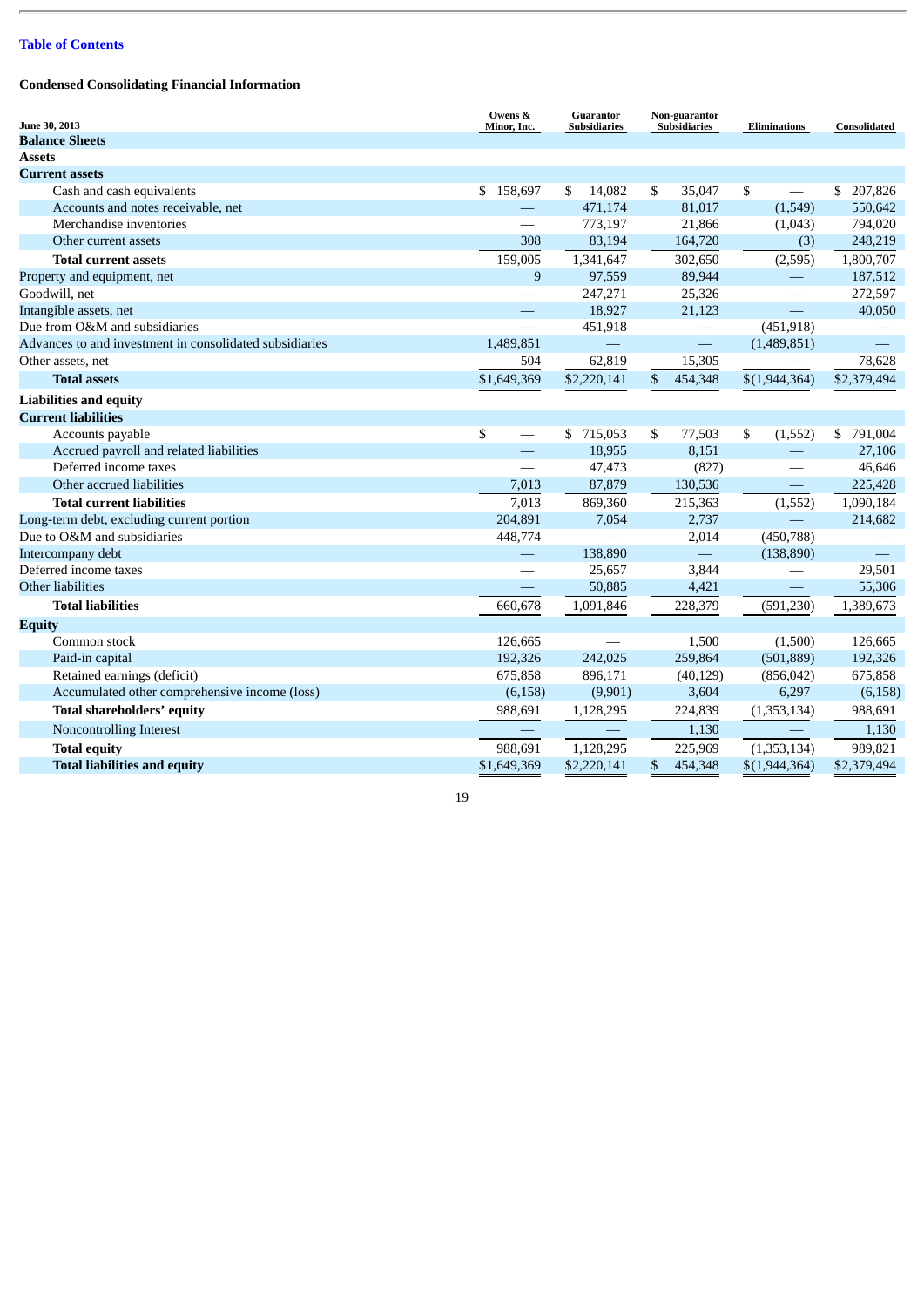### **Condensed Consolidating Financial Information**

| <b>December 31, 2012</b>                                 | Owens &<br>Minor, Inc.   | Guarantor<br><b>Subsidiaries</b> | Non-guarantor<br><b>Subsidiaries</b> | <b>Eliminations</b>            | Consolidated |
|----------------------------------------------------------|--------------------------|----------------------------------|--------------------------------------|--------------------------------|--------------|
| <b>Balance Sheets</b>                                    |                          |                                  |                                      |                                |              |
| <b>Assets</b>                                            |                          |                                  |                                      |                                |              |
| <b>Current assets</b>                                    |                          |                                  |                                      |                                |              |
| Cash and cash equivalents                                | 58,190<br>\$             | \$<br>13,641                     | \$<br>26,057                         | \$<br>$\overline{\phantom{0}}$ | 97,888<br>\$ |
| Accounts and notes receivable, net                       |                          | 474.533                          | 82.216                               | (3,247)                        | 553,502      |
| Merchandise inventories                                  |                          | 750,046                          | 14,391                               | (681)                          | 763,756      |
| Other current assets                                     | 1,627                    | 76,036                           | 137,593                              | (1,508)                        | 213,748      |
| <b>Total current assets</b>                              | 59,817                   | 1,314,256                        | 260,257                              | (5, 436)                       | 1,628,894    |
| Property and equipment, net                              | 16                       | 95,516                           | 96,309                               |                                | 191,841      |
| Goodwill, net                                            | $\overline{\phantom{0}}$ | 247,271                          | 27,613                               |                                | 274,884      |
| Intangible assets, net                                   | $\overline{\phantom{0}}$ | 19,972                           | 22,341                               | $\equiv$                       | 42,313       |
| Due from O&M and subsidiaries                            |                          | 236,612                          | 34,248                               | (270, 860)                     |              |
| Advances to and investments in consolidated subsidiaries | 1,434,186                | $\equiv$                         | $\qquad \qquad -$                    | (1,434,186)                    | $\equiv$     |
| Other assets, net                                        | 6,885                    | 55,781                           | 14,238                               | (7, 135)                       | 69,769       |
| <b>Total assets</b>                                      | \$1,500,904              | \$1,969,408                      | \$<br>455,006                        | \$(1,717,617)                  | \$2,207,701  |
| <b>Liabilities and equity</b>                            |                          |                                  |                                      |                                |              |
| <b>Current liabilities</b>                               |                          |                                  |                                      |                                |              |
| Accounts payable                                         | 45,300<br>\$             | \$ 518,545                       | \$<br>42,542                         | \$<br>(3,250)                  | \$ 603,137   |
| Accrued payroll and related liabilities                  |                          | 18,201                           | 7,267                                |                                | 25,468       |
| Deferred income taxes                                    |                          | 43,110                           |                                      | (2, 352)                       | 40,758       |
| Other current liabilities                                | 6,464                    | 92,318                           | 156,142                              |                                | 254,924      |
| <b>Total current liabilities</b>                         | 51,764                   | 672,174                          | 205,951                              | (5,602)                        | 924,287      |
| Long-term debt, excluding current portion                | 205,754                  | 6,592                            | 3,037                                | $\qquad \qquad =$              | 215,383      |
| Due to O&M and subsidiaries                              | 270,860                  |                                  |                                      | (270, 860)                     |              |
| Intercompany debt                                        |                          | 138,890                          | $\equiv$                             | (138, 890)                     | $\equiv$     |
| Deferred income taxes                                    | $\overline{\phantom{0}}$ | 30,141                           | 7,069                                | (6,289)                        | 30,921       |
| Other liabilities                                        | $\qquad \qquad -$        | 58,578                           | 4,876                                |                                | 63,454       |
| <b>Total liabilities</b>                                 | 528,378                  | 906,375                          | 220,933                              | (421, 641)                     | 1,234,045    |
| <b>Equity</b>                                            |                          |                                  |                                      |                                |              |
| Common stock                                             | 126,544                  |                                  | 1,500                                | (1,500)                        | 126,544      |
| Paid-in capital                                          | 187,394                  | 242,024                          | 258,635                              | (500, 659)                     | 187,394      |
| Retained earnings (deficit)                              | 658,994                  | 831,327                          | (36, 941)                            | (794, 386)                     | 658,994      |
| Accumulated other comprehensive income (loss)            | (406)                    | (10, 318)                        | 9,749                                | 569                            | (406)        |
| <b>Total shareholders' equity</b>                        | 972,526                  | 1,063,033                        | 232,943                              | (1,295,976)                    | 972,526      |
| Noncontrolling interest                                  |                          |                                  | 1,130                                |                                | 1,130        |
| <b>Total equity</b>                                      | 972,526                  | 1,063,033                        | 234,073                              | (1,295,976)                    | 973,656      |
| <b>Total liabilities and equity</b>                      | \$1,500,904              | \$1,969,408                      | \$<br>455,006                        | \$(1,717,617)                  | \$2,207,701  |
|                                                          |                          |                                  |                                      |                                |              |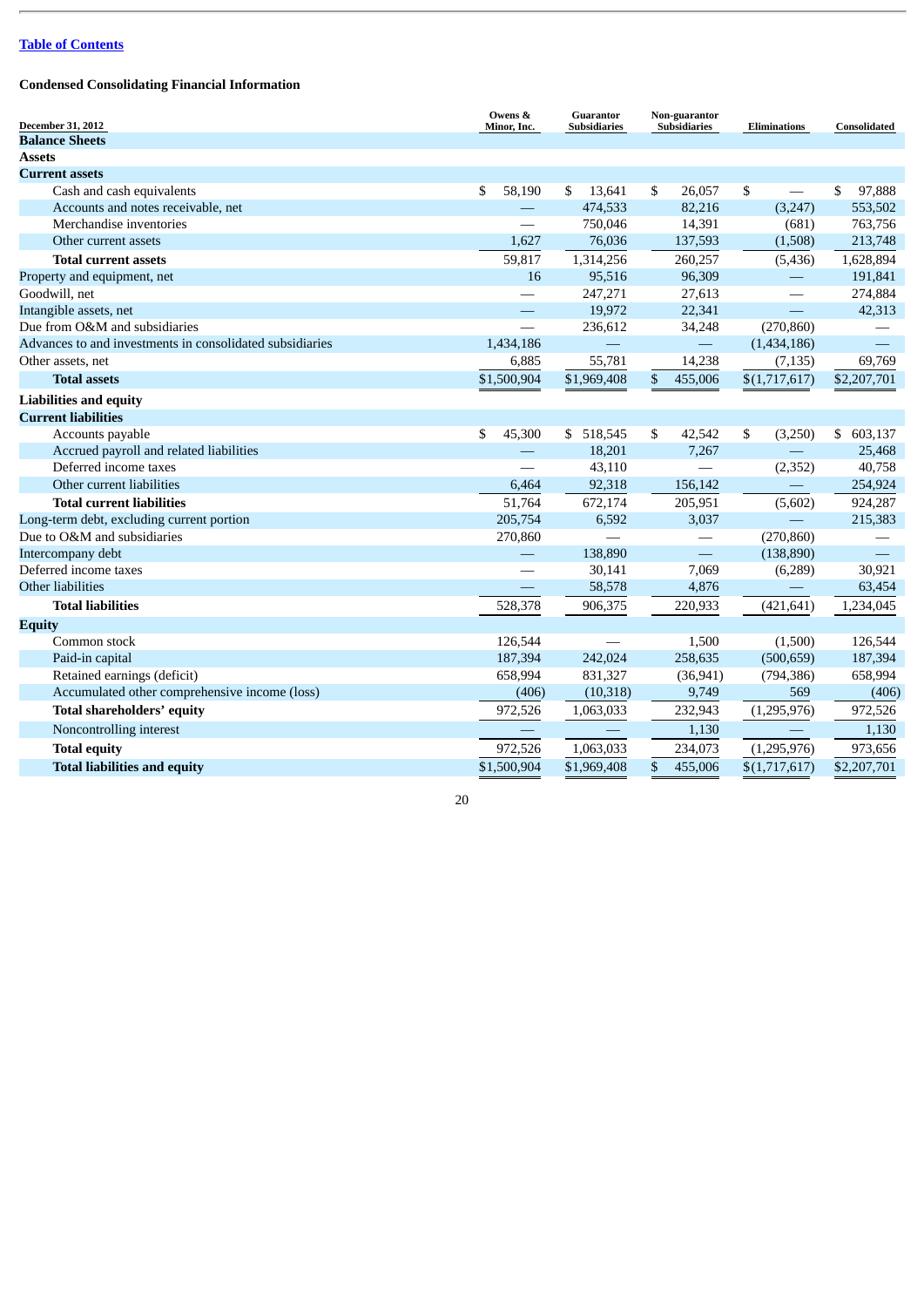### **Condensed Consolidating Financial Information**

| Six months ended June 30, 2013                                               | Owens &<br>Minor, Inc.   | Guarantor<br><b>Subsidiaries</b> | Non-guarantor<br><b>Subsidiaries</b> | <b>Eliminations</b>      | Consolidated             |
|------------------------------------------------------------------------------|--------------------------|----------------------------------|--------------------------------------|--------------------------|--------------------------|
| <b>Statements of Cash Flows</b>                                              |                          |                                  |                                      |                          |                          |
| <b>Operating activities:</b>                                                 |                          |                                  |                                      |                          |                          |
| Net income (loss)                                                            | \$54,970                 | \$64,844                         | \$<br>(3,090)                        | \$ (61,754)              | $\mathfrak{S}$<br>54,970 |
| Adjustments to reconcile net income to cash provided by (used for) operating |                          |                                  |                                      |                          |                          |
| activities:                                                                  |                          |                                  |                                      |                          |                          |
| Equity in earnings of subsidiaries                                           | (61, 393)                |                                  |                                      | 61,393                   |                          |
| Depreciation and amortization                                                | 7                        | 17,924                           | 6,974                                |                          | 24,905                   |
| Share-based compensation expense                                             |                          | 3,449                            |                                      |                          | 3,449                    |
| Provision for losses on accounts and notes receivable                        |                          | 297                              | 18                                   |                          | 315                      |
| Deferred income tax expense (benefit)                                        |                          | 7,443                            | (1,666)                              |                          | 5,777                    |
| Changes in operating assets and liabilities:                                 |                          |                                  |                                      |                          |                          |
| Accounts and notes receivable                                                |                          | 3,061                            | 426                                  | (1,698)                  | 1,789                    |
| Merchandise inventories                                                      |                          | (23, 151)                        | (8, 386)                             | 361                      | (31, 176)                |
| Accounts payable                                                             | $\overline{\phantom{0}}$ | 151,208                          | 38,500                               | 1,698                    | 191,406                  |
| Net change in other assets and liabilities                                   | 636                      | (24, 934)                        | (45, 164)                            |                          | (69, 462)                |
| Other, net                                                                   | (809)                    | 331                              | (2,316)                              | $\overline{\phantom{0}}$ | (2,794)                  |
| Cash provided by (used for) operating activities                             | (6,589)                  | 200,472                          | (14, 704)                            |                          | 179,179                  |
| <b>Investing activities:</b>                                                 |                          |                                  |                                      |                          |                          |
| Additions to property and equipment                                          |                          | (12, 640)                        | (3,581)                              |                          | (16, 221)                |
| Additions to computer software and intangible assets                         |                          | (11, 816)                        | (3,010)                              |                          | (14, 826)                |
| Proceeds from the sale of property and equipment                             |                          | 59                               | 9                                    |                          | 68                       |
| <b>Cash used for investing activities</b>                                    | $\frac{1}{2}$            | (24, 397)                        | (6,582)                              |                          | (30, 979)                |
| <b>Financing activities:</b>                                                 |                          |                                  |                                      |                          |                          |
| Change in intercompany advances                                              | 143,569                  | (174, 270)                       | 30,701                               |                          |                          |
| Cash dividends paid                                                          | (30, 411)                |                                  |                                      |                          | (30, 411)                |
| Repurchases of common stock                                                  | (8,297)                  |                                  |                                      |                          | (8,297)                  |
| Excess tax benefits related to share-based compensation                      | 550                      |                                  |                                      |                          | 550                      |
| Proceeds from exercise of stock options                                      | 4,195                    |                                  | $\overline{\phantom{0}}$             |                          | 4,195                    |
| Other, net                                                                   | (2,510)                  | (1, 364)                         | (1,293)                              |                          | (5, 167)                 |
| Cash provided by (used for) financing activities                             | 107,096                  | (175, 634)                       | 29,408                               |                          | (39, 130)                |
| Effect of exchange rate changes on cash and cash equivalents                 |                          |                                  | 868                                  |                          | 868                      |
| Net increase (decrease) in cash and cash equivalents                         | 100,507                  | 441                              | 8,990                                |                          | 109,938                  |
| Cash and cash equivalents at beginning of period                             | 58,190                   | 13,641                           | 26,057                               |                          | 97,888                   |
| Cash and cash equivalents at end of period                                   | \$158,697                | \$14,082                         | \$<br>35,047                         | \$<br>二                  | \$207,826                |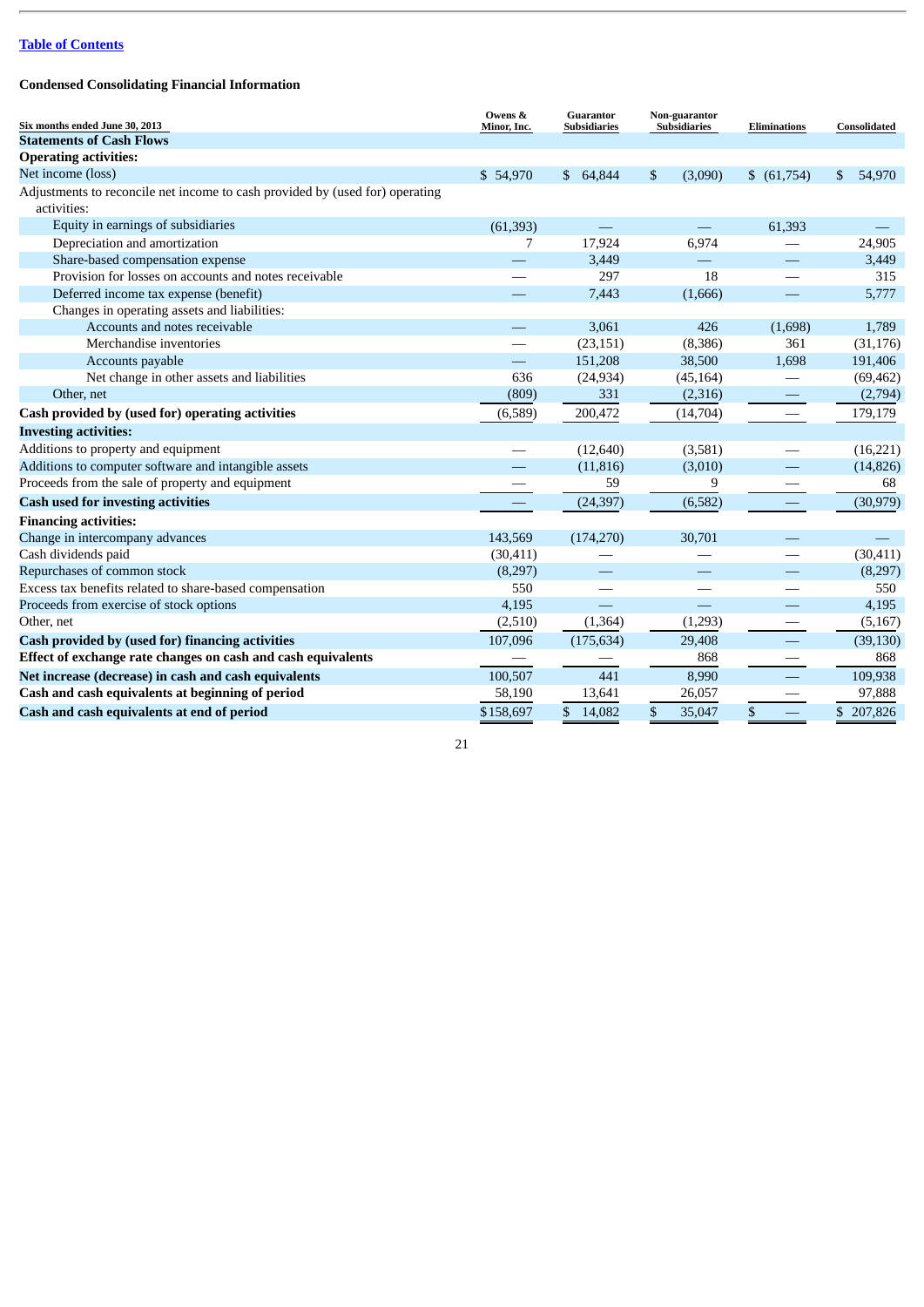### **Condensed Consolidating Financial Information**

| Six months ended June 30, 2012                                     | Owens &<br>Minor, Inc. | <b>Guarantor</b><br><b>Subsidiaries</b> | Non-guarantor<br><b>Subsidiaries</b> | <b>Eliminations</b> | Consolidated |
|--------------------------------------------------------------------|------------------------|-----------------------------------------|--------------------------------------|---------------------|--------------|
| <b>Statements of Cash Flows</b>                                    |                        |                                         |                                      |                     |              |
| <b>Operating activities:</b>                                       |                        |                                         |                                      |                     |              |
| Net income (loss)                                                  | \$59,473               | \$65,168                                | \$<br>(430)                          | \$ (64,738)         | \$<br>59,473 |
| Adjustments to reconcile net income to cash provided by (used for) |                        |                                         |                                      |                     |              |
| operating activities:                                              |                        |                                         |                                      |                     |              |
| Equity in earnings of subsidiaries                                 | (64, 461)              |                                         |                                      | 64,461              |              |
| Depreciation and amortization                                      |                        | 17,058                                  | 35                                   |                     | 17,093       |
| Share-based compensation expense                                   |                        | 4,126                                   |                                      |                     | 4,126        |
| Provision for losses on accounts and notes receivable              |                        | 270                                     |                                      |                     | 270          |
| Deferred income tax expense (benefit)                              |                        | (1, 146)                                |                                      |                     | (1, 146)     |
| Changes in operating assets and liabilities:                       |                        |                                         |                                      |                     |              |
| Accounts and notes receivable                                      |                        | 23,560                                  | (2,218)                              | (103)               | 21,239       |
| Merchandise inventories                                            |                        | 57,158                                  | 85                                   | 276                 | 57,519       |
| Accounts payable                                                   | (113,100)              | 94,311                                  | 2,714                                |                     | (16,075)     |
| Net change in other assets and liabilities                         | 19                     | 874                                     | (313)                                | 104                 | 684          |
| Other, net                                                         | (862)                  | 596                                     | (138)                                |                     | (404)        |
| Cash (used for) provided by operating activities                   | (118, 931)             | 261,975                                 | (265)                                |                     | 142,779      |
| <b>Investing activities:</b>                                       |                        |                                         |                                      |                     |              |
| Additions to property and equipment                                |                        | (5, 452)                                | (8)                                  |                     | (5,460)      |
| Additions to computer software and intangible assets               |                        | (12, 695)                               | (2)                                  |                     | (12, 697)    |
| Proceeds from sale of property and equipment                       |                        | 115                                     |                                      |                     | 115          |
| <b>Cash used for investing activities</b>                          |                        | (18, 032)                               | (10)                                 |                     | (18, 042)    |
| <b>Financing activities:</b>                                       |                        |                                         |                                      |                     |              |
| Change in intercompany advances                                    | 246,583                | (247,066)                               | 483                                  |                     |              |
| Cash dividends paid                                                | (27, 956)              |                                         |                                      |                     | (27, 956)    |
| Repurchases of common stock                                        | (7,500)                |                                         |                                      |                     | (7,500)      |
| Financing costs paid                                               |                        | (1, 303)                                |                                      |                     | (1,303)      |
| Excess tax benefits related to share-based compensation            | 1,160                  |                                         |                                      |                     | 1,160        |
| Proceeds from exercise of stock options                            | 3,761                  |                                         |                                      |                     | 3,761        |
| Other, net                                                         | (2,879)                | (1,021)                                 |                                      |                     | (3,900)      |
| Cash provided by (used for) financing activities                   | 213,169                | (249,390)                               | 483                                  |                     | (35,738)     |
| Net increase (decrease) in cash and cash equivalents               | 94,238                 | (5, 447)                                | 208                                  |                     | 88,999       |
| Cash and cash equivalents at beginning of period                   | 120,010                | 14,809                                  | 1,119                                |                     | 135,938      |
| Cash and cash equivalents at end of period                         | \$214,248              | \$<br>9,362                             | \$<br>1,327                          | \$                  | \$224,937    |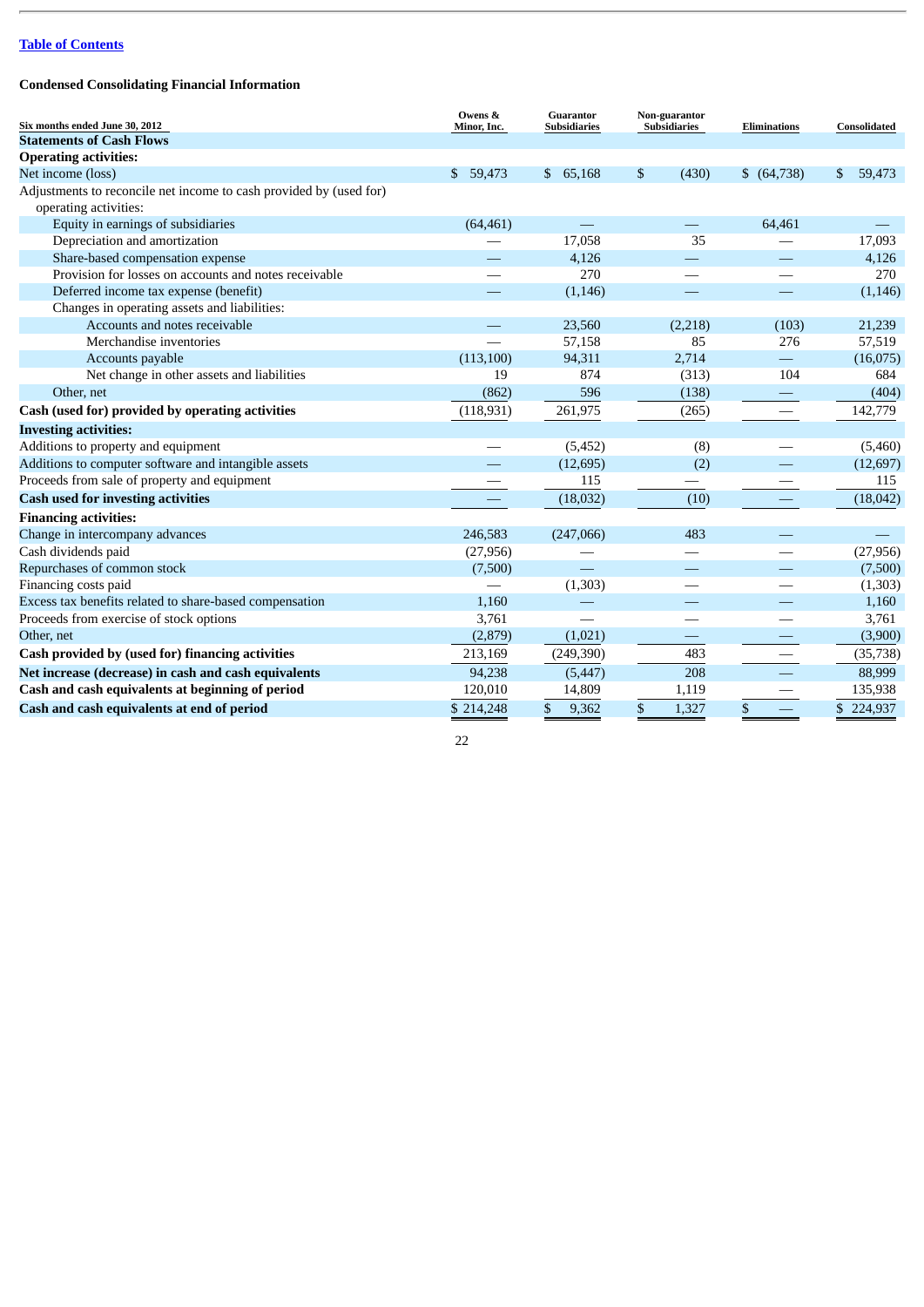#### **16. Recent Accounting Pronouncements**

There has been no change in our significant accounting policies from those contained in our Annual Report on Form 10-K for the year ended December 31, 2012, except as discussed below.

We adopted an Accounting Standard Update (ASU) issued by the Financial Accounting Standards Board (FASB) for clarifying disclosures of offsetting assets and liabilities. This clarifies the scope and treatment of derivatives that are offset or subject to an enforceable master netting arrangements. The adoption of this guidance did not have an impact on our financial position or results of operations.

We adopted an ASU for reporting amounts reclassified out of accumulated other comprehensive income. This update requires entities to disclose the amounts reclassified out of accumulated other comprehensive income by component. The adoption of this guidance did not have an impact on our financial position or results of operations.

We adopted an ASU for reporting cumulative translation adjustment upon derecognition of foreign subsidiaries, assets or investments. This update requires the release of related cumulative translation adjustment when the parent ceases to have a controlling financial interest. The adoption of this guidance did not have an impact on our financial position or results of operations.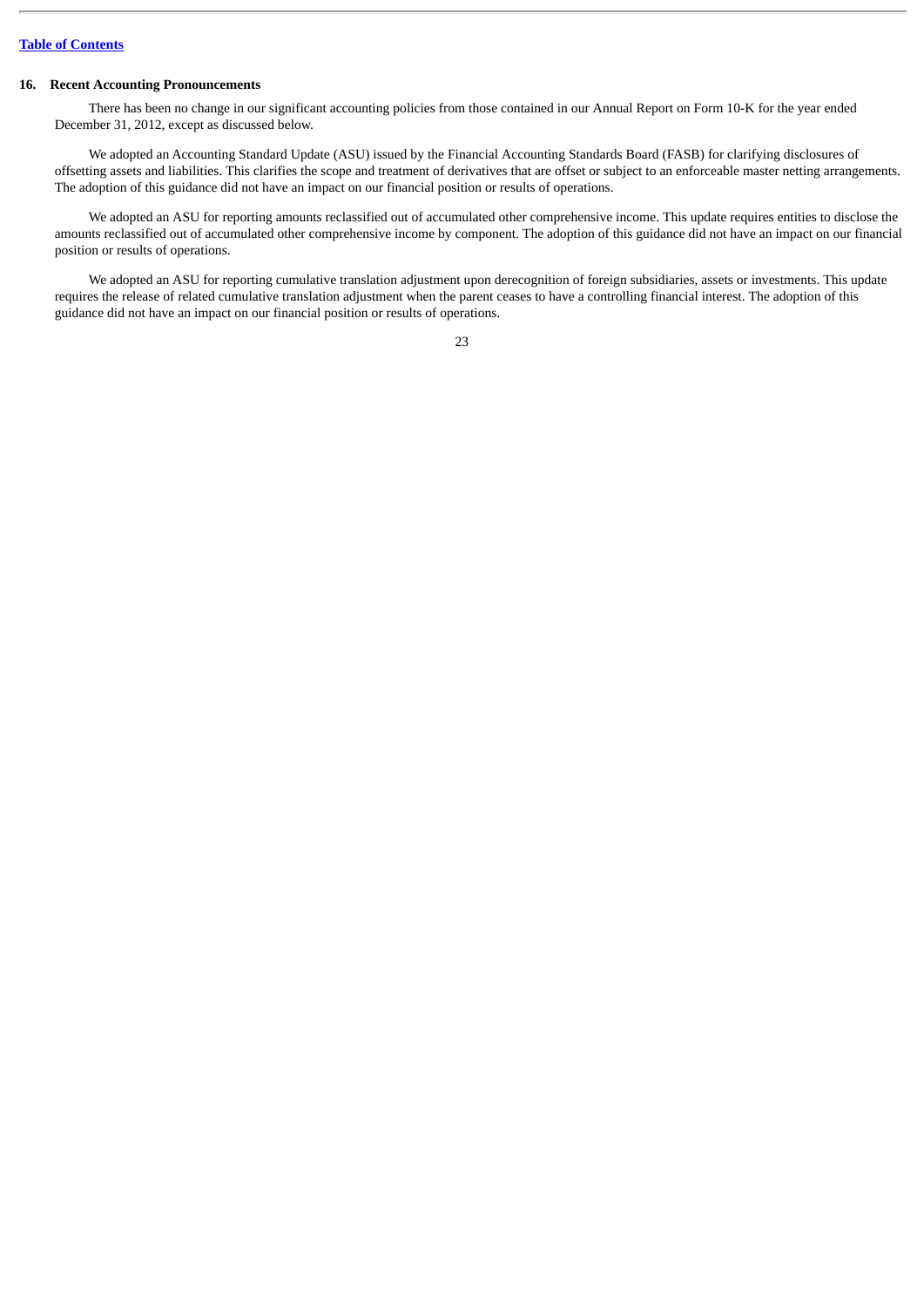#### <span id="page-23-0"></span>**Item 2. Management's Discussion and Analysis of Financial Condition and Results of Operations**

The following discussion and analysis describes results of operations and material changes in the financial condition of Owens & Minor, Inc. and its subsidiaries since December 31, 2012. Trends of a material nature are discussed to the extent known and considered relevant. This discussion should be read in conjunction with the consolidated financial statements, related notes thereto, and management's discussion and analysis of financial condition and results of operations included in our Annual Report on Form 10-K for the year ended December 31, 2012.

### **Second quarter and first six months of 2013 compared with 2012**

### **Overview**

Owens & Minor, Inc., along with its subsidiaries, (we, us, or our) is a leading national distributor of name-brand medical and surgical supplies and a healthcare logistics company. We report our business under two segments: Domestic and International. The Domestic segment includes all services in the United States relating to our role as a medical supply logistics company serving healthcare providers and manufacturers. The International segment provides third-party logistics for the pharmaceutical and medical device industries in the European market. Segment financial information is provided in Note 14 of Notes to the Consolidated Financial Statements included in this quarterly report.

*Financial highlights.* The following table provides a reconciliation of reported operating earnings, net income and net income per diluted common share to non-GAAP measures used by management:

|                                                                                                                                                           | <b>Three Months Ended</b><br><b>June 30,</b> |             | <b>Six Months Ended</b><br><b>June 30,</b> |           |
|-----------------------------------------------------------------------------------------------------------------------------------------------------------|----------------------------------------------|-------------|--------------------------------------------|-----------|
| (Dollars in thousands except per share data)                                                                                                              | 2013                                         | 2012        | 2013                                       | 2012      |
| Operating earnings, as reported (GAAP)                                                                                                                    | \$50,050                                     | \$53,177    | \$97,934                                   | \$105,049 |
| Acquisition-related and exit and realignment charges                                                                                                      | 638                                          | 617         | 2,648                                      | 617       |
| Operating earnings, adjusted (non-GAAP) (Adjusted Operated Earnings)                                                                                      | \$50,688                                     | \$53,794    | \$100,582                                  | \$105,666 |
| Adjusted Operating Earnings as a percent of revenue (non-GAAP)                                                                                            | 2.24%                                        | 2.46%       | 2.21%                                      | 2.40%     |
| Net income, as reported (GAAP)                                                                                                                            | \$28,872                                     | \$30,113    | \$54,970                                   | \$59,473  |
| Acquisition-related and exit and realignment charges, net of tax                                                                                          | 412                                          | 375         | 1,933                                      | 375       |
| Net income, adjusted (non-GAAP) (Adjusted Net Income)                                                                                                     | \$29,284                                     | \$30,488    | \$56,903                                   | \$59,848  |
| Net income per diluted common share, as reported (GAAP)                                                                                                   | \$<br>0.46                                   | \$.<br>0.48 | \$<br>0.87<br>0.03                         | 0.94<br>S |
| Acquisition-related and exit and realignment charges, per diluted common share<br>Net income per diluted common share, adjusted (non-GAAP) (Adjusted EPS) | 0.46                                         | 0.48        | 0.90                                       | 0.94      |

Adjusted EPS (non-GAAP) declined to \$0.46 in the second quarter of 2013 compared with \$0.48 in the second quarter of 2012 due to a decrease in Adjusted Operating Earnings (non-GAAP) of \$3.1 million. Adjusted EPS (non-GAAP) declined to \$0.90 for the six months ended June 30, 2013 compared with \$0.94 in the same period of 2012 due to a decrease in Adjusted Operating Earnings (non-GAAP) of \$5.1 million. Domestic segment operating earnings decreased \$2.5 million to \$51.2 million for the second quarter of 2013 and decreased \$1.5 million to \$104.2 million for the six months ended June 30, 2013. International segment operating losses were \$0.6 million and \$3.6 million for the three and six months ended June 30, 2013.

#### **Use of Non-GAAP Measures**

This management's discussion and analysis contains financial measures that are not calculated in accordance with U.S. generally accepted accounting principles (GAAP). In general, the measures exclude items and charges that (i) management does not believe reflect our core business and relate more to strategic, multi-year corporate activities; or (ii) relate to activities or actions that may have occurred over multiple or in prior periods without predictable trends. Management uses these non-GAAP financial measures internally to evaluate our performance, evaluate the balance sheet, engage in financial and operational planning and determine incentive compensation.

Management provides these non-GAAP financial measures to investors as supplemental metrics to assist readers in assessing the effects of items and events on our financial and operating results and in comparing our performance to that of our competitors. However, the non-GAAP financial measures used by us may be calculated differently from, and therefore may not be comparable to, similarly titled measures used by other companies.

The non-GAAP financial measures disclosed by us should not be considered a substitute for, or superior to, financial measures calculated in accordance with GAAP, and the financial results calculated in accordance with GAAP and reconciliations to those financial statements set forth above should be carefully evaluated.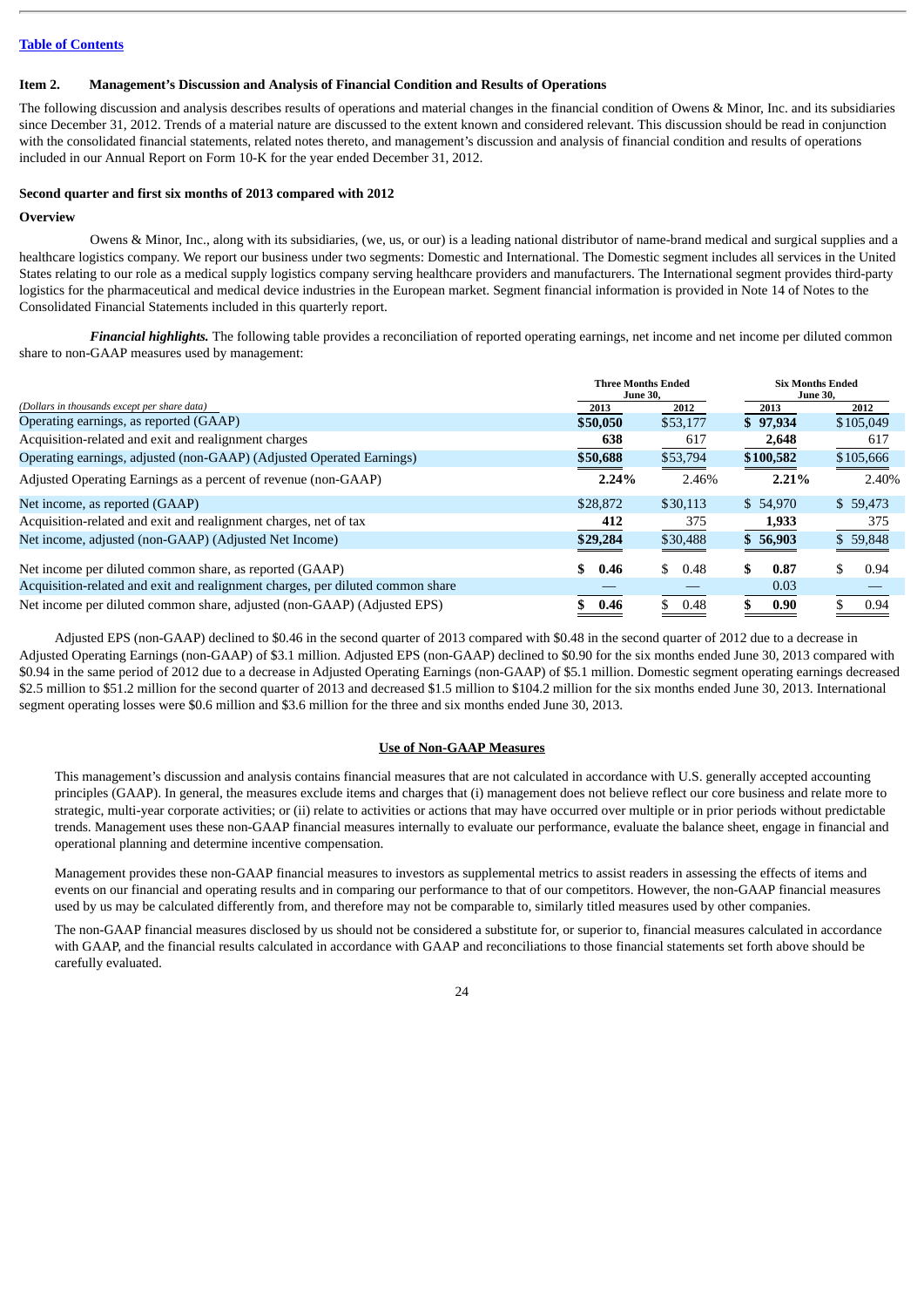Acquisition-related charges in the first six months of 2013 consist primarily of costs to transition Movianto's information technology and other operations and administrative functions from the former owner. Exit and realignment charges are associated with optimizing our operations and include the consolidation of distribution centers and closure of offsite warehouses in the United States and Europe. Unless otherwise stated, our analysis hereinafter excludes acquisition-related and exit and realignment charges. More information about these charges is provided in Notes 3 and 6 of Notes to Consolidated Financial Statements included in this quarterly report.

#### **Results of Operations**

The following table presents highlights from our consolidated statements of income on a percentage of revenue basis:

|                                               | <b>Three Months</b><br>Ended |       | <b>Six Months</b><br>Ended |       |
|-----------------------------------------------|------------------------------|-------|----------------------------|-------|
|                                               |                              |       |                            |       |
|                                               | <b>June 30.</b>              |       | <b>June 30.</b>            |       |
|                                               | 2013                         | 2012  | 2013                       | 2012  |
| Gross margin                                  | 12.06%                       | 9.67% | 12.16%                     | 9.67% |
| Selling, general, and administrative expenses | 9.38%                        | 6.88% | 9.47%                      | 6.95% |
| <b>Adjusted Operating Earnings (non-GAAP)</b> | 2.24%                        | 2.46% | 2.21%                      | 2.40% |

*Net revenue.* Net revenue was \$2.27 billion and \$4.54 billion for the three and six months ended June 30, 2013, representing an increase of 3.7% and 3.2% from \$2.19 billion and \$4.40 billion for the same periods in 2012. For the three and six months ended June 30, 2013, Domestic segment net revenue was \$2.14 billion and \$4.30 billion. International segment net revenue was \$123.0 million and \$244.0 million for the three and six months ended June 30, 2013, of which approximately 50% was fee-for-service revenues. The increases in consolidated net revenue were primarily due to net revenues contributed by Movianto, which was acquired in the third quarter of 2012.

Declines in Domestic segment net revenues of \$41.8 million in the second quarter and \$104.9 million in the first six months of 2013, compared to the same periods of 2012, are primarily due to ongoing market trends, including lower rates of healthcare utilization and reduced government purchases, as well as our continued rationalization of smaller, less profitable healthcare provider customers and suppliers. Domestic segment revenue declined 1.9% quarter-overquarter.

*Gross margin.* Gross margin dollars increased 29.3% to \$273.4 million for the second quarter of 2013 from \$211.4 million for the second quarter of 2012. Gross margin dollars increased 29.8% to \$552.5 million for the first six months of 2013 from \$425.8 million for the same period of 2012. Domestic segment gross margin as a percentage of segment net revenues for the three and six months ended June 30, 2013 versus 2012 benefitted from supplier price changes and our sourcing efforts, partially offsetting a decline in gross margin as a percentage of revenue from customers. We are expecting a portion of the benefit from supplier price changes to be offset in future quarters of 2013 as other contract terms are affected by the supplier price changes. International segment gross margin as a percentage of segment net revenue was approximately 50% for the second quarter and year-to-date period of 2013. We expect this metric to vary in future quarters based on seasonality and mix of buy-sell versus fee-for-service business.

*Selling, general and administrative (SG&A) expenses.* SG&A expenses include labor, warehousing, handling and delivery costs associated with our distribution and third-party logistics services, as well as labor costs for our supply-chain consulting services. The costs to convert new customers to our information systems are generally incurred prior to the recognition of revenues from the new customers.

SG&A expenses increased \$62.3 million and \$124.4 million to \$212.5 million and \$430.3 million for the three and six months ended June 30, 2013 compared to \$150.3 million and \$305.9 million for the same periods in 2012, primarily as a result of the acquisition of Movianto in the third quarter of 2012. International segment SG&A expenses also include ongoing costs for information technology and other transition services. During the second quarter of 2013, we reached a settlement in the administrative proceedings pending before the California Board of Equalization related to certain municipal sales tax incentives. As a result, SG&A expenses were reduced by a net amount of \$3.5 million. The majority of the benefit to SG&A expenses was offset by certain expenses, including greater healthcare costs, litigation expenses, adjustments to benefit accruals, and expenses associated with the transition to a new fleet contract. In subsequent quarters, the company will receive an ongoing tax incentive that will vary with eligible revenues generated by sales to California-based customers. More information about this incentive is provided in Note 13 of Notes to Consolidated Financial Statements included in this quarterly report.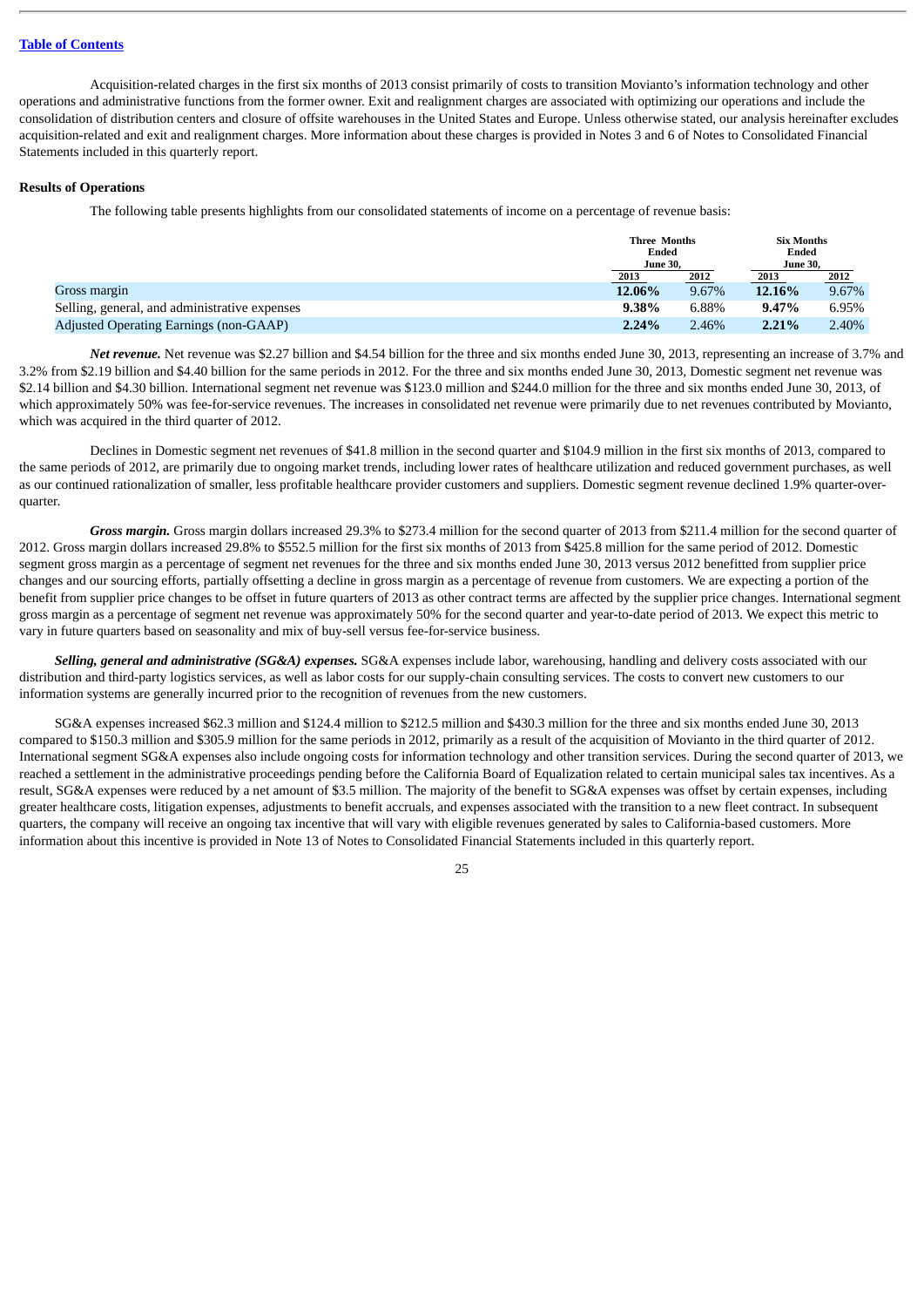*Depreciation and amortization expense.* Depreciation and amortization expense increased \$3.8 million to \$12.3 million for the second quarter of 2013 and increased \$7.8 million to \$24.9 million for the first six months of 2013, compared to the same periods in 2012, primarily related to warehouse equipment and information technology hardware and software acquired with Movianto. In addition, depreciation and amortization expense increased \$0.9 million in the Domestic segment primarily due to software enhancements for operational efficiency improvements.

*Other operating income, net.* Net other operating income was \$2.1 million for the second quarter of 2013 compared to \$1.2 million for the second quarter of 2012, including finance charge income of \$1.2 million and \$1.0 million, respectively. Net other operating income includes \$0.6 million of income associated with product financing arrangements with customers in Europe.

Net other operating income was \$3.3 million for the first six months of 2013 compared to \$2.9 million for the comparable period of 2012, including finance charge income of \$1.8 million and \$2.1 million, respectively.

*Interest expense, net***.** Interest expense, net of interest earned on cash balances, was \$3.2 million for the second quarter of 2013, as compared with \$3.5 million for the second quarter of 2012, and \$6.4 million for the first six months of 2013 as compared with \$6.9 million for the first six months of 2012. The following table presents the components of our effective interest rate and average total debt for the six month periods ended June 30, 2013 and 2012.

| (Dollars in millions)         |                                                                                                                                                                                                                                                 |                                 |
|-------------------------------|-------------------------------------------------------------------------------------------------------------------------------------------------------------------------------------------------------------------------------------------------|---------------------------------|
| Six months ended June 30,     | 2013                                                                                                                                                                                                                                            | 2012                            |
| Interest on senior notes      | 6.35%                                                                                                                                                                                                                                           | 6.35%                           |
| Commitment and other fees     | 0.36%                                                                                                                                                                                                                                           | 0.69%                           |
| Interest rate swaps           | $(1.04)\%$                                                                                                                                                                                                                                      | $(1.09)\%$                      |
| Other, net of interest income | 0.33%                                                                                                                                                                                                                                           | 0.54%                           |
| Total effective interest rate | 6.00%                                                                                                                                                                                                                                           | 6.49%                           |
| Average total debt            | <u>a shekara ta 1999 ya shekara ta 1999 ya shekara ta 1999 ya shekara ta 1999 ya shekara ta 1999 ya shekara ta 1999 ya shekara ta 1999 ya shekara ta 1999 ya shekara ta 1999 ya shekara ta 1999 ya shekara ta 1999 ya shekara ta</u><br>\$216.6 | $\sim$ $\sim$ $\sim$<br>\$214.0 |

*Income taxes*. The provision for income taxes, including income taxes on acquisition-related and exit and realignment charges, was \$17.9 million and \$36.5 million for the second quarter and first six months of 2013, compared to \$19.6 million and \$38.7 million for the comparable periods in 2012. The effective tax rate was 38.3% for the second quarter and 39.9% for the first six months of 2013, compared to 39.4% for the comparable periods of 2012. The decrease in the effective tax rate for the second quarter of 2013 is primarily the result of benefits recognized upon the conclusion of examinations of our 2009 and 2010 federal income tax returns and certain state income tax returns. These benefits were partially offset by the impact of foreign taxes. The increase in the effective tax rate for the six months ended June 30, 2013 over the same period in 2012 was largely due to the impact of foreign taxes.

### **Financial Condition, Liquidity and Capital Resources**

Financial condition. Cash and cash equivalents increased to \$207.8 million at June 30, 2013 from \$97.9 million at December 31, 2012. Nearly all of our cash and cash equivalents are held in cash depository accounts with major banks in the United States and Europe or invested in high-quality, short-term liquid investments.

Accounts receivable, net of allowances, decreased \$2.9 million, or 0.5%, to \$550.6 million at June 30, 2013, from \$553.5 million at December 31, 2012. Consolidated accounts receivable days outstanding (DSO) were 21.4 days and 21.2 days at June 30, 2013 and December 31, 2012. Domestic segment DSO was 19.3 days at June 30, 2013, and 19.1 days at December 31, 2012, based on three months' sales, and has ranged from 19.1 to 19.7 days over the prior four quarters.

Merchandise inventories increased 4.0% to \$794.0 million at June 30, 2013, from \$763.8 million at December 31, 2012. Consolidated average inventory turnover was 10.4 for the second quarter of 2013. Domestic segment average inventory turnover was 10.3 in the second quarter of 2013, based on three months' sales, and has ranged from 10.2 to 10.8 over the prior four quarters.

The International segment's net working capital of approximately \$53.3 million at June 30, 2013, excluding cash and cash equivalents, is comprised of accounts receivable of \$78.7 million, financing receivables and other current assets of \$163.8 million, inventories of \$21.9 million, accounts payable of \$73.6 million and financing payables and other current liabilities of approximately \$137.5 million. See Note 4 to the Notes to Consolidated Financial Statements for further information regarding financing receivables.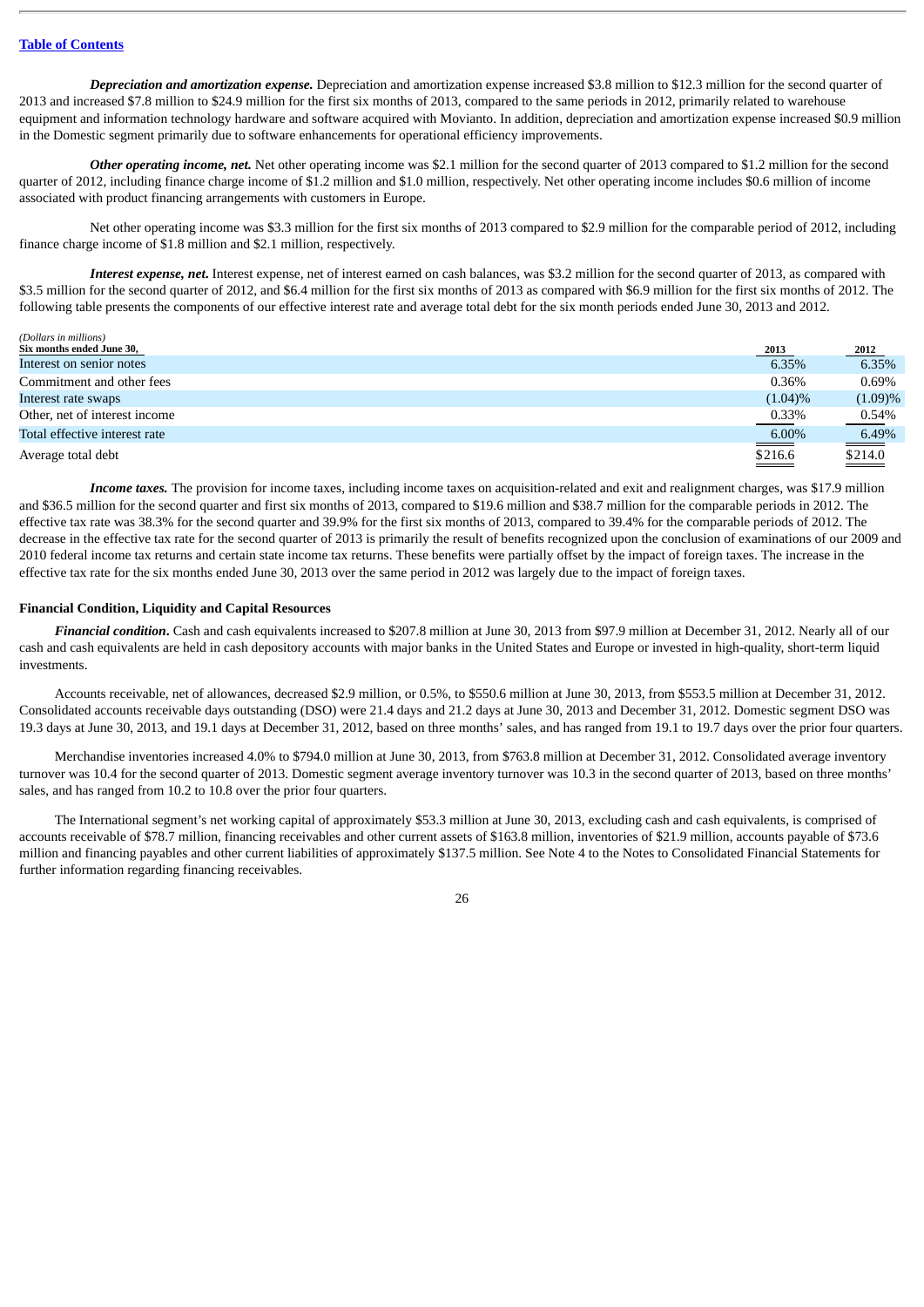*Liquidity and capital expenditures.* The following table summarizes our consolidated statements of cash flows for the six months ended June 30, 2013 and 2012:

| (in millions)                         |         |         |
|---------------------------------------|---------|---------|
| Six months ended June 30,             | 2013    | 2012    |
| Net cash provided by (used for):      |         |         |
| <b>Operating activities</b>           | \$179.2 | \$142.7 |
| Investing activities                  | (31.0)  | (18.0)  |
| <b>Financing activities</b>           | (39.1)  | (35.7)  |
| Effect of exchange rate changes       | 1.0     |         |
| Increase in cash and cash equivalents | \$110.1 | \$89.0  |

Cash provided by operating activities was \$179.2 million in the first six months of 2013, compared to \$142.8 million in the same period of 2012. The increase in cash from operating activities for the first six months of 2013 compared to same period in 2012 was primarily the result of an increase in accounts payable primarily due to an increase in inventories and timing of payments. Cash from operating activities in the first six months of 2012 was a result of operating earnings, a decrease in inventories and a decrease in DSO of 1.2 days (favorable impact on cash of approximately \$29 million), partially offset by a decrease in accounts payable.

Capital expenditures were \$31.0 million in the first six months of 2013, compared to \$18.2 million in the same period of 2012. Capital expenditures in 2013 and 2012 primarily relate to our strategic and operational efficiency initiatives, particularly initiatives relating to information technology enhancements and optimizing our distribution network.

Cash used for financing activities in the first six months of 2013 was \$39.1 million, compared to \$35.7 million used in the first six months of 2012. During the first six months of 2013, we paid dividends of \$30.4 million, repurchased common stock under a share repurchase program for \$8.3 million of cash, and received proceeds of \$4.2 million from the exercise of stock options. During the first six months of 2012, we paid dividends of \$27.9 million, repurchased common stock under a share repurchase program for \$7.5 million, paid financing costs of \$1.3 million related to a new credit facility, and received proceeds of \$3.8 million from the exercise of stock options.

*Capital resources.* Our sources of liquidity include cash and cash equivalents and a revolving credit facility. We have a five-year \$350 million Credit Agreement with Wells Fargo Bank, N.A., JPMorgan Chase Bank, N.A. and a syndicate of financial institutions (the Credit Agreement). Under this credit facility, we have the ability to request two one-year extensions and to request an increase in aggregate commitments by up to \$150 million. The interest rate on the new credit facility, which is subject to adjustment quarterly, is based on the London Interbank Offered Rate (LIBOR), the Federal Funds Rate or the Prime Rate, plus an adjustment based on the better of our debt ratings or leverage ratio (Credit Spread) as defined by the Credit Agreement. We are charged a commitment fee of between 17.5 and 42.5 basis points on the unused portion of the facility. The terms of the credit agreement limit the amount of indebtedness that we may incur and require us to maintain ratios for leverage and interest coverage, including on a pro forma basis in the event of an acquisition. At June 30, 2013, we had no borrowings and letters of credit of approximately \$5.0 million outstanding on the revolving credit facility, leaving \$345.0 million available for borrowing. We also have a \$1.4 million letter of credit outstanding as of June 30, 2013, which supports facilities leased in Europe.

We may utilize the revolving credit facility for long-term strategic growth, capital expenditures, working capital and general corporate purposes. If we were unable to access the revolving credit facility, it could impact our ability to fund these needs. During the first six months of 2013, we had no borrowings or repayments under the credit facilities. Based on our leverage ratio at June 30, 2013, the interest rate under the credit facility is LIBOR plus 1.375%. We have \$200 million of senior notes outstanding, which mature in 2016 and bear interest at 6.35%, payable semi-annually on April 15 and October 15. The revolving credit facility and senior notes contain cross-default provisions which could result in the acceleration of payments due in the event of default of either agreement. We believe we were in compliance with the debt covenants at June 30, 2013.

In the second quarter of 2013, we paid cash dividends on our outstanding common stock at the rate of \$0.24 per share, which represents a 9% increase over the rate of \$0.22 per share paid in the second quarter of 2012. We anticipate continuing to pay quarterly cash dividends in the future. However, the payment of future dividends remains within the discretion of the Board of Directors and will depend upon our results of operations, financial condition, capital requirements and other factors.

In February 2011, the Board of Directors authorized a share repurchase program of up to \$50 million of our outstanding common stock to be executed at the discretion of management over a three-year period, expiring in February 2014. During the second quarter of 2013, we repurchased approximately 183,400 shares for \$6.0 million under this program. The remaining amount authorized for repurchases under this program is \$10.6 million at June 30, 2013.

We earn a portion of our operating earnings in foreign jurisdictions outside the U.S., which we consider to be indefinitely reinvested. Accordingly, no U.S. federal and state income taxes and withholding taxes have been provided on these earnings. Our cash, cash-equivalents, short-term investments, and marketable securities held by our foreign subsidiaries totaled \$35.0 million as of June 30, 2013. We do not intend, nor do we foresee a need, to repatriate these funds or other assets held outside the U.S. In the future,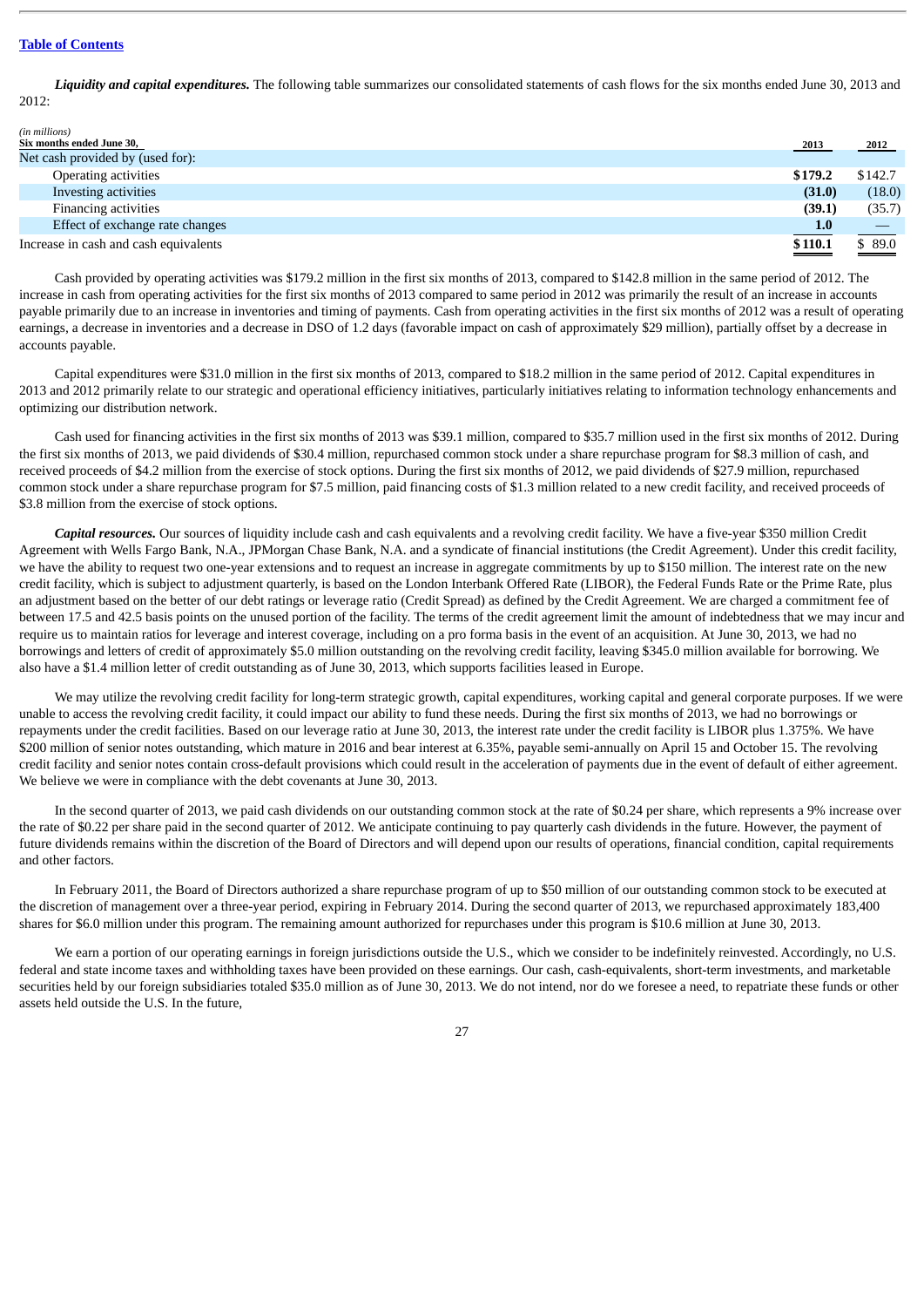should we require more capital to fund discretionary activities in the U.S. than is generated by our domestic operations and is available through our borrowings, we could elect to repatriate cash or other assets from foreign jurisdictions that have previously been considered to be indefinitely reinvested. Upon distribution of these assets, we could be subject to additional U.S. federal and state income taxes and withholding taxes payable to foreign jurisdictions, where applicable.

We believe available financing sources, including cash generated by operating activities and borrowings under the revolving credit facility, will be sufficient to fund our working capital needs, capital expenditures, long-term strategic growth, payments under long-term debt and lease arrangements, payments of quarterly cash dividends, share repurchases and other cash requirements. While we believe that we will have the ability to meet our financing needs in the foreseeable future, changes in economic conditions may impact (i) the ability of financial institutions to meet their contractual commitments to us, (ii) the ability of our customers and suppliers to meet their obligations to us and/or (iii) our cost of borrowing.

#### **Recent Accounting Pronouncements**

For a discussion of recent accounting pronouncements, see Note 16 in the Notes to Consolidated Financial Statements, included in this Quarterly Report on Form 10-Q for the quarterly period ended on June 30, 2013.

#### **Forward-looking Statements**

Certain statements in this discussion constitute "forward-looking statements" within the meaning of the Private Securities Litigation Reform Act of 1995. Although we believe our expectations with respect to the forward-looking statements are based upon reasonable assumptions within the bounds of our knowledge of our business and operations, all forward-looking statements involve risks and uncertainties and, as a result, actual results could differ materially from those projected, anticipated or implied by these statements. Such forward-looking statements involve known and unknown risks, including, but not limited to:

- competitive pressures in the marketplace, including intense pricing pressure;
- our ability to retain existing and attract new customers in a market characterized by significant customer consolidation and intense cost-containment initiatives;
- our dependence on sales to certain customers or the loss or material reduction in purchases by key customers;
- our dependence on distribution of product of certain suppliers;
- our ability to successfully identify, manage or integrate acquisitions, including the management and integration of our acquisition of Movianto;
- our ability to successfully manage our international operations, including risks associated with changes in international trade regulations, foreign currency volatility, changes in regulatory conditions, deteriorating economic conditions, adverse tax consequences, and other risks of operating in international markets;
- uncertainties related to and our ability to adapt to changes in government regulations, including healthcare laws and regulations (including the Affordable Care Act);
- risks arising from possible violations of legal, regulatory or licensing requirements of the markets in which we operate;
- uncertainties related to general economic, regulatory and business conditions;
- our ability to successfully implement our strategic initiatives;
- the availability of and modifications to existing supplier funding programs and our ability to meet the terms to qualify for certain of these programs;
- our ability to adapt to changes in product pricing and other terms of purchase by suppliers of product;
- the ability of customers and suppliers to meet financial commitments due to us;
- changes in manufacturer preferences between direct sales and wholesale distribution;
- changing trends in customer profiles and ordering patterns and our ability to meet customer demand for additional value-added services;
- our ability to manage operating expenses and improve operational efficiencies in response to changing customer profiles;
- our ability to meet performance targets specified by customer contracts under contractual commitments;
- availability of and our ability to access special inventory buying opportunities;
- the ability of business partners and financial institutions to perform their contractual responsibilities;
- the effect of price volatility in the commodities markets, including fuel price fluctuations, on our operating costs and supplier product prices;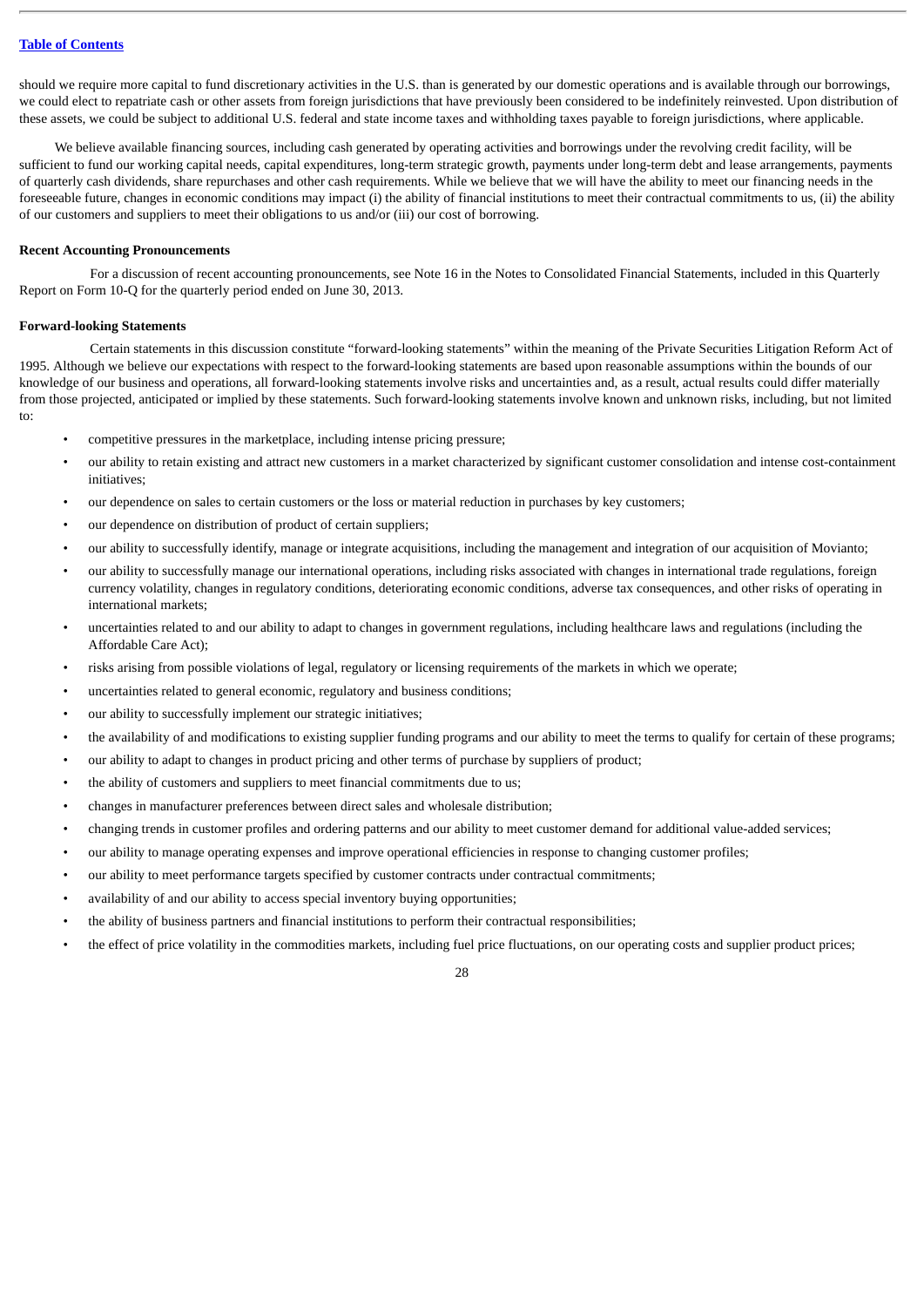- our ability to continue to obtain financing at reasonable rates and to manage financing costs and interest rate risk;
- the risk that information systems are interrupted or damaged or fail for any extended period of time or that there is a data security breach;
	- the risk that a decline in business volume or profitability could result in an impairment of goodwill or other long-lived assets;
- our ability to timely or adequately respond to technological advances in the medical supply industry;
- the costs associated with and outcome of outstanding and any future litigation, including product and professional liability claims;
- adverse changes in U.S. and foreign tax laws and the outcome of outstanding tax contingencies and legislative and tax proposals; and
- other factors described in "Item 1A. Risk Factors" of our Annual Report on Form 10-K for the year ended December 31, 2012.

We undertake no obligation to update or revise any forward-looking statements, except as required by applicable law.

#### <span id="page-28-0"></span>**Item 3. Quantitative and Qualitative Disclosures About Market Risk**

We provide credit in the normal course of business to our customers and are exposed to losses resulting from nonpayment or delinquent payment by customers. We perform initial and ongoing credit evaluations of our customers and maintain reserves for estimated credit losses. We measure our performance in collecting customer accounts receivable in terms of days sales outstanding (DSO). Accounts receivable at June 30, 2013, were approximately \$550.6 million, and consolidated DSO at June 30, 2013, was 21.4 days, based on three months' sales. A hypothetical increase (decrease) in DSO of one day would result in a decrease (increase) in our cash balances, an increase (decrease) in borrowings against our revolving credit facility, or a combination thereof, of approximately \$25 million.

We are exposed to market risk from changes in interest rates related to our revolving credit facility. We had no outstanding borrowings and approximately \$5 million in letters of credit under the revolving credit facility at June 30, 2013. A hypothetical increase in interest rates of 100 basis points would result in a potential reduction in future pre-tax earnings of approximately \$0.1 million per year for every \$10 million of outstanding borrowings under the revolving credit facility.

Due to the nature and pricing of our Domestic segment distribution services, we are exposed to potential volatility in fuel prices. Our strategies for helping to mitigate our exposure to changing domestic fuel prices has included entering into leases for trucks with improved fuel efficiency and entering into fixed–price agreements for diesel fuel. We benchmark our domestic diesel fuel purchase prices against the U.S. Weekly Retail On-Highway Diesel Prices (benchmark) as quoted by the U.S. Energy Information Administration. The benchmark averaged \$3.87 per gallon in the first six months of 2013, decreased 2% from \$3.96 per gallon in the first six months of 2012. Based on our fuel consumption in the first six months of 2013, we estimate that every 10 cents per gallon increase in the benchmark would reduce our Domestic segment operating earnings by approximately \$400,000 on an annualized basis. In January 2013, we entered into a fixed-price purchase agreement with one of our diesel fuel suppliers for approximately one-third of our anticipated Domestic segment fuel usage for 2013 at an equivalent benchmark price of \$3.91 per gallon.

In the normal course of business, we are exposed to foreign currency translation and transaction risks. Our business transactions outside of the United States are primarily denominated in the Euro and British Pound. We may use foreign currency forwards, swaps and options, where possible, to manage our risk related to certain foreign currency fluctuations. However, we believe that our foreign currency transaction risks are low since our revenues and expenses are typically denominated in the same currency.

#### <span id="page-28-1"></span>**Item 4. Controls and Procedures**

We carried out an evaluation, with the participation of management, including our principal executive officer and principal financial officer, of the effectiveness of our disclosure controls and procedures (pursuant to Rule 13a-15(e) under the Securities Exchange Act of 1934, as amended) as of the end of the period covered by this report. Based upon that evaluation, the principal executive officer and principal financial officer concluded that our disclosure controls and procedures were effective as of June 30, 2013. There has been no change in our internal control over financial reporting during the quarter ended June 30, 2013, that has materially affected, or is reasonably likely to materially affect, our internal control over financial reporting.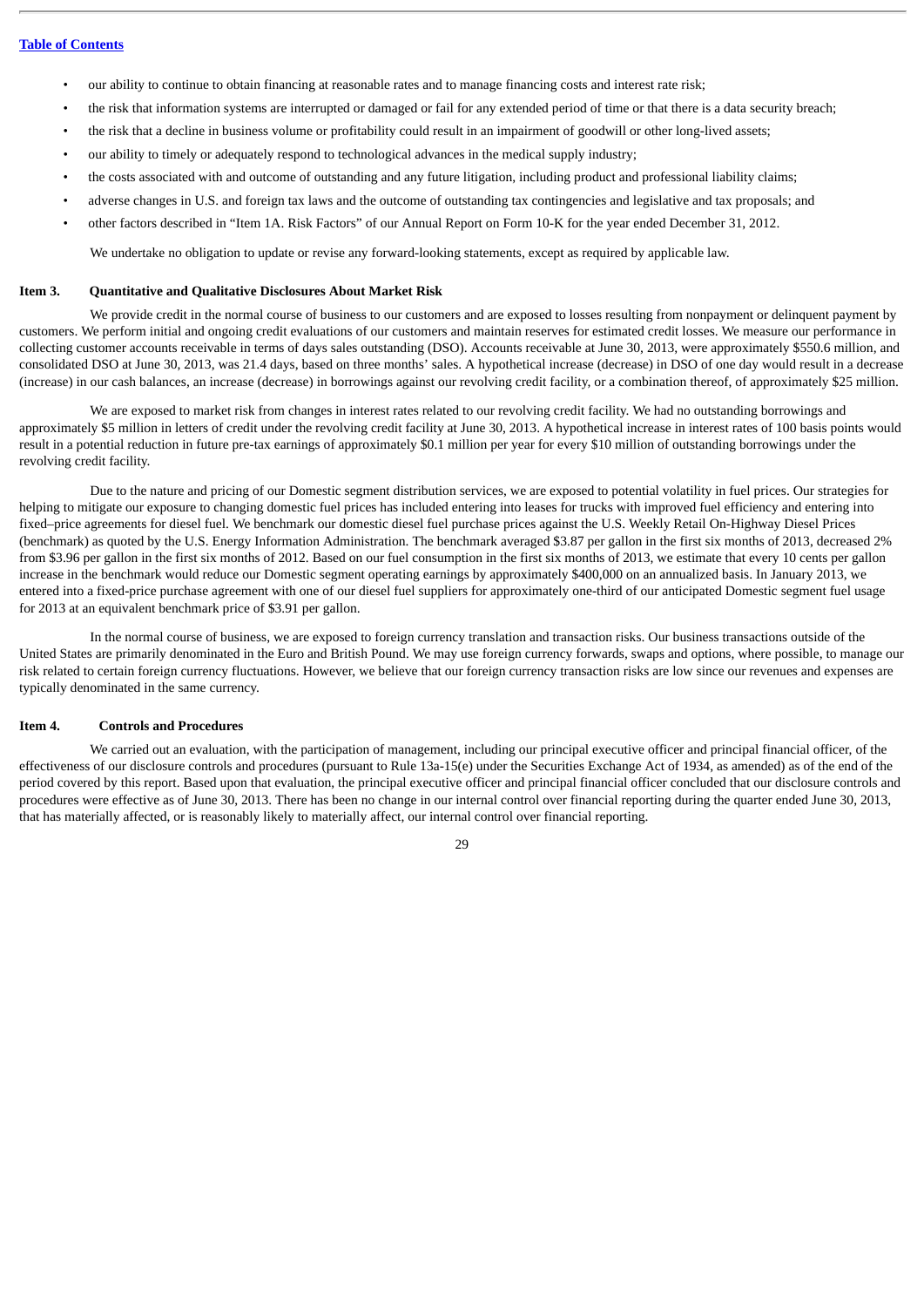### **Part II. Other Information**

### <span id="page-29-0"></span>**Item 1. Legal Proceedings**

Certain legal proceedings pending against us are described in our Annual Report on Form 10-K for the year ended December 31, 2012. Through June 30, 2013, there have been no material developments in any legal proceedings reported in such Annual Report.

#### <span id="page-29-1"></span>**Item 1A. Risk Factors**

Certain risk factors that we believe could affect our business and prospects are described in our Annual Report on Form 10-K for the year ended December 31, 2012. Through June 30, 2013, there have been no material changes in the risk factors described in such Annual Report.

### <span id="page-29-2"></span>**Item 2. Unregistered Sales of Equity Securities, Use of Proceeds and Issuer Purchases of Equity Securities**

In February 2011, our Board of Directors authorized a share repurchase program of up to \$50 million of our outstanding common stock to be executed at the discretion of management over a three-year period, expiring in February 2014. The program is intended to offset shares issued in conjunction with our stock incentive plan and may be suspended or discontinued at any time. During the second quarter of 2013, we repurchased in open-market transactions and retired 183,368 shares of our common stock for an aggregate of \$6.0 million, or an average price per share of \$32.80. The following table summarizes share repurchase activity by month during the second quarter of 2013.

| Period     | Total number<br>of shares<br>purchased | <b>Total number of</b><br>shares purchased<br>as part of a<br>Average price paid<br>publicly announced<br>per share<br>program |         | <b>Maximum</b> dollar<br>value of shares<br>that may yet<br>be purchased<br>under the program |            |
|------------|----------------------------------------|--------------------------------------------------------------------------------------------------------------------------------|---------|-----------------------------------------------------------------------------------------------|------------|
| April 2013 | 86,595                                 | \$<br>31.38                                                                                                                    | 86,595  | \$                                                                                            | 13,875,663 |
| May 2013   | 5.000                                  | \$<br>34.32                                                                                                                    | 5.000   | \$                                                                                            | 13,704,050 |
| June 2013  | 91,773                                 | \$<br>34.06                                                                                                                    | 91,773  | \$                                                                                            | 10,578,502 |
| Total      | 183,368                                |                                                                                                                                | 183,368 |                                                                                               |            |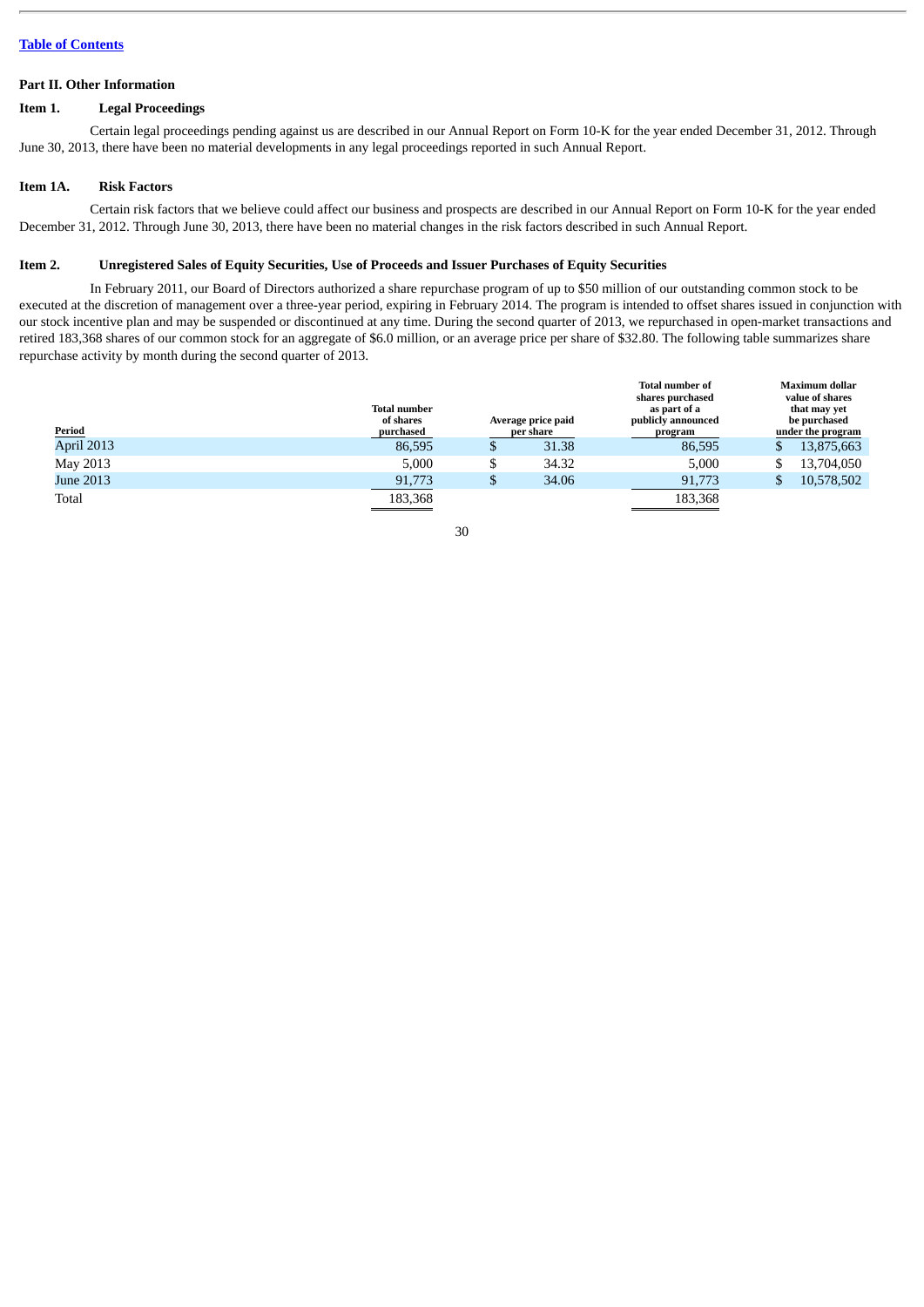#### <span id="page-30-0"></span>**Item 6. Exhibits**

(a) Exhibits

- 31.1 Certification of Chief Executive Officer pursuant to Rule 13a-14(a) under the Securities Exchange Act of 1934, as adopted pursuant to Section 302 of the Sarbanes-Oxley Act of 2002.
- 31.2 Certification of Chief Financial Officer pursuant to Rule 13a-14(a) under the Securities Exchange Act of 1934, as adopted pursuant to Section 302 of the Sarbanes-Oxley Act of 2002.
- 32.1 Certification of Chief Executive Officer pursuant to 18 U.S.C. Section 1350, as adopted pursuant to Section 906 of the Sarbanes-Oxley Act of 2002.
- 32.2 Certification of Chief Financial Officer pursuant to 18 U.S.C. Section 1350, as adopted pursuant to Section 906 of the Sarbanes-Oxley Act of 2002.
- 101.INS XBRL Instance Document
- 101.SCH XBRL Taxonomy Extension Schema Document
- 101.CAL XBRL Taxonomy Extension Calculation Linkbase Document
- 101.DEF XBRL Taxonomy Definition Linkbase Document
- 101.LAB XBRL Taxonomy Extension Label Linkbase Document
- 101.PRE XBRL Taxonomy Extension Presentation Linkbase Document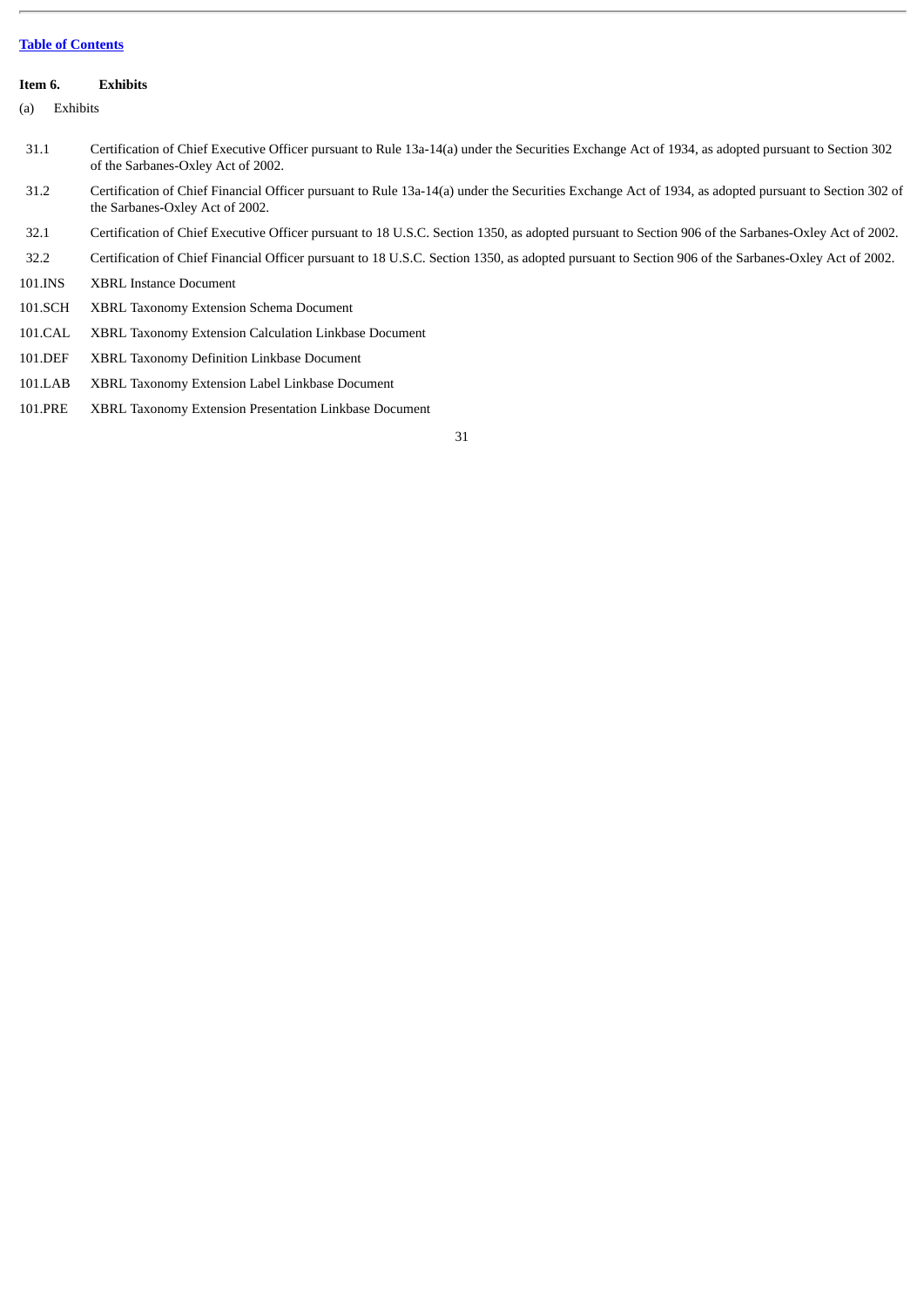### **SIGNATURES**

Pursuant to the requirements of the Securities Exchange Act of 1934, the Registrant has duly caused this report to be signed on its behalf by the undersigned thereunto duly authorized.

Date: August 2, 2013

Date: August 2, 2013 /s/ Richard A. Meier

Owens & Minor, Inc. (Registrant)<br>/s/ Craig R. Smith Craig R. Smith Chief Executive Officer

Richard A. Meier Executive Vice President & Chief Financial Officer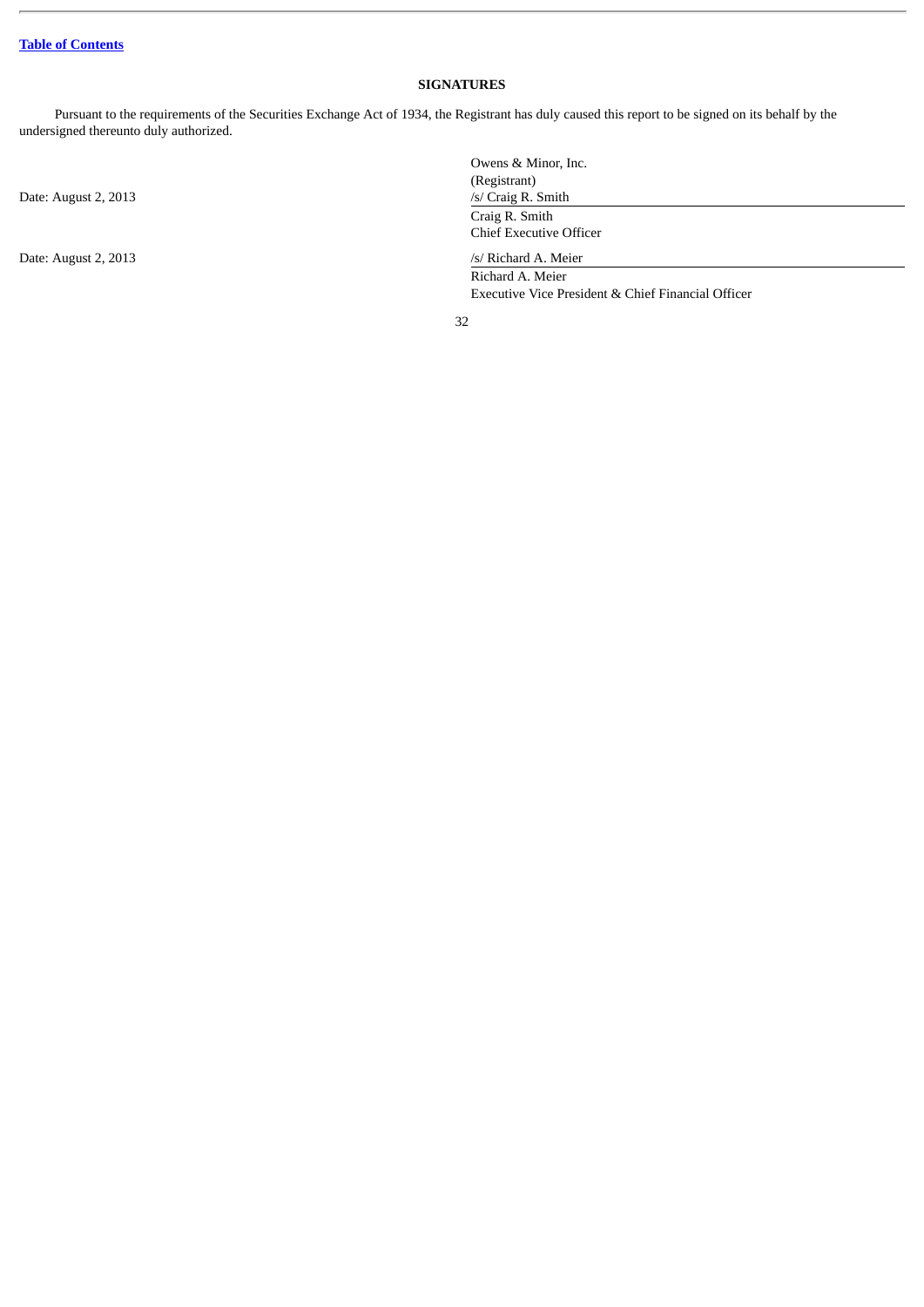$\overline{a}$ 

### **Exhibits Filed with SEC**

| Exhibit # |                                                                                                                                                                                         |
|-----------|-----------------------------------------------------------------------------------------------------------------------------------------------------------------------------------------|
| 31.1      | Certification of Chief Executive Officer pursuant to Rule 13a-14(a) under the Securities Exchange Act of 1934, as adopted pursuant to Section<br>302 of the Sarbanes-Oxley Act of 2002. |
| 31.2      | Certification of Chief Financial Officer pursuant to Rule 13a-14(a) under the Securities Exchange Act of 1934, as adopted pursuant to Section<br>302 of the Sarbanes-Oxley Act of 2002. |
| 32.1      | Certification of Chief Executive Officer pursuant to 18 U.S.C. Section 1350, as adopted pursuant to Section 906 of the Sarbanes-Oxley Act of<br>2002.                                   |
| 32.2      | Certification of Chief Financial Officer pursuant to 18 U.S.C. Section 1350, as adopted pursuant to Section 906 of the Sarbanes-Oxley Act of<br>2002.                                   |
| 101.INS   | <b>XBRL Instance Document</b>                                                                                                                                                           |
| 101.SCH   | XBRL Taxonomy Extension Schema Document                                                                                                                                                 |
| 101.CAL   | XBRL Taxonomy Extension Calculation Linkbase Document                                                                                                                                   |
| 101.DEF   | XBRL Taxonomy Definition Linkbase Document                                                                                                                                              |
| 101.LAB   | XBRL Taxonomy Extension Label Linkbase Document                                                                                                                                         |
| 101.PRE   | XBRL Taxonomy Extension Presentation Linkbase Document                                                                                                                                  |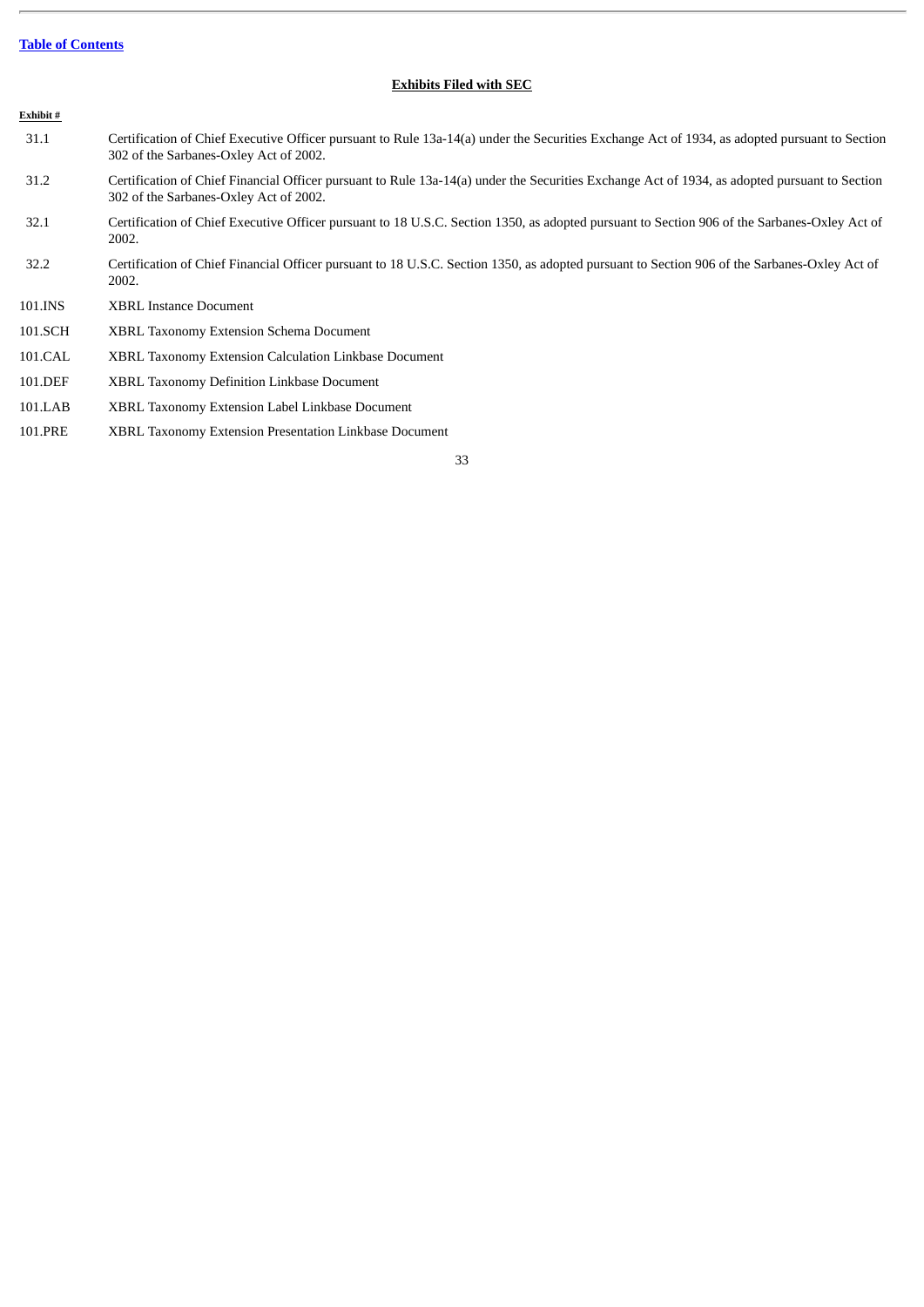### **CERTIFICATION PURSUANT TO RULE 13a-14(a) UNDER THE SECURITIES EXCHANGE ACT OF 1934, AS ADOPTED PURSUANT TO SECTION 302 OF THE SARBANES-OXLEY ACT OF 2002**

I, Craig R. Smith, certify that:

- 1. I have reviewed this Quarterly Report on Form 10-Q for the quarter ended June 30, 2013, of Owens & Minor, Inc.;
- 2. Based on my knowledge, this report does not contain any untrue statement of a material fact or omit to state a material fact necessary to make the statements made, in light of the circumstances under which such statements were made, not misleading with respect to the period covered by this report;
- 3. Based on my knowledge, the financial statements, and other financial information included in this report, fairly present in all material respects the financial condition, results of operations and cash flows of the registrant as of, and for, the periods presented in this report;
- 4. The registrant's other certifying officer and I are responsible for establishing and maintaining disclosure controls and procedures (as defined in Exchange Act Rules 13a-15(e) and 15d-15(e)) and internal control over financial reporting (as defined in Exchange Act Rules 13a-15(f) and 15d-15(f)) for the registrant and have:
	- a) Designed such disclosure controls and procedures, or caused such disclosure controls and procedures to be designed under our supervision, to ensure that material information relating to the registrant, including its consolidated subsidiaries, is made known to us by others within those entities, particularly during the period in which this report is being prepared;
	- b) Designed such internal control over financial reporting, or caused such internal control over financial reporting to be designed under our supervision, to provide reasonable assurance regarding the reliability of financial reporting and the preparation of financial statements for external purposes in accordance with generally accepted accounting principles;
	- c) Evaluated the effectiveness of the registrant's disclosure controls and procedures and presented in this report our conclusions about the effectiveness of the disclosure controls and procedures, as of the end of the period covered by this report based on such evaluation; and
	- d) Disclosed in this report any change in the registrant's internal control over financial reporting that occurred during the registrant's most recent fiscal quarter (the registrant's fourth fiscal quarter in the case of an annual report) that has materially affected, or is reasonably likely to materially affect, the registrant's internal control over financial reporting; and
- 5. The registrant's other certifying officer and I have disclosed, based on our most recent evaluation of internal control over financial reporting, to the registrant's auditors and the audit committee of the registrant's board of directors (or persons performing the equivalent functions):
	- a) All significant deficiencies and material weaknesses in the design or operation of internal control over financial reporting which are reasonably likely to adversely affect the registrant's ability to record, process, summarize and report financial information; and
	- b) Any fraud, whether or not material, that involves management or other employees who have a significant role in the registrant's internal control over financial reporting.

Date: August 2, 2013

/s/ Craig R. Smith Craig R. Smith

Chief Executive Officer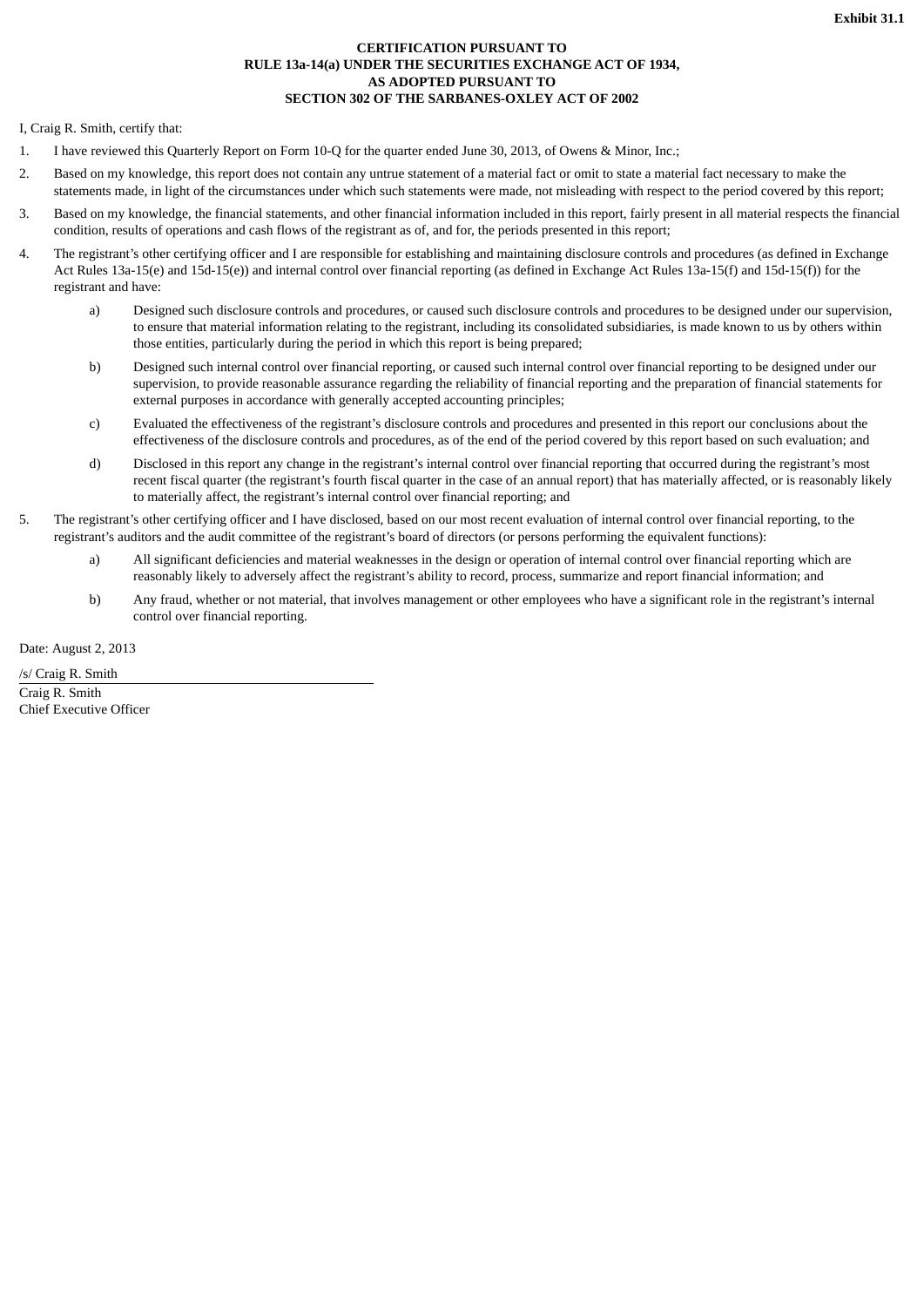### **CERTIFICATION PURSUANT TO RULE 13a-14(a) UNDER THE SECURITIES EXCHANGE ACT OF 1934, AS ADOPTED PURSUANT TO SECTION 302 OF THE SARBANES-OXLEY ACT OF 2002**

I, Richard A. Meier, certify that:

- 1. I have reviewed this Quarterly Report on Form 10-Q for the quarter ended June 30, 2013, of Owens & Minor, Inc.;
- 2. Based on my knowledge, this report does not contain any untrue statement of a material fact or omit to state a material fact necessary to make the statements made, in light of the circumstances under which such statements were made, not misleading with respect to the period covered by this report;
- 3. Based on my knowledge, the financial statements, and other financial information included in this report, fairly present in all material respects the financial condition, results of operations and cash flows of the registrant as of, and for, the periods presented in this report;
- 4. The registrant's other certifying officer and I are responsible for establishing and maintaining disclosure controls and procedures (as defined in Exchange Act Rules 13a-15(e) and 15d-15(e)) and internal control over financial reporting (as defined in Exchange Act Rules 13a-15(f) and 15d-15(f)) for the registrant and have:
	- a) Designed such disclosure controls and procedures, or caused such disclosure controls and procedures to be designed under our supervision, to ensure that material information relating to the registrant, including its consolidated subsidiaries, is made known to us by others within those entities, particularly during the period in which this report is being prepared;
	- b) Designed such internal control over financial reporting, or caused such internal control over financial reporting to be designed under our supervision, to provide reasonable assurance regarding the reliability of financial reporting and the preparation of financial statements for external purposes in accordance with generally accepted accounting principles;
	- c) Evaluated the effectiveness of the registrant's disclosure controls and procedures and presented in this report our conclusions about the effectiveness of the disclosure controls and procedures, as of the end of the period covered by this report based on such evaluation; and
	- d) Disclosed in this report any change in the registrant's internal control over financial reporting that occurred during the registrant's most recent fiscal quarter (the registrant's fourth fiscal quarter in the case of an annual report) that has materially affected, or is reasonably likely to materially affect, the registrant's internal control over financial reporting; and
- 5. The registrant's other certifying officer and I have disclosed, based on our most recent evaluation of internal control over financial reporting, to the registrant's auditors and the audit committee of the registrant's board of directors (or persons performing the equivalent functions):
	- a) All significant deficiencies and material weaknesses in the design or operation of internal control over financial reporting which are reasonably likely to adversely affect the registrant's ability to record, process, summarize and report financial information; and
	- b) Any fraud, whether or not material, that involves management or other employees who have a significant role in the registrant's internal control over financial reporting.

Date: August 2, 2013

/s/ Richard A. Meier Richard A. Meier Executive Vice President & Chief Financial Officer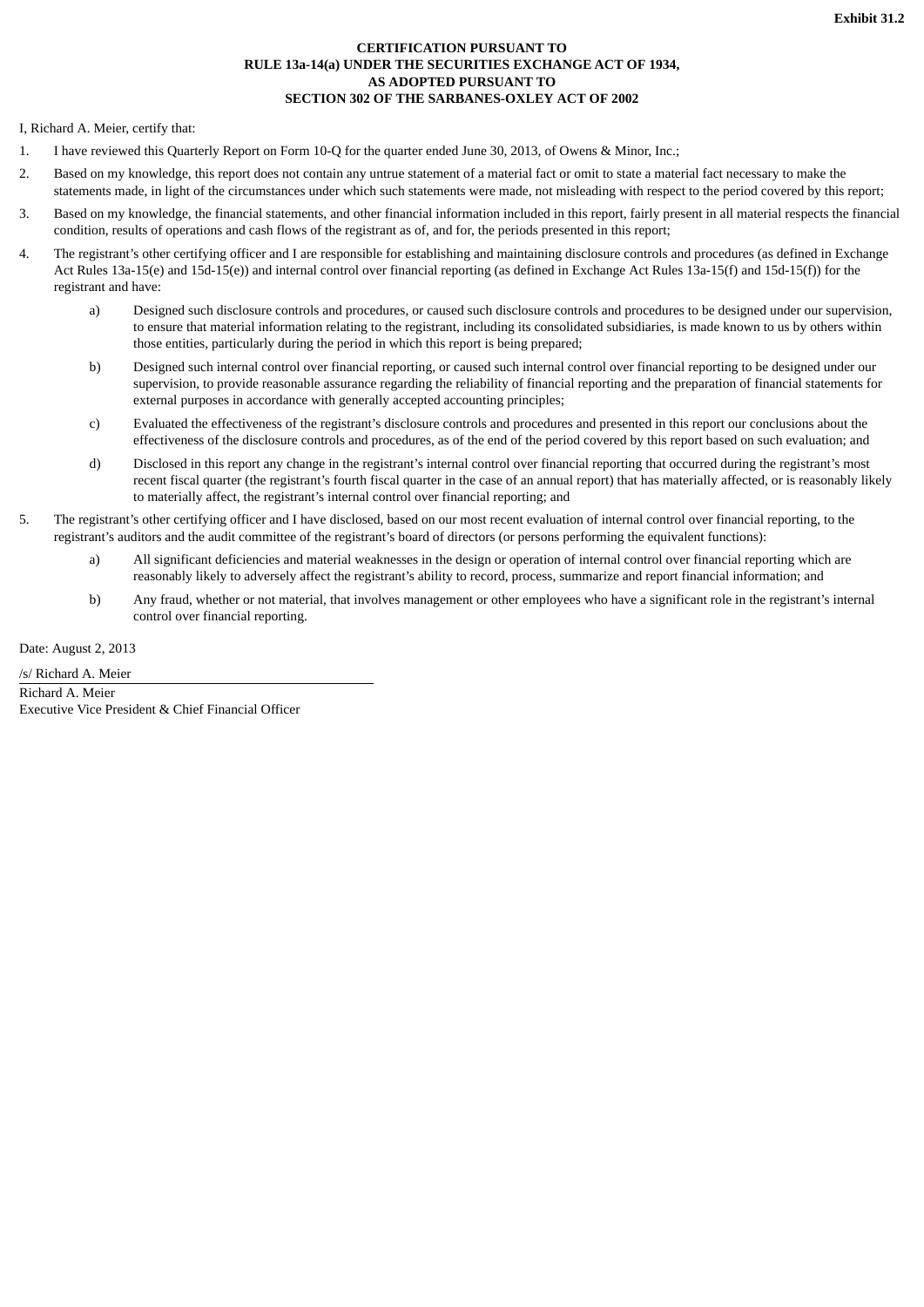### **CERTIFICATION PURSUANT TO 18 U.S.C. SECTION 1350, AS ADOPTED PURSUANT TO SECTION 906 OF THE SARBANES-OXLEY ACT OF 2002**

In connection with the Quarterly Report of Owens & Minor, Inc. (the "Company") on Form 10-Q for the period ended June 30, 2013, as filed with the Securities and Exchange Commission on the date hereof (the "Report"), I, Craig R. Smith, Chief Executive Officer of the Company, certify, pursuant to 18 U.S.C. Section 1350, as adopted pursuant to Section 906 of the Sarbanes-Oxley Act of 2002, that to the best of my knowledge:

(1) The Report fully complies with the requirements of Section 13(a) or 15(d) of the Securities Exchange Act of 1934, as amended; and

(2) The information contained in the Report fairly presents, in all material respects, the financial condition and results of operations of the Company.

/s/ Craig R. Smith

Craig R. Smith Chief Executive Officer Owens & Minor, Inc.

August 2, 2013